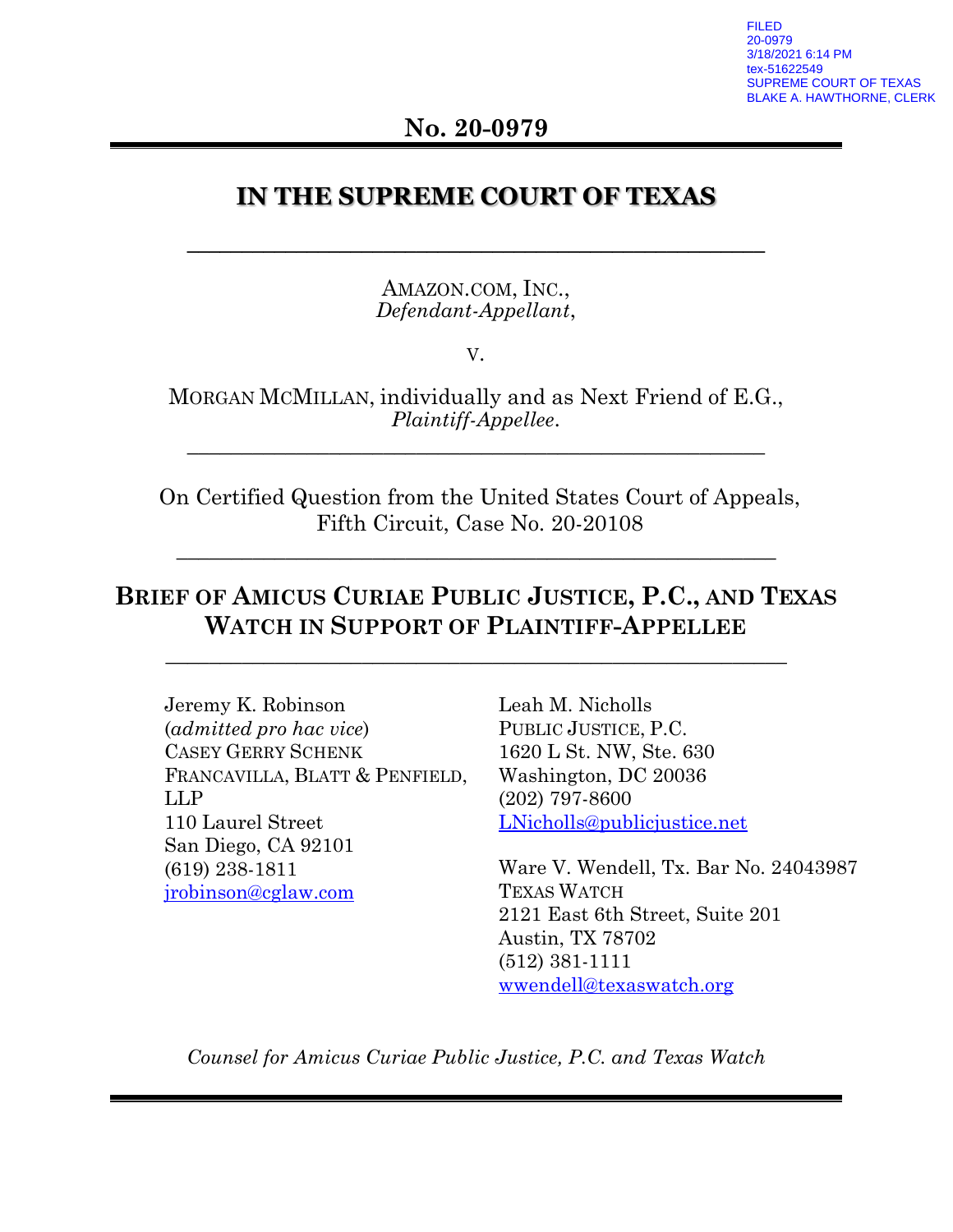#### **To the Honorable Supreme Court of Texas:**

Public Justice, P.C. and Texas Watch respectfully submit this amicus curiae brief in support of Appellee Morgan McMillan pursuant to Rule 11 of the Texas Rules of Appellate Procedure.

#### **Attestation pursuant to Rule 11(c):**

I am the principal attorney that drafted this attached amicus curiae brief. I hereby attest that I was not paid a fee by any party or organization to prepare this brief. I additionally attest I did not discuss the contents of this brief with any party or request assistance from any party in preparing this brief.

March 18, 2021 Respectfully submitted,

/s/ Jeremy K. Robinson Jeremy K. Robinson CASEYGERRY, LLP 110 Laurel Street San Diego, CA 92101 (619) 238-1811 *jrobinson@cglaw.com*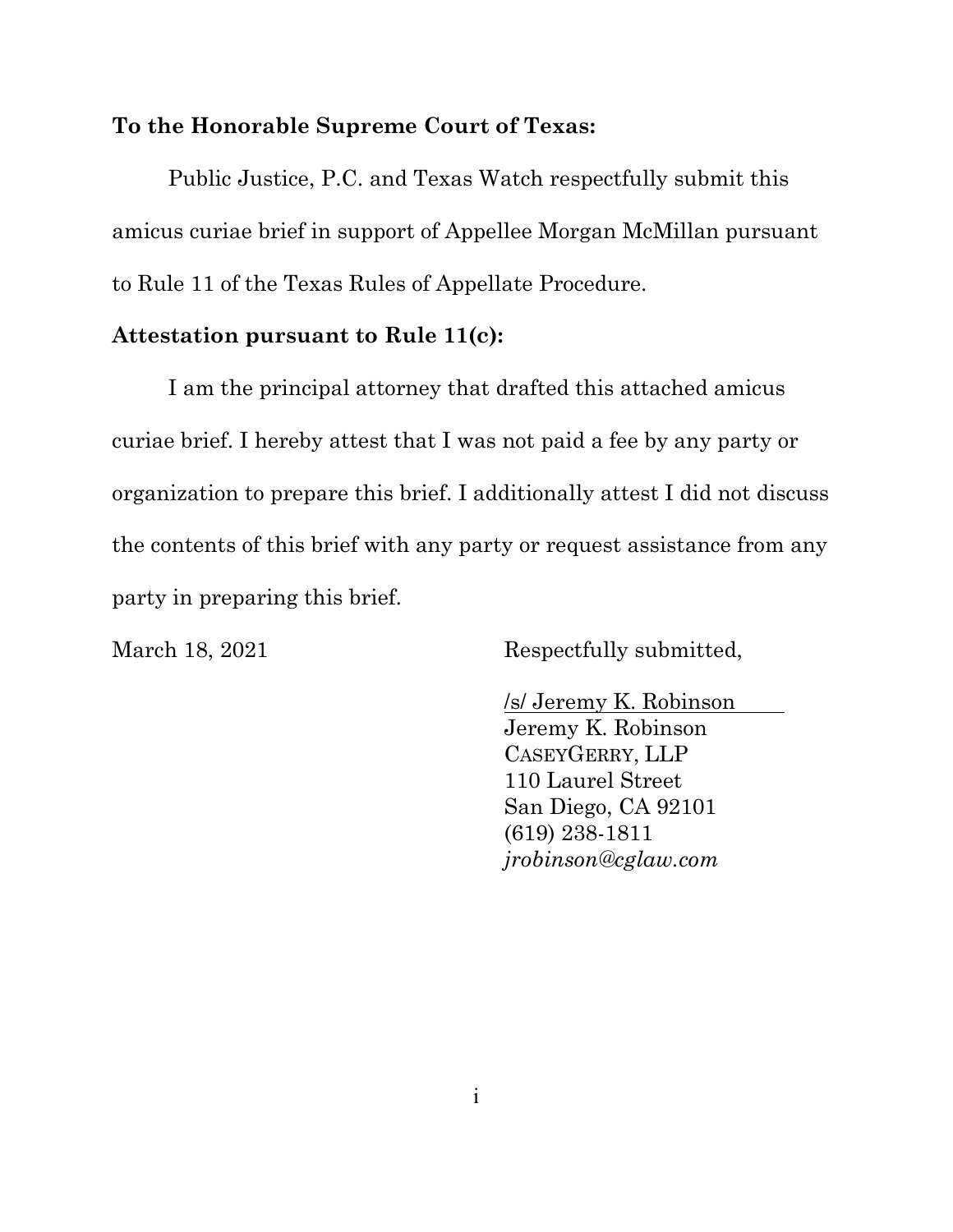# **Table of Contents**

| $I_{\cdot}$ | Amazon has purposefully upended the traditional<br>retail model and supplanted it with one that creates a<br>conduit for unsafe and counterfeit goods to enter the |                                                                                                                 |  |
|-------------|--------------------------------------------------------------------------------------------------------------------------------------------------------------------|-----------------------------------------------------------------------------------------------------------------|--|
|             | A.                                                                                                                                                                 | Amazon exercises total control over all transactions on                                                         |  |
|             | <b>B.</b>                                                                                                                                                          |                                                                                                                 |  |
|             | $C_{\cdot}$                                                                                                                                                        | Amazon's business model encourages disreputable<br>manufacturers and suppliers to sell unsafe product14         |  |
|             | D.                                                                                                                                                                 | Amazon's marketplace is overflowing with dangerous,                                                             |  |
| II.         |                                                                                                                                                                    | Under Texas law, Amazon is in the business of selling<br>and distributing commercial products such as the<br>20 |  |
|             | A.                                                                                                                                                                 |                                                                                                                 |  |
|             | <b>B.</b>                                                                                                                                                          | Even under Amazon's chosen definition, it was a seller                                                          |  |
|             | $\mathcal{C}$ .                                                                                                                                                    | Finding Amazon to be a seller here would not impact<br>true "service providers" such as delivery services29     |  |
|             | D.                                                                                                                                                                 | Abstract policy concerns cannot override the express                                                            |  |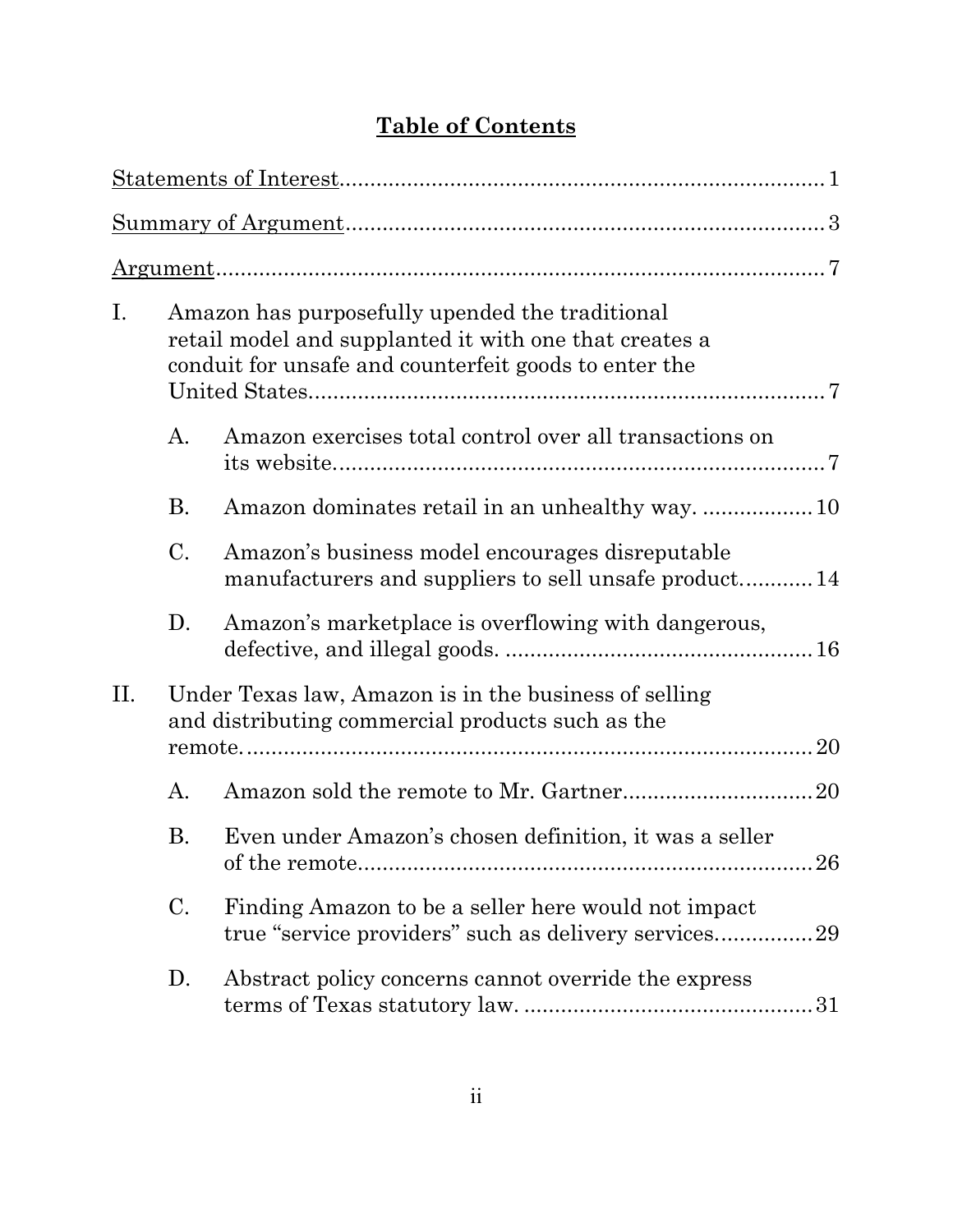| Е. | Recent decisions are instructive on Amazon's status as<br>a seller when a product is fulfilled by Amazon. 34 |  |
|----|--------------------------------------------------------------------------------------------------------------|--|
|    | III. Amazon's public policy arguments do not compel the                                                      |  |
|    |                                                                                                              |  |
|    |                                                                                                              |  |
|    |                                                                                                              |  |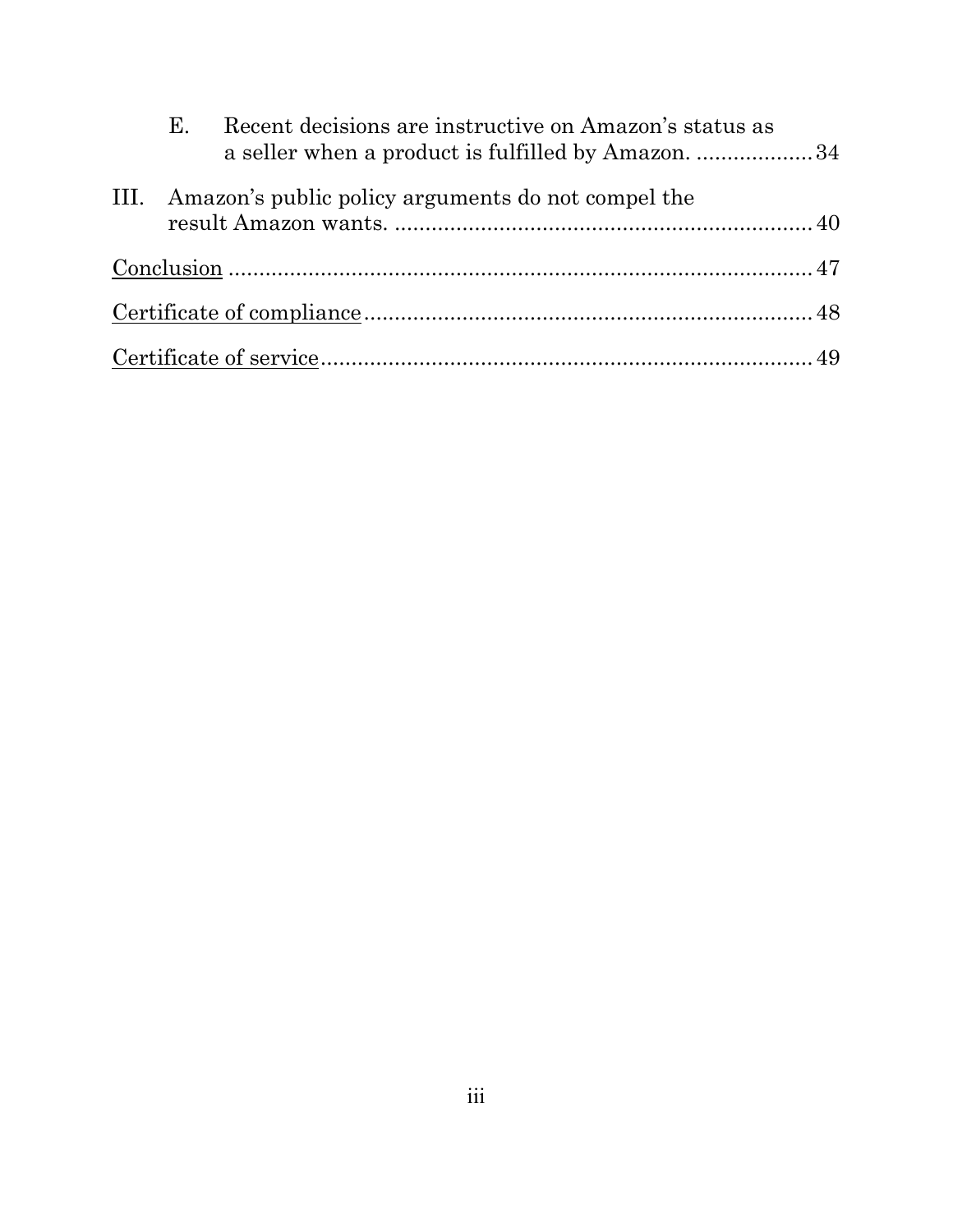# **Index of Authorities**

# **Cases**

| Allstate N.J. Ins. Co. v. Amazon.com, Inc.,<br>No. CV172738FLWLHG, 2018 WL 3546197 (D.N.J. July 24, 2018)11 |
|-------------------------------------------------------------------------------------------------------------|
| Apple Inc. v. Pepper,                                                                                       |
| Bolger v. Amazon.com, LLC,                                                                                  |
| Carpenter v. Amazon.com, Inc., 17-CV-03221-JST,                                                             |
| Centerpoint Builders GP, LLC v. Trussway, Ltd.,                                                             |
| Eberhart v. Amazon.com, Inc.,                                                                               |
| Erie Ins. Co. v. Amazon.com, Inc.,                                                                          |
| Firestone Steel Products Co. v. Barajas,                                                                    |
| Fox v. Amazon.com, Inc.,                                                                                    |
| Fresh Coat, Inc. v. $K-2$ , Inc.,                                                                           |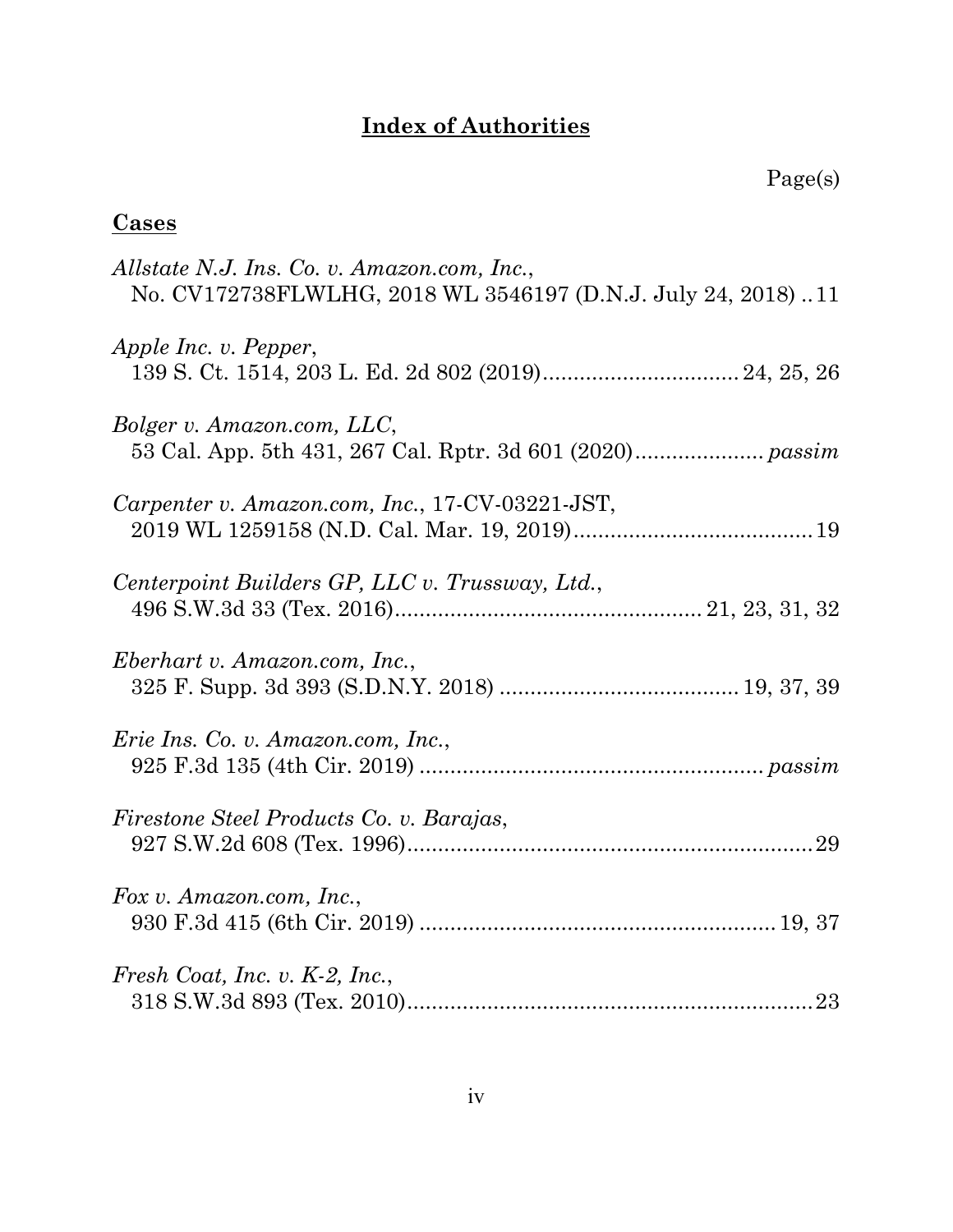| Garber v. Amazon.com, Inc.,                                                                                                   |
|-------------------------------------------------------------------------------------------------------------------------------|
| Kirby v. Smith & Nephew, Inc., $3:15$ -CV-2543-L,                                                                             |
| Legal Aid of Nebraska, Inc. v. Chaina Wholesale, Inc., 4:19-CV-3103,                                                          |
| McMillan v. Amazon.com, Inc.,                                                                                                 |
| New Texas Auto Auction Servs., L.P. v. Gomez de Haernandez                                                                    |
| Oberdorf v. Amazon.com Inc.,                                                                                                  |
| S. Dakota v. Wayfair, Inc.,                                                                                                   |
| Smith v. Merritt,                                                                                                             |
| State Farm Fire & Cas. Co. v. Amazon.com Services, Inc.,<br>70 Misc. 3d 697, 137 N.Y.S.3d 884 (N.Y. Sup. Ct. 2020) 13, 33, 39 |
| State Farm Fire & Cas. Co. v. Amazon.com, Inc., 3:18CV166-M-P,                                                                |
| State Farm Fire & Cas. Co. v. Amazon.com, Inc.,                                                                               |
| State Farm Fire & Cas. Co. v. Amazon.com, Inc.,                                                                               |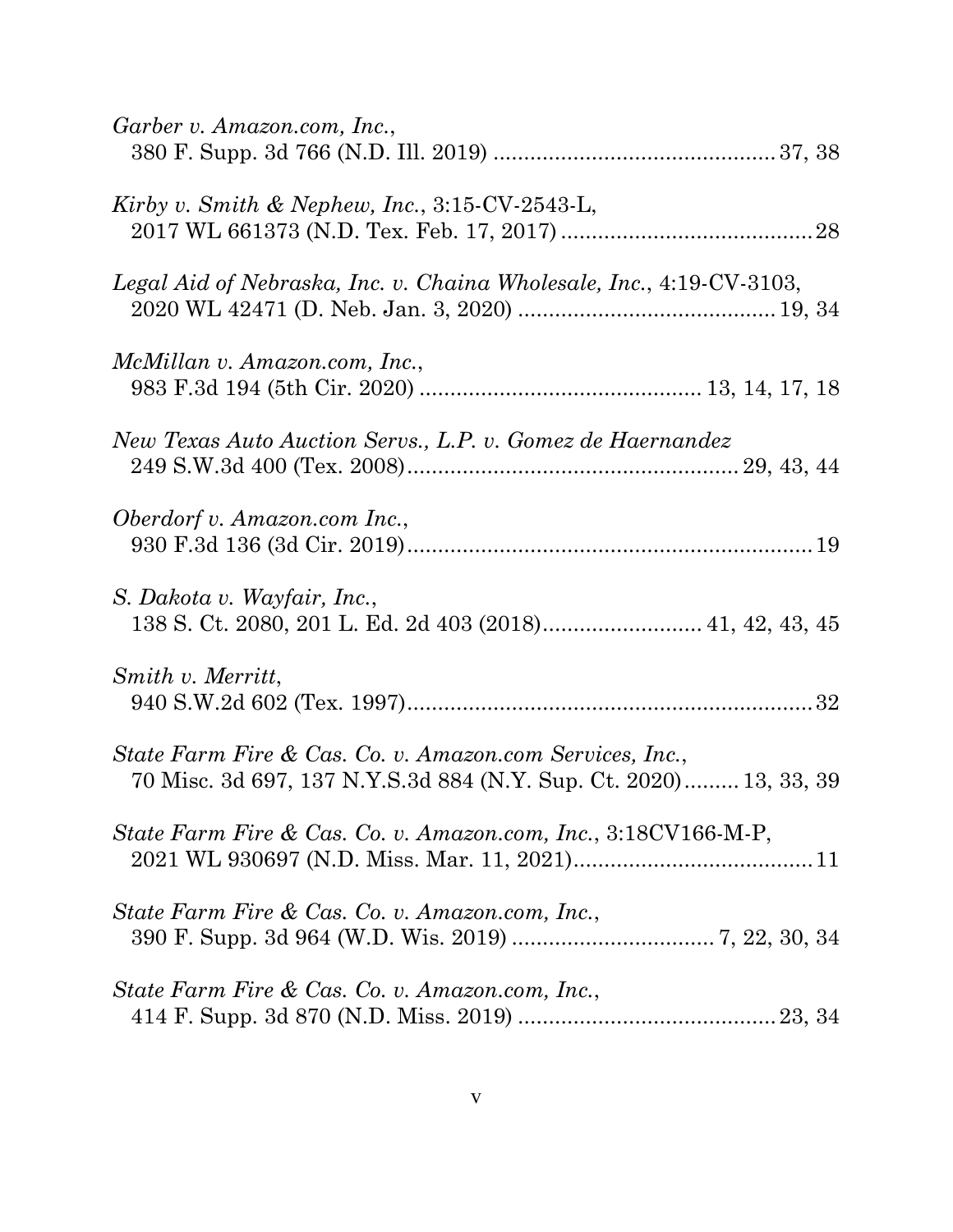| Stiner v. Amazon.com, Inc.,     |  |
|---------------------------------|--|
| Tex. Mut. Ins. Co. v. Ruttiger, |  |
| Thapar v. Zezulka,              |  |

# **Statutes**

# **Rules**

# **Other Authorities**

| Barash, et al., Amazon Can Be Liable in California for     |  |
|------------------------------------------------------------|--|
| Defective Products, BLOOMBERG (Aug. 13, 2020),             |  |
| https://news.bloomberglaw.com/product-liability-and-       |  |
| toxics-law/amazon-can-be-liable-in-california-for-         |  |
|                                                            |  |
| Berzon, Alexandra, et al., Amazon Has Ceded Control of Its |  |
| Site. The Result: Thousands of Banned, Unsafe or           |  |
| Mislabeled Products, WALL STREET J., (Aug. 23, 2019),      |  |
| https://www.wsj.com/articles/amazon-has-ceded-control-     |  |
| of-its-site-the-result-thousands-of-banned-unsafe-or-      |  |
|                                                            |  |
| Cross, Frank B., Tort Law and the American Economy, 96     |  |
|                                                            |  |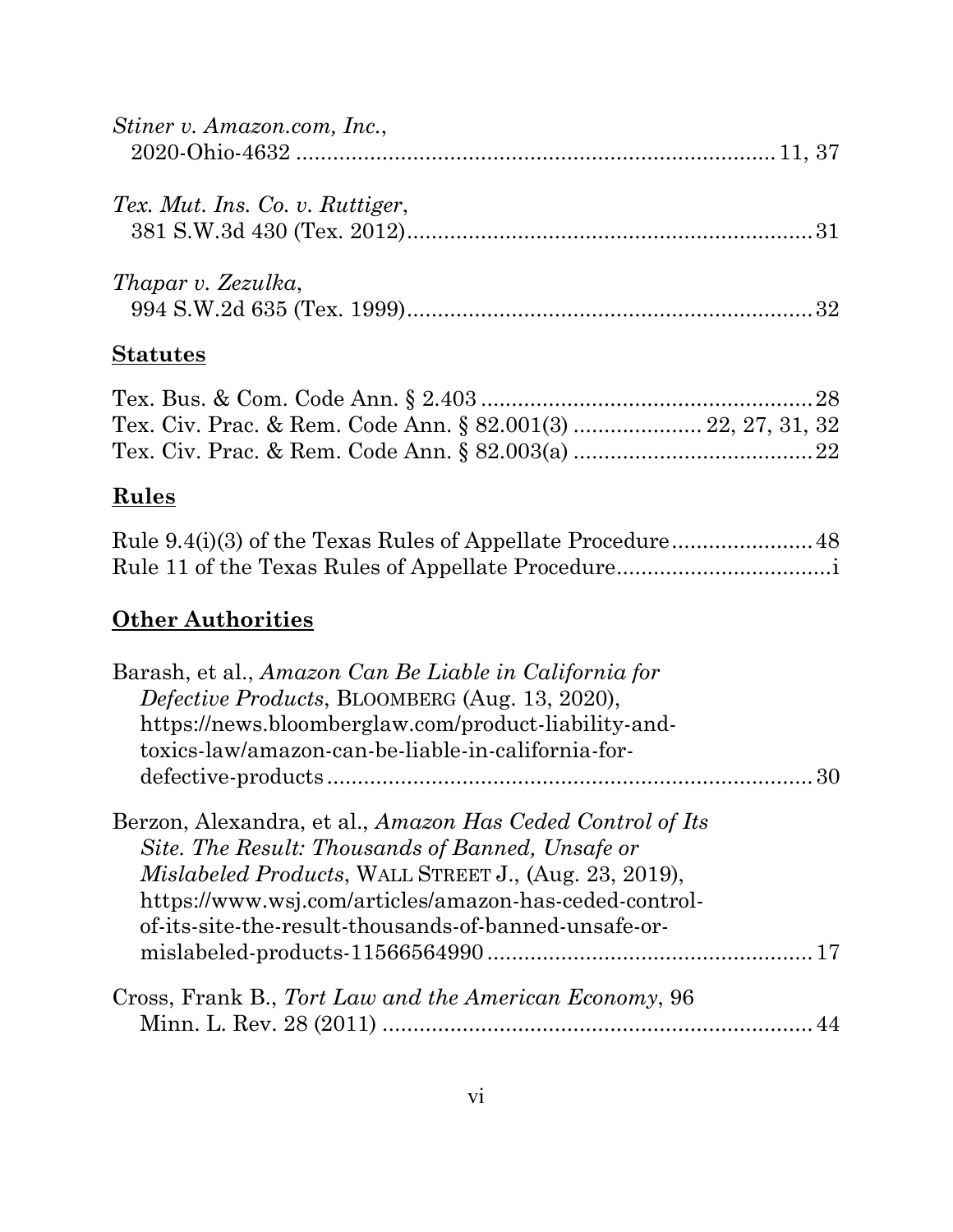| Debter, Lauren, Amazon Surpasses Walmart As The World's<br>Largest Retailer, FORBES (May 15, 2019)<br>https://www.forbes.com/sites/laurendebter/2019/05/15/wor<br>lds-largest-retailers-2019-amazon-walmart-                                                             |
|--------------------------------------------------------------------------------------------------------------------------------------------------------------------------------------------------------------------------------------------------------------------------|
| Ellis, Blake, et al., Senators demand recalls after CNN report<br>finds Amazon's own products are being flagged as fire<br>hazards, CNN (Sept. 11, 2020),<br>https://www.cnn.com/2020/09/11/business/amazonbasics-                                                       |
| Fung, Katherine, FDA Warns Consumers Against Buying<br>Certain Products off Amazon Due to Dangerous<br><i>Ingredients, NEWSWEEK (Dec. 17, 2020),</i><br>https://www.newsweek.com/fda-warns-consumers-against-<br>buying-certain-products-off-amazon-due-dangerous-<br>18 |
| Genovese, Whole Foods issues allergy recall after FDA's strict<br><i>warning to improve food labels, FOX BUSINESS (Mar. 15,</i><br>2021), https://www.foxbusiness.com/lifestyle/whole-foods-<br>issues-allergy-recall-after-fda-issued-strict-warning-for-               |
| Graham, Amazon liable for defective products from third-<br>party sellers, California court says, USA TODAY (Aug. 13,<br>2020).<br>https://www.usatoday.com/story/tech/2020/08/13/amazon-<br>retailer-liable-3rd-party-product-defects-california-court-                 |
| Halkias, Maria, Texas Was Tougher Than Other States in<br>Dealing with Amazon on Sales Taxes, DALLAS MORNING<br>NEWS (Mar. 29, 2018)<br>https://www.dallasnews.com/business/retail/2018/03/29/te<br>xas-was-tougher-than-other-states-in-dealing-with-                   |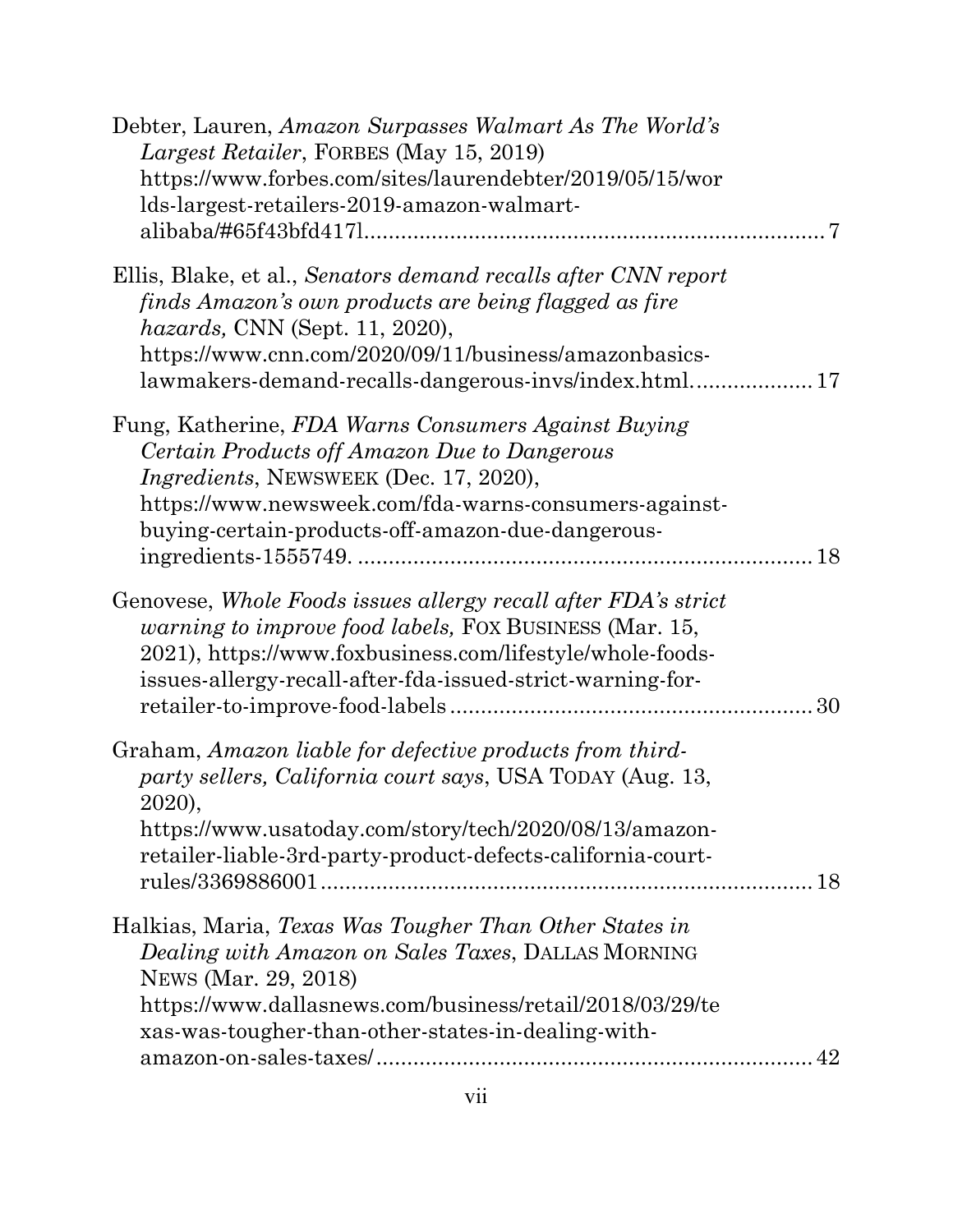| Huseman, Brian, Amazon Stands Ready to Support AB 3262<br><i>if all Stores are Held to the Same Standard</i> , THE AMAZON<br>BLOG (August 21, 2020),<br>https://blog.aboutAmazon.com/policy/Amazon-stands-<br>ready-to-support-ab-3262-if-all-stores-are-held-to-the-    |
|--------------------------------------------------------------------------------------------------------------------------------------------------------------------------------------------------------------------------------------------------------------------------|
| Investigation of Competition in Digital Markets, Majority<br><b>Staff Report and Recommendations, Subcommittee on</b><br>Antitrust, Commercial and Administrative Law of the<br>Committee of the Judiciary (October 2020),<br>https://judiciary.house.gov/uploadedfiles/ |
| Kohan, Shelley, Amazon's Net Profit Soars 84% With Sales<br><i>Hitting \$386 Billion, FORBES (Feb. 2. 2021),</i><br>https://www.forbes.com/sites/shelleykohan/2021/02/02/am<br>azons-net-profit-soars-84-with-sales-hitting-386-                                         |
| Li, S., Amazon Overtakes Wal-Mart as Biggest Retailer, L.A.<br>TIMES, July 24, 2015, <i>available at</i><br>http://www.latimes.com/business/la-fi-amazon-walmart-<br>42                                                                                                  |
| Long, Katherine, EPA again orders Amazon to stop selling<br><i>illegal pesticides</i> , THE SEATTLE TIMES (Feb. 9, 2021),<br>https://www.seattletimes.com/business/amazon/epa-again-                                                                                     |
| Out-Teching Products Liability: Reviving Strict Products Liability in an<br>Age of Amazon,                                                                                                                                                                               |
| Palmer, California court rules Amazon can be liable for<br><i>defective goods sold on its marketplace, CNBC (Aug, 13,</i><br>2020), https://www.cnbc.com/2020/08/13/amazon-can-be-                                                                                       |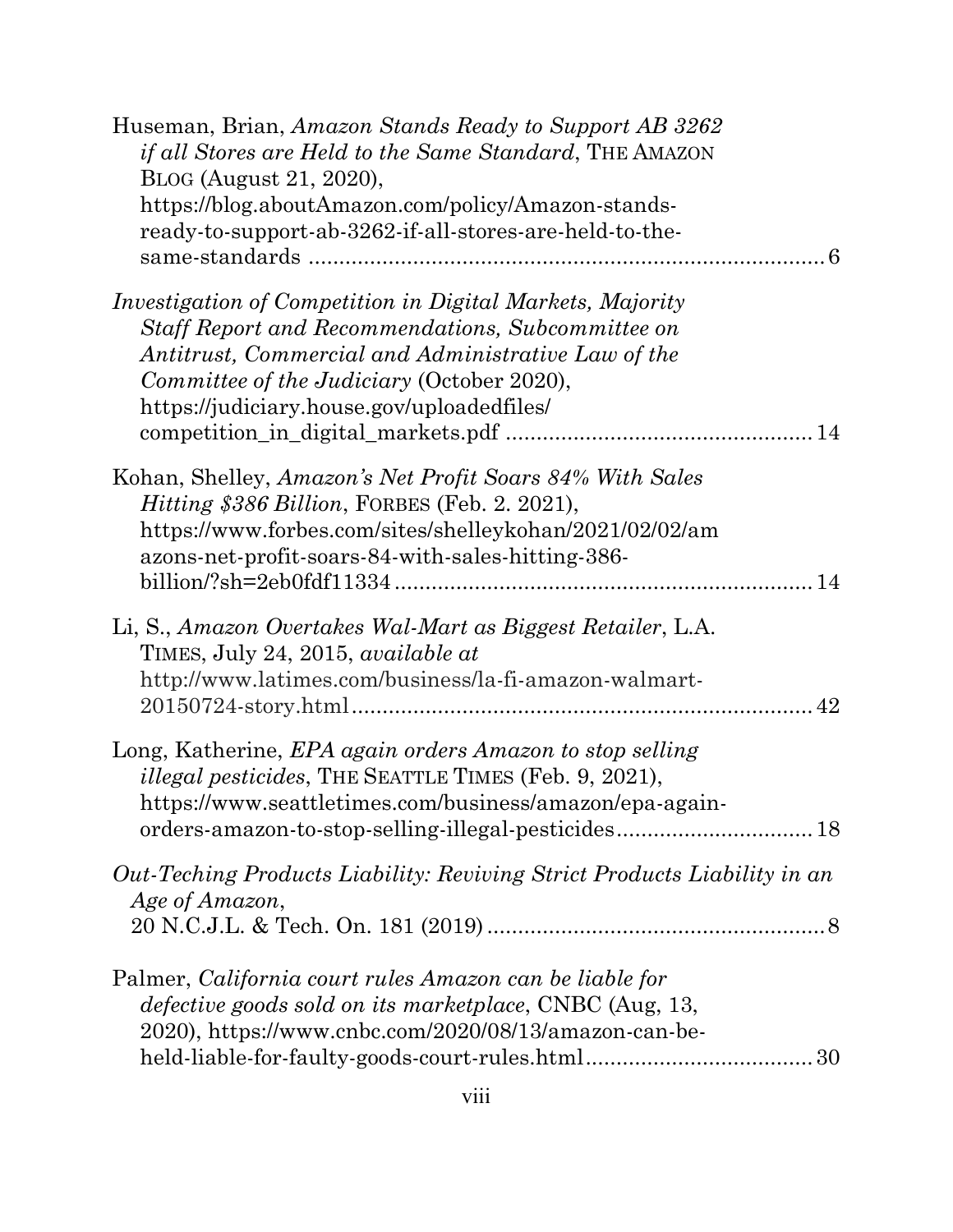| Rep. Ken Buck. The Third Way, House Judiciary Committee,          |
|-------------------------------------------------------------------|
| Subcommittee on antitrust, commercial, and                        |
| administrative law (Oct. 6, 2020),                                |
| https://buck.house.gov/sites/buck.house.gov/files/wysiwyg_        |
| 15                                                                |
| Soper, Spencer, After Going All-In on Amazon, a Merchant          |
| Says He Lost Everything, BLOOMBERG (Oct. 27, 2020),               |
| https://www.bloomberg.com/news/articles/2020-10-                  |
| 27/amazon-reviews-alleging-counterfeit-products-can-get-          |
| sellers-kicked-off-platform; Amazon Merchant Kicked off           |
| <i>Website Spent \$200,000 to get Justice</i> , The Seattle Times |
| (Mar. 3, 2021),                                                   |
| https://www.seattletimes.com/business/amazon-merchant-            |
|                                                                   |
| Tort Law and the American Economy,                                |
|                                                                   |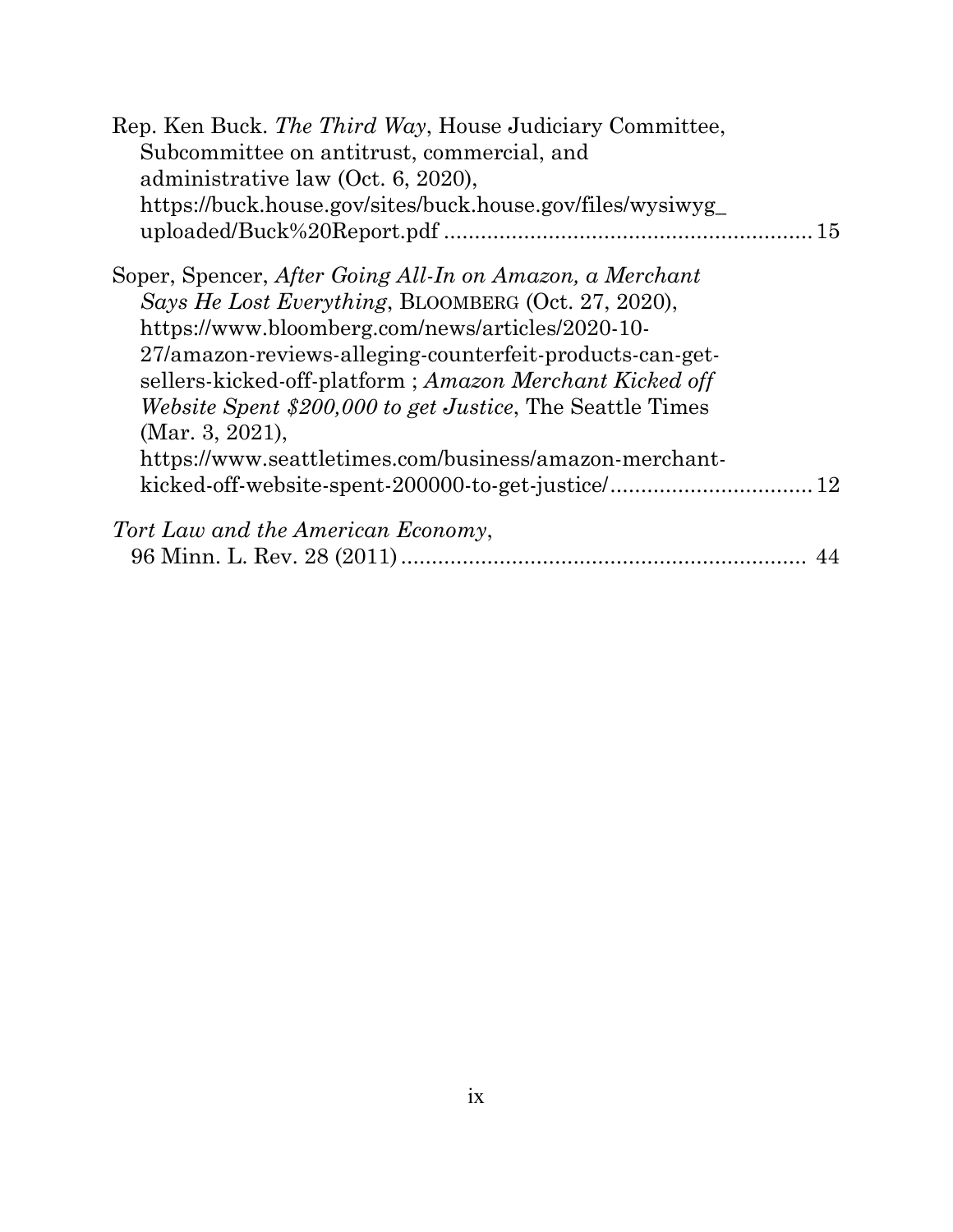#### **Statements of Interest**

Public Justice is a national public-interest advocacy organization dedicated to pursuing justice for the victims of corporate and governmental abuses. Public Justice specializes in precedent-setting and socially significant cases designed to advance consumers' and victims' rights, civil rights and civil liberties, occupational health and workers' rights, the preservation and improvement of the civil-justice system, and the protection of the poor and powerless.

This case is of particular interest to Public Justice because it affects the ability of injured consumers to seek remedies through the civil-justice system, which is a key element of Public Justice's mission.

Texas Watch is a non-partisan, non-profit, statewide citizen advocacy organization dedicated to safety, accountability, and justice. For over 20 years, the organization has advocated for the rights of consumers, policyholders, workers, and patients. Texas Watch believes free and functioning courts are vital to the framers' vision of our state and our nation. A strong and independent civil justice system with fidelity to the law ensures a truly competitive marketplace where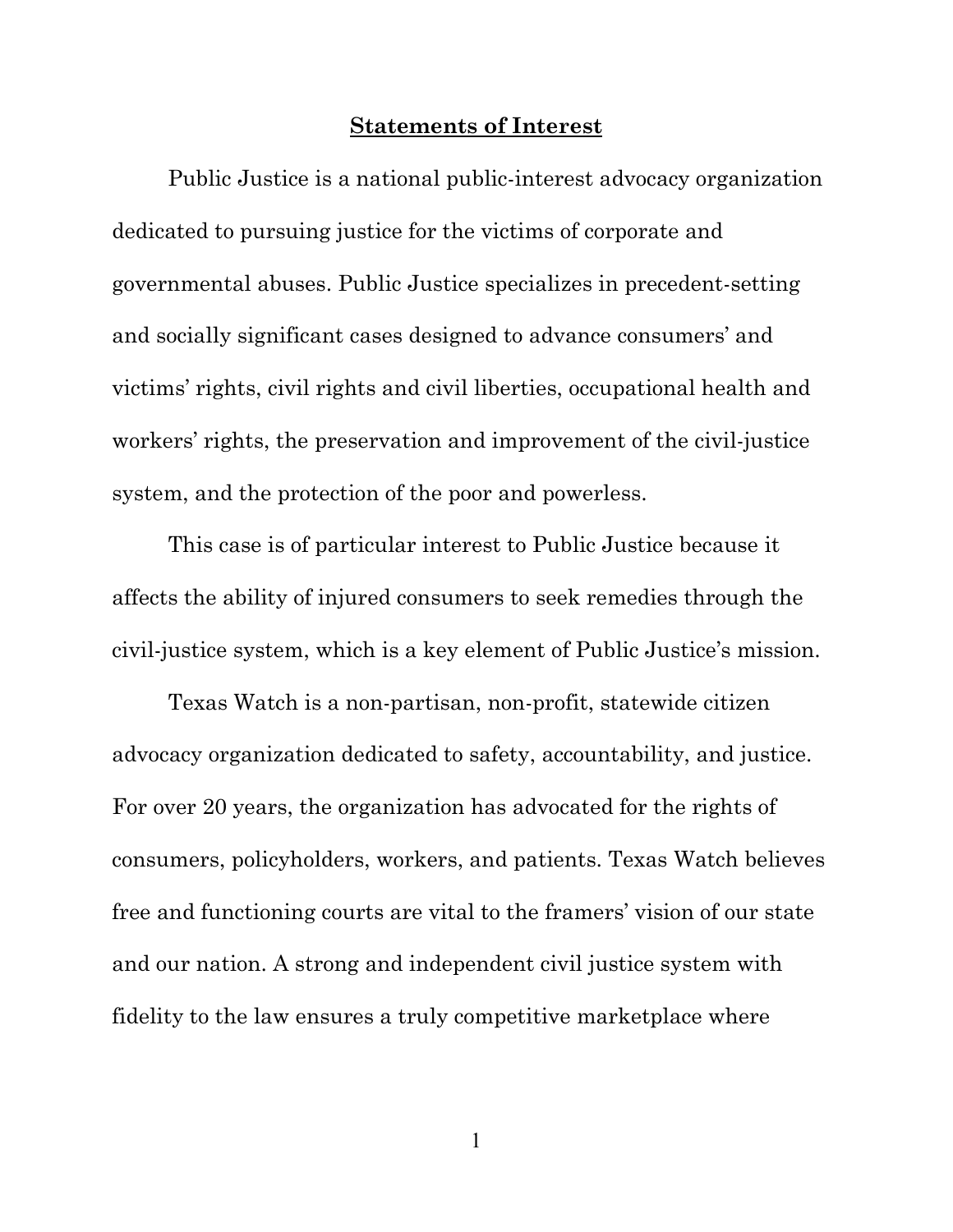businesses rise and fall based on the quality of the goods and services they offer, not the corners they cut nor the power they wield.

This case is of specific interest to Texas Watch because it impacts the legal rights of consumers. Working families must have redress through our courts for equal justice to be an animating and unifying principle in our state.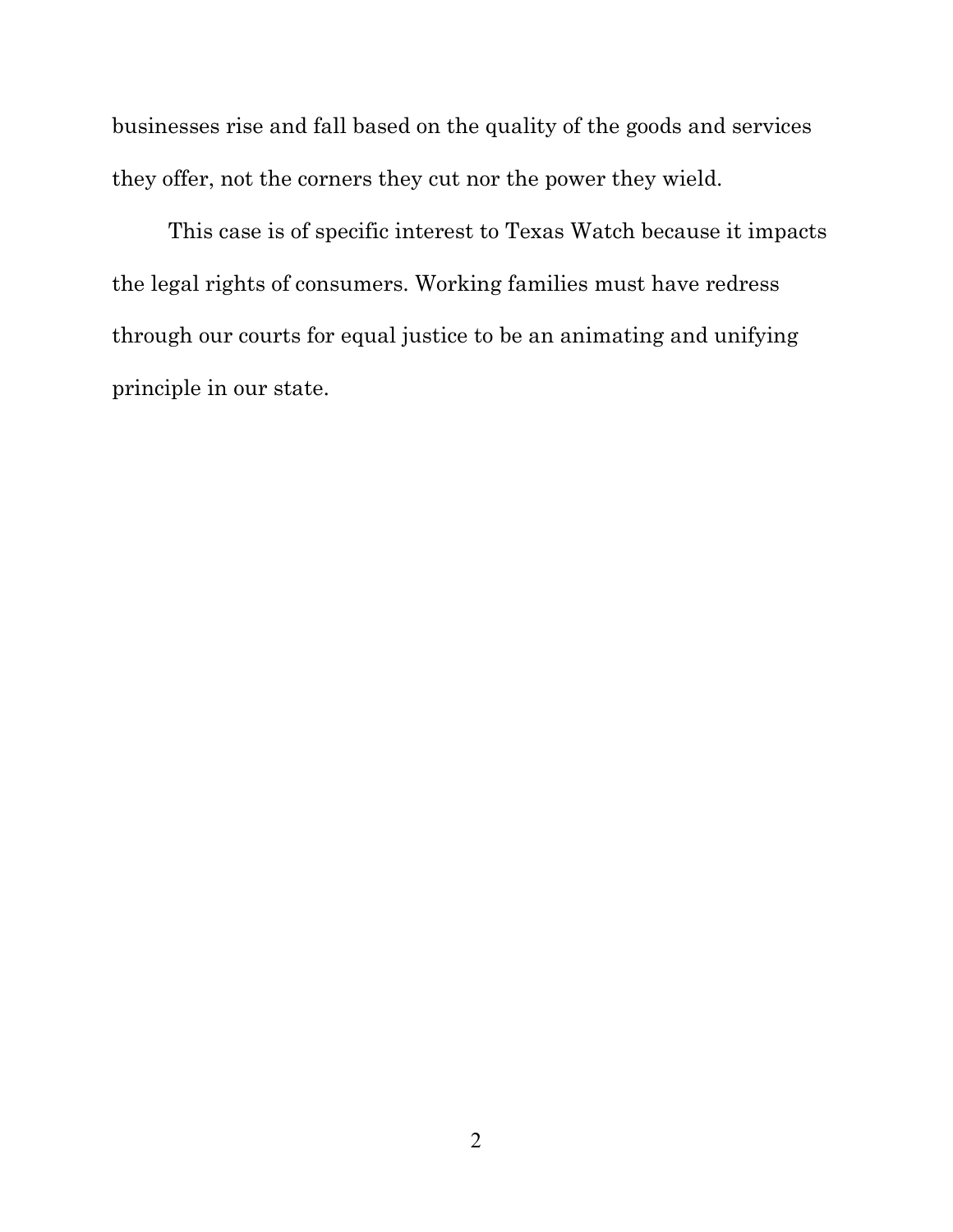#### **Summary of Argument**

Amazon.com, Inc. ("Amazon") is the world's most valuable retail company. It earns nearly 50% of all online retail dollars in the United States. But there is a hefty price: Amazon's success owes partly to its efforts to evade laws and regulations other retailers must follow including strict liability—giving Amazon an unfair competitive advantage.

Amazon's primary vehicle for this evasion is its online "marketplace," a commission-based sales platform where product manufacturers and suppliers—often overseas and unreachable—list their products with Amazon and Amazon takes a cut of each sale. Amazon controls nearly every facet of transactions on its marketplace, from specifying how the listing will be formatted to taking payment and confirming the order from the customer. And in many cases, such as this one, Amazon warehouses and ships the product, directly inserting itself in the chain of distribution.

Despite this control, Amazon claims this "marketplace" model exempts Amazon from its responsibility to Texas citizens hurt or killed by products they buy from Amazon. Rather, Amazon argues, it should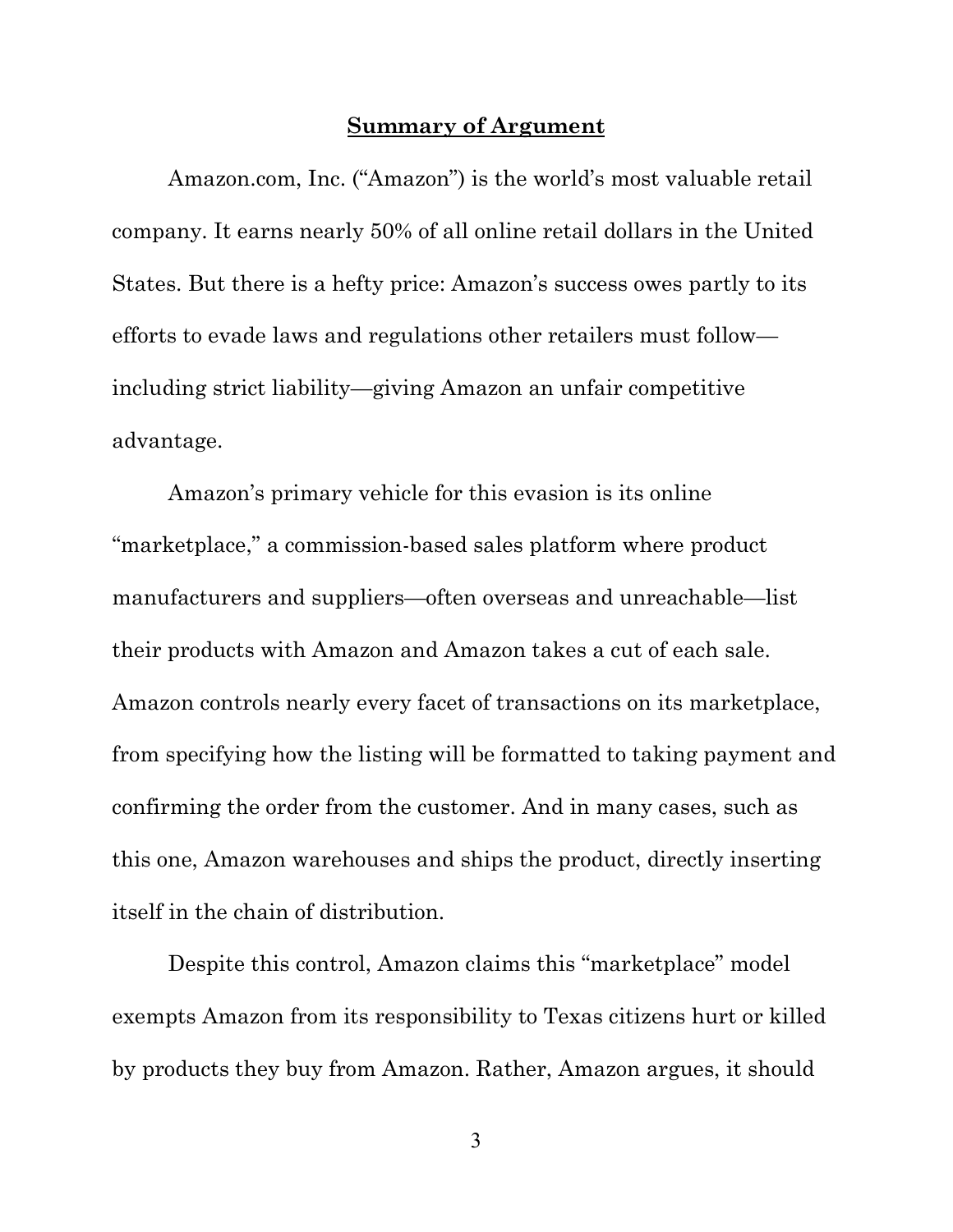enjoy a unique status among retailers, being able to savor the spoils while skirting the responsibilities.

Amazon justifies its desire for special treatment on two grounds. First, Amazon distorts this Court's product liability holdings and the pertinent code sections to argue it is not a "seller" under Texas law. Amazon is wrong. Here, Amazon was "engaged in the business of selling such a product…" If Amazon is not a "seller" under the facts of this case, then the test is insurmountable in the modern e-commerce economy, and Texas products-liability law is completely toothless.

Second, Amazon lobs at this Court several faulty policy-based arguments. For example, it claims holding it to the same standard as every other retailer would be detrimental to Texas businesses, would ensnare dissimilar companies like package delivery services, and would run afoul of the Texas Legislature's expressed policy preferences.

One could fairly assume that if Amazon is going to make such bold claims, it would support them with citations to the record or at least cogent argument. But it does not. Amazon simply states them as if they are obvious, immutable facts.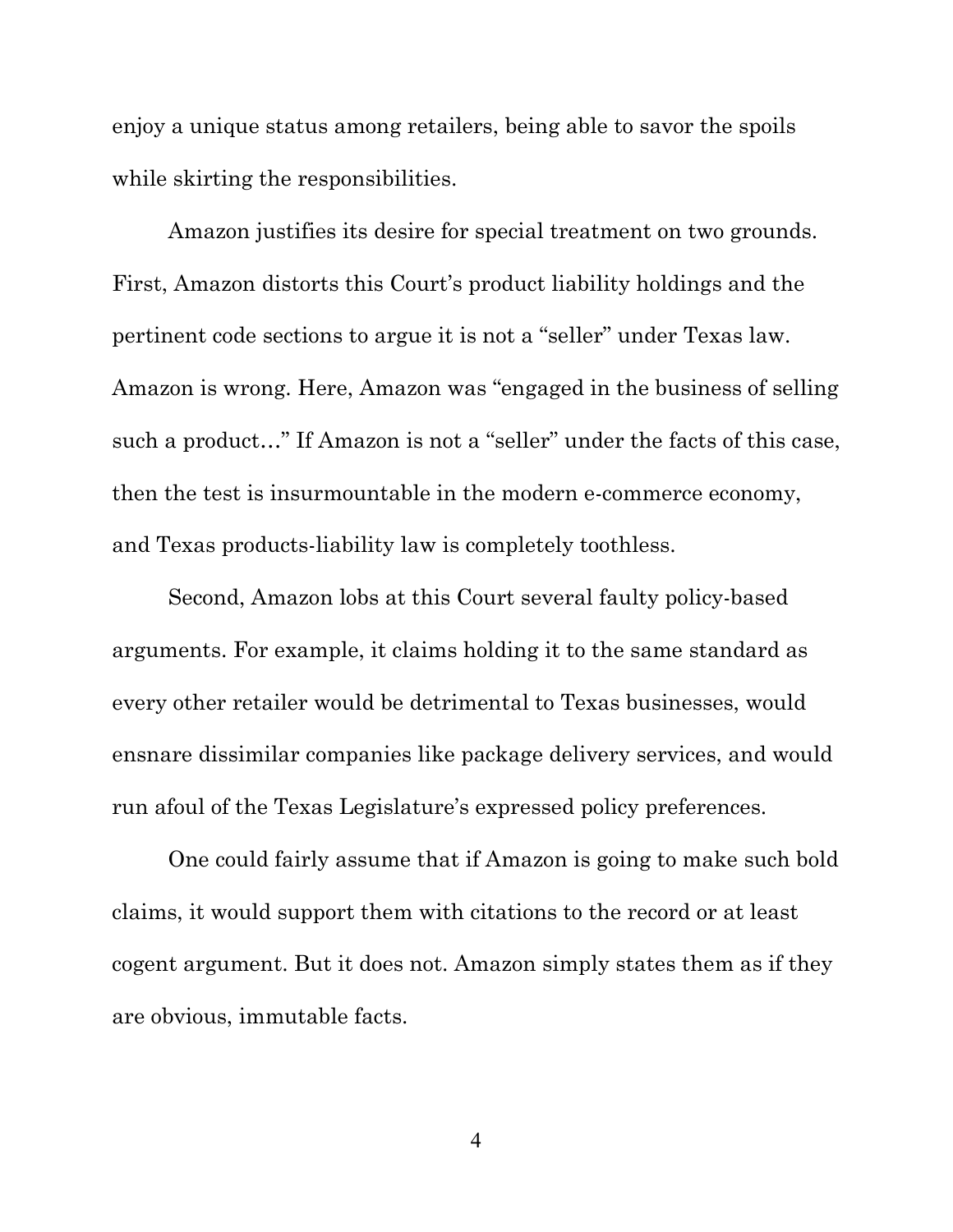Yet, they are not obvious, nor even plausible. How would holding Amazon liable for selling a defective product impact UPS or FedEx? Unlike Amazon, they do not sell products. How liability for Amazon—a company that has done more to decimate traditional and small-business retail than any other entity on the planet—be bad for Texas businesses? Consider who Amazon believes *is* responsible for product defects on its marketplace—its suppliers; the very businesses whose interests Amazon claims to be advancing.

As to legislative policy, that begins and ends with the words of the statute. Amazon can argue all it wants about tort reform or the perceived evils of product liability in general, but those arguments are inapposite. The Texas Legislature has defined the contours of product liability law and Amazon fits squarely within them.

The district court was correct to find Amazon could be held strictly liable under Texas law because it was the key link in the chain of distribution of the defective remote. Amazon itself said it best, in publicly proclaiming its support for proposed legislation in California that would hold e-commerce companies like Amazon strictly liable for defective products: "Injured consumers should be able to seek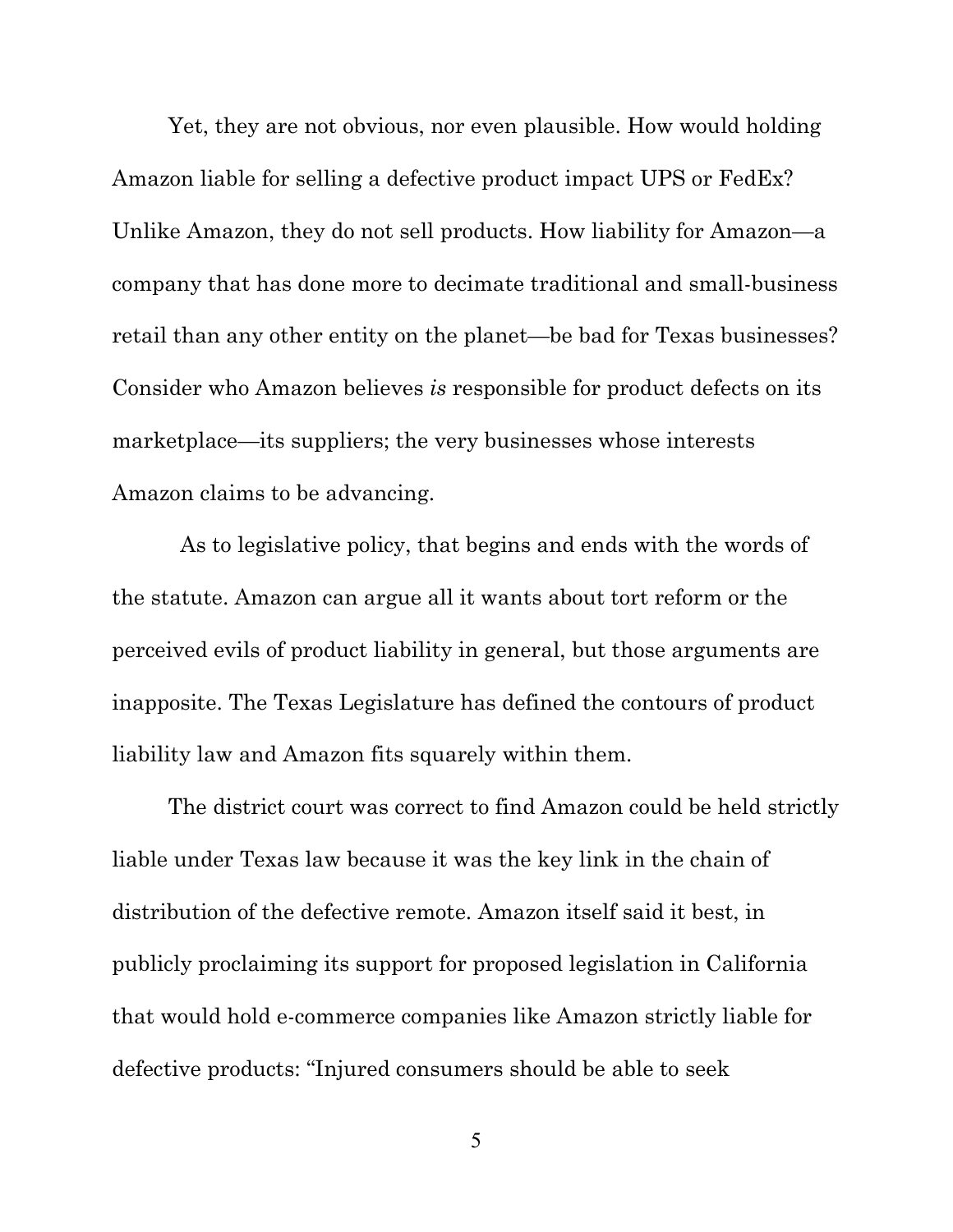compensation regardless of how a particular online marketplace makes money."[1](#page-15-0)

<span id="page-15-0"></span><sup>1</sup> Huseman, Brian, *Amazon Stands Ready to Support AB 3262 if all Stores are Held to the Same Standard*, THE AMAZON BLOG (August 21, 2020), https://blog.aboutAmazon.com/policy/Amazon-stands-readyto-support-ab-3262-if-all-stores-are-held-to-the-same-standards (last visited February 3, 2021).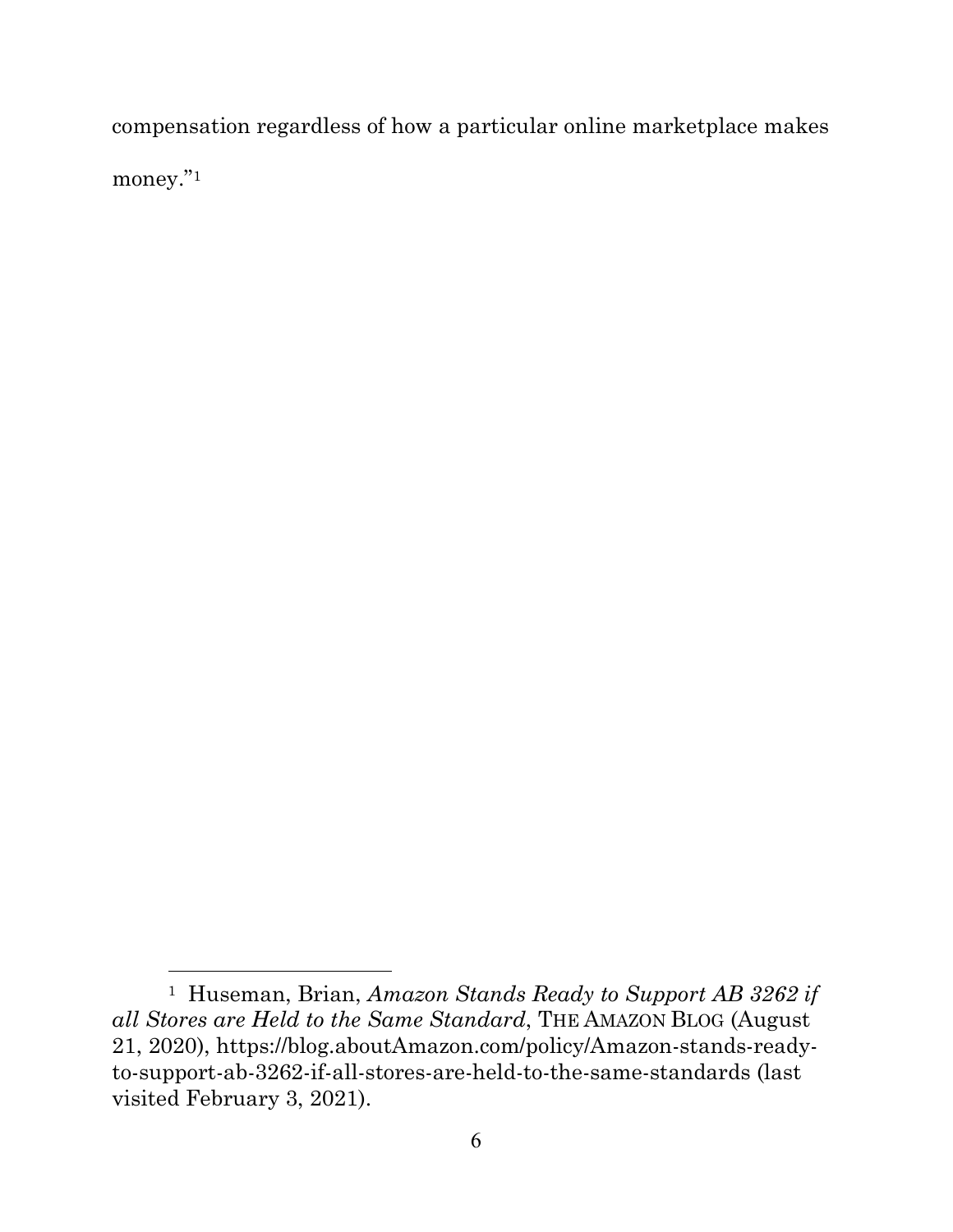### **Argument**

**I. Amazon has purposefully upended the traditional retail model and supplanted it with one that creates a conduit for unsafe and counterfeit goods to enter the United States.**

## **A. Amazon exercises total control over all transactions on its website.**

Like most traditional retailers, part of Amazon's business is selling products. Unlike most traditional retailers, though, Amazon also acts as the marketplace, the distributor, and in some cases the manufacturer. Or, as succinctly put by one court, "Amazon … serves all the traditional functions of both retail seller and wholesale distributor." *State Farm Fire & Cas. Co. v. Amazon.com, Inc.*, 390 F. Supp. 3d 964, 973 (W.D. Wis. 2019).

Amazon's e-commerce marketplace model has been wildly successful for Amazon. According to Forbes, "Amazon has surpassed Walmart as the biggest retailer on the planet."<sup>[2](#page-16-0)</sup> And its "marketplace" represents "a fast-growing part of Amazon's retail empire, and a

<span id="page-16-0"></span>2 Lauren Debter, *Amazon Surpasses Walmart As The World's Largest Retailer*, FORBES (May 15, 2019) https://www.forbes.com/sites/laurendebter/2019/05/15/worlds-largestretailers-2019-amazon-walmart-alibaba/#65f43bfd4171.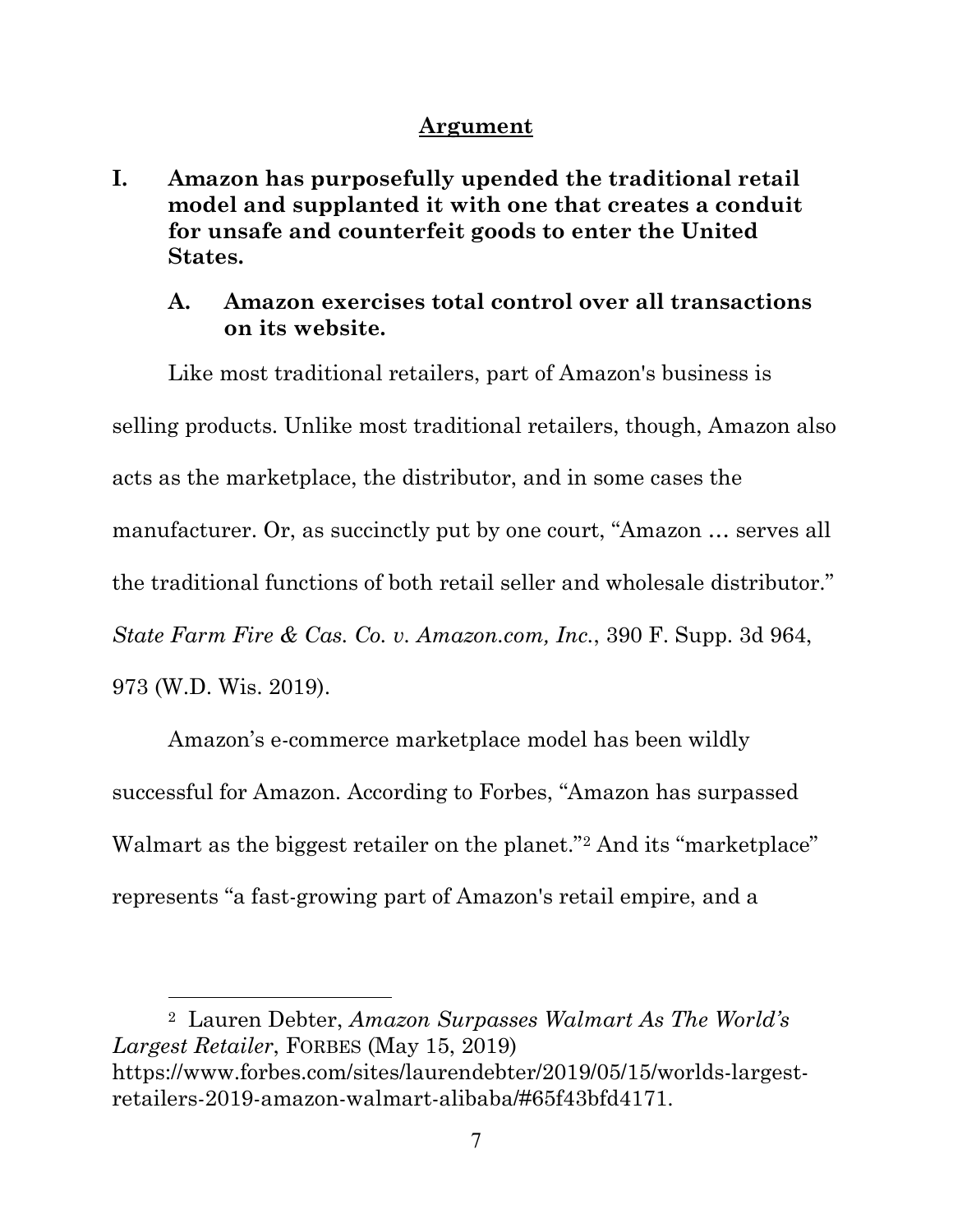lucrative one." *McMillan v. Amazon.com, Inc.*, 983 F.3d 194, 197 (5th Cir. 2020), certified question accepted (Jan. 8, 2021).

A product manufacturer or supplier wanting to list products on Amazon's marketplace must agree to Amazon's Business Solutions Agreement ("BSA"), an adhesion contract that gives Amazon total control over transactions on its marketplace. As one legal commentator observes, "the [BSA] exists primarily to serve Amazon's interest in shielding itself from as much liability stemming from its third-party vendors as possible." Ryan Bullard, *Out-Teching Products Liability: Reviving Strict Products Liability in an Age of Amazon*, 20 N.C.J.L. & Tech. On. 181, 216 (2019).

Under the BSA, any supplier using the Amazon.com website must agree to a litany of terms prescribed by Amazon that dictate nearly everything about the listing. Among other things, the BSA gives Amazon unfettered discretion to alter or remove listings or to altogether ban third parties at its election, gives Amazon the exclusive right to process payments and receive all sales proceeds, and largely bars any communication between the supplier and the buyer. The BSA also provides that Amazon gets paid for every sale through a commission,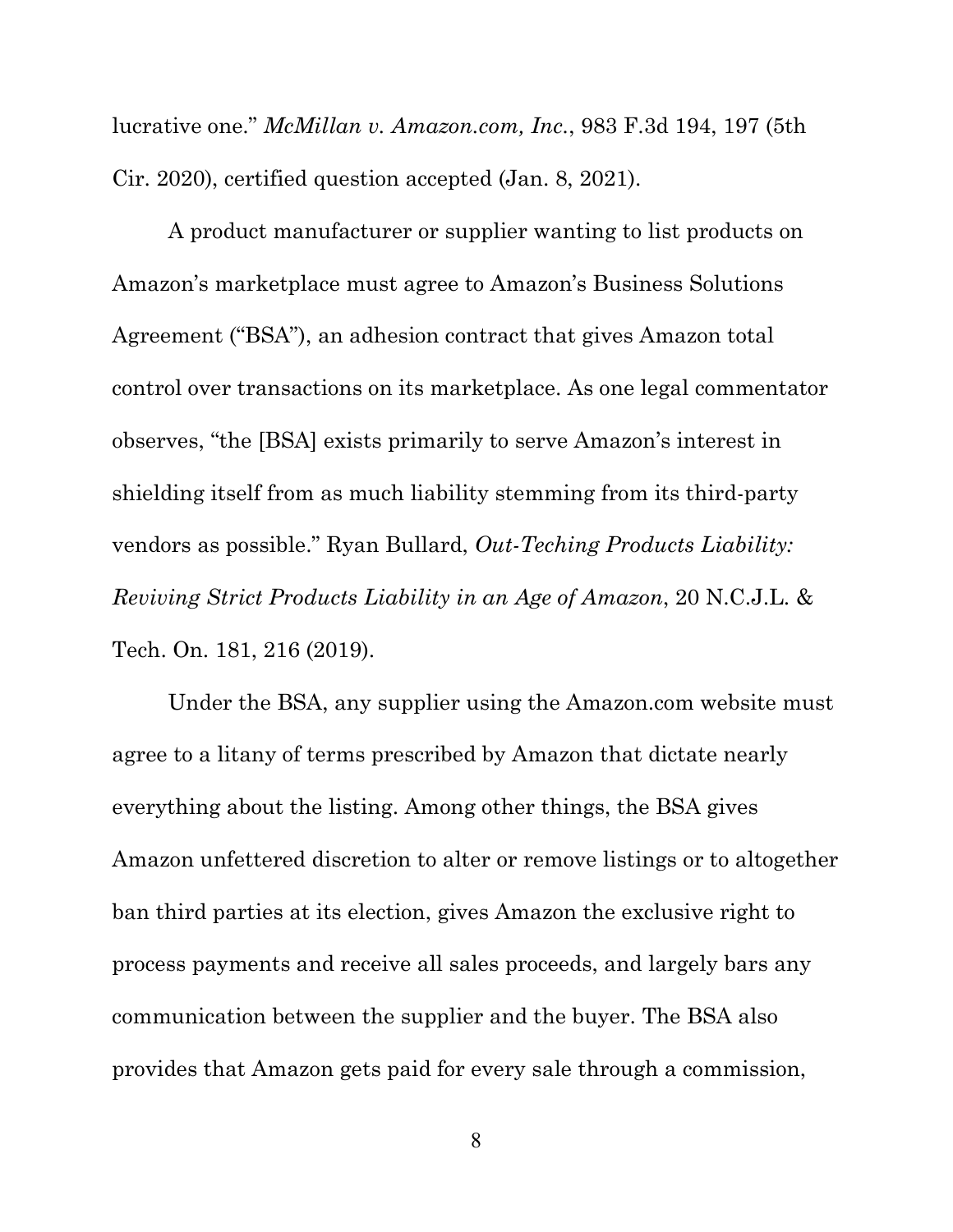which Amazon calls a "referral fee," determined by the type of product being sold, as well as various fees. *See*, ROA 258-305 (the BSA).

The BSA has some regrettable omissions as well. For example, Amazon does not require foreign suppliers to designate a U.S. agent for service of process or to identify the manufacturer of products sold through Amazon.

For an additional charge, Amazon will fulfill orders from its own warehouses, as was done here. Under the Fulfillment by Amazon ("FBA") program, Amazon receives the product directly from the supplier/manufacturer, stores it, selects it, and then ships it from one of its many warehouses receiving an order. Fulfilled products are also returned to Amazon and Amazon processes the return.

A supplier wanting to use Fulfillment by Amazon must register each product with Amazon, and Amazon may refuse registration of any product. When an Amazon customer places an order for a product that is Fulfilled by Amazon, Amazon picks the product from the shelf, packs it in an Amazon box, and ships it with, when eligible, Prime Shipping. Amazon can package Fulfilled products together, regardless of whether they come from different suppliers, so they all arrive together.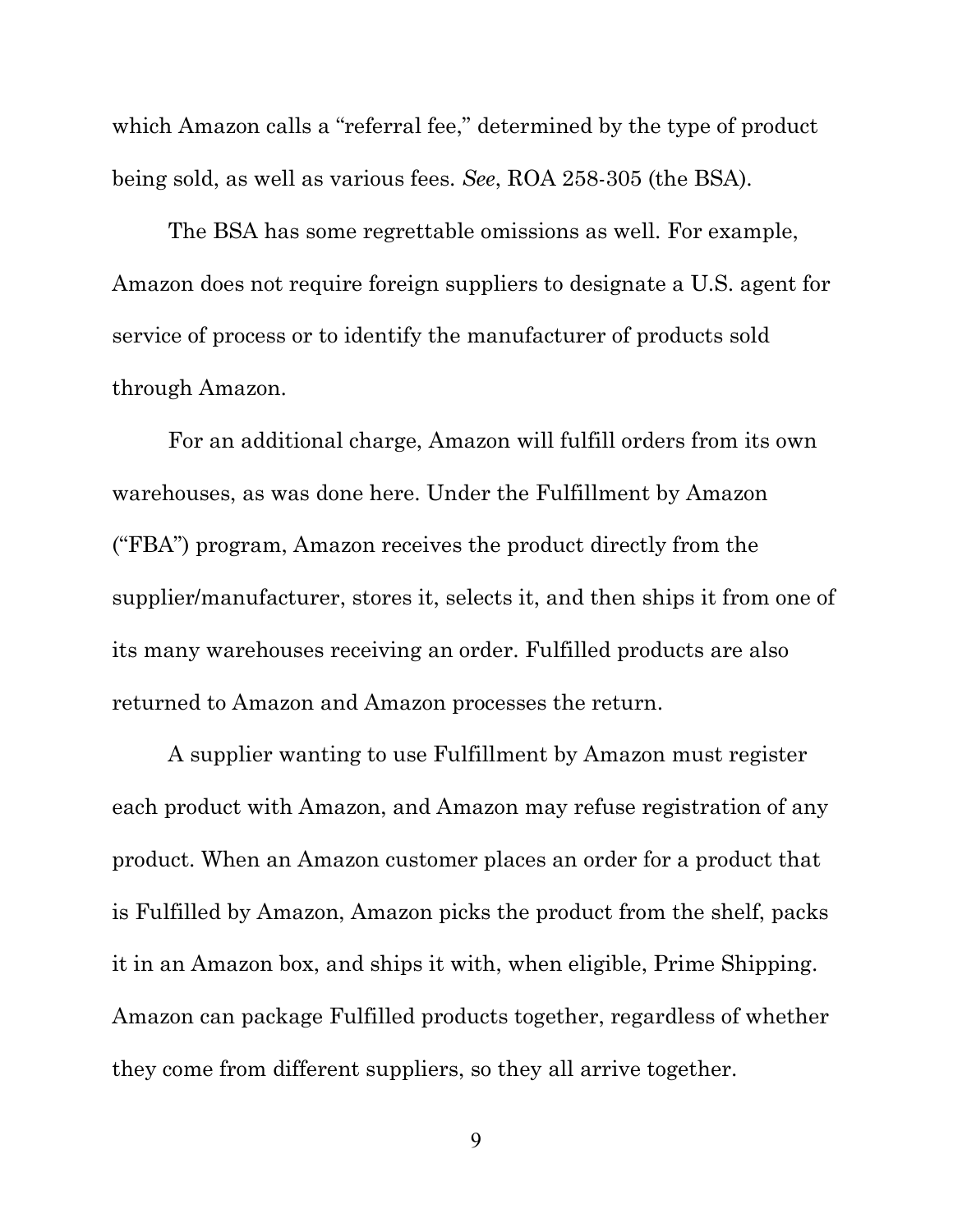Buyers on Amazon.com can purchase multiple products from different suppliers (including Amazon) at the same time. Amazon's customers cannot make payments directly to suppliers; instead, the customer must pay Amazon. Amazon then periodically remits sales proceeds to the supplier, minus the commissions and fees charged by Amazon, meaning Amazon earns a commission on every sale made on its site.

#### **B. Amazon dominates retail in an unhealthy way.**

E-commerce has largely displaced brick and mortar storefronts. "The consumer goes to Amazon's website to look for a product in the same manner one would walk into a Lowes, Home Depot, or a neighborhood True Value, or order from one of those entities' website." *State Farm Fire & Cas. Co. v. Amazon.com Services, Inc.*, 70 Misc. 3d 697, 137 N.Y.S.3d 884, 889 (N.Y. Sup. Ct. 2020). Amazon's massive website, Amazon.com, "makes up at least 46 percent of the online retail marketplace, selling more than its next twelve online competitors combined." *McMillan*, 983 F.3d at 196.

This has real-world consequences. In certifying the question to this Court, Judge Willett remarked that "[t]he migration of consumer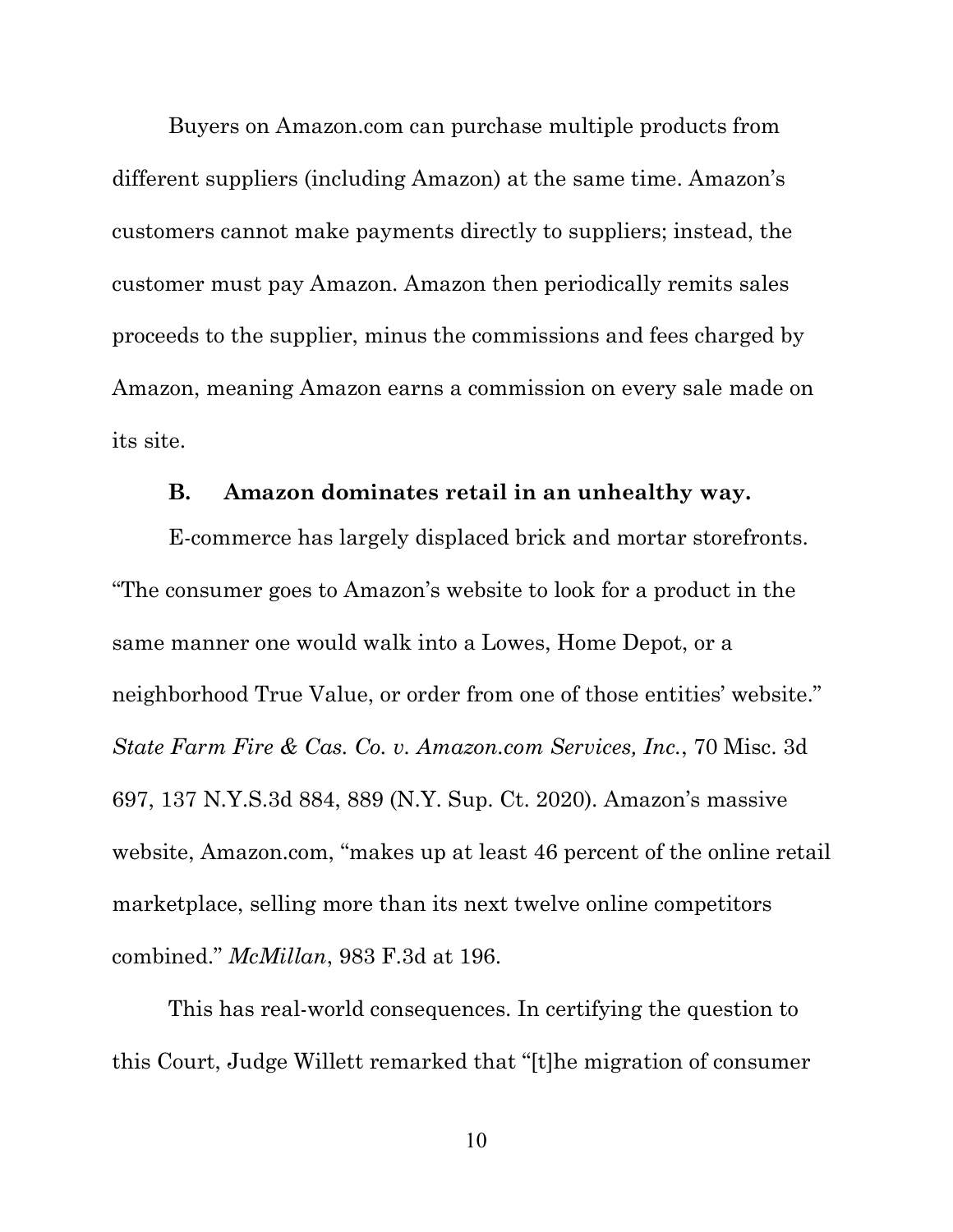spending online, further compounded by the COVID-19 pandemic, has enabled [Amazon,] the once modest online bookstore (initially dubbed 'Cadabra,' as in 'abracadabra') to make many traditional retailers disappear." *McMillan*, at p. 196. Indeed, Amazon—a company that saw a \$100 billion *increase* in net sales for 2020[3](#page-20-0)— is now so large and powerful that a bipartisan group of members of the U.S. House of Representatives is proposing rewriting the antitrust laws to account for its monopoly power.[4](#page-20-1)

And it is easy to see why. Amazon is among "the kind of monopolies we last saw in the era of oil barons and railroad tycoons." *See* fn. 2, *infra*, at p. 6. Republican legislators have excoriated tech behemoths like Amazon for using "their monopoly power to act as gatekeepers to the marketplace, undermine potential competition, and pick winners and losers, all while simultaneously cozying up to

<span id="page-20-0"></span><sup>3</sup> Kohan, Shelley, *Amazon's Net Profit Soars 84% With Sales Hitting \$386 Billion*, FORBES (Feb. 2. 2021, 6:12 pm EST), https://www.forbes.com/sites/shelleykohan/2021/02/02/amazons-netprofit-soars-84-with-sales-hitting-386-billion/?sh=2eb0fdf11334.

<span id="page-20-1"></span><sup>4</sup> See, *Investigation of Competition in Digital Markets, Majority Staff Report and Recommendations, Subcommittee on Antitrust, Commercial and Administrative Law of the Committee of the Judiciary* (October 2020), p. 6, https://judiciary.house.gov/uploadedfiles/ competition in digital markets.pdf ("Majority Report").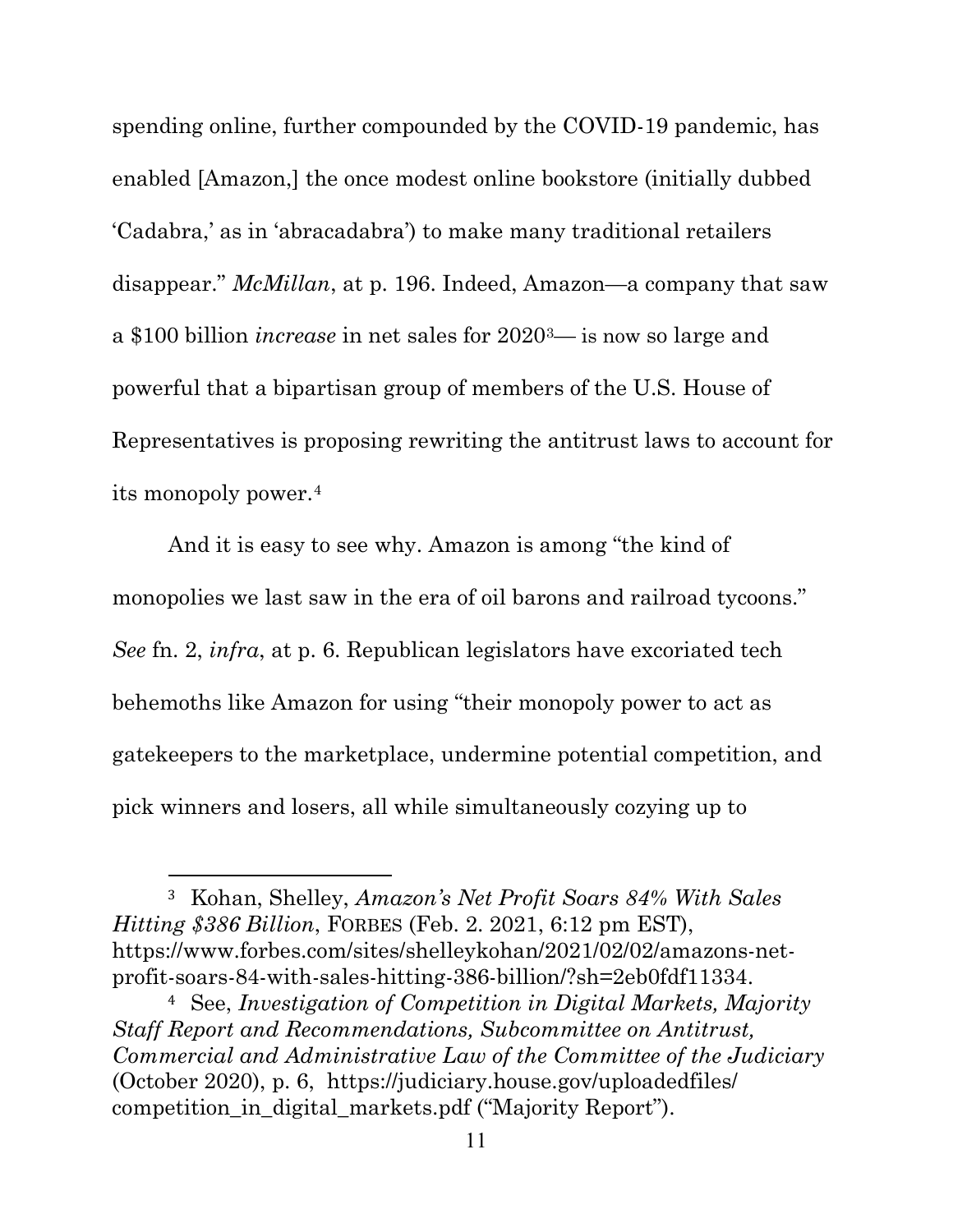unfriendly nations like China in order to further expand their global footprint."[5](#page-21-0)

And while those are concerns specific to antitrust, they give context to the question here. For years, Amazon has reaped the benefits of being a retail behemoth, ruthlessly undercutting brick and mortar stores, large and small, who must factor the cost of defective products into their price structure, while leaving injured consumers like Morgan McMillan with nothing. If Amazon is successful in gerrymandering its way out of the responsibilities accepted by other legitimate retailers, that will only further its unfair competitive advantage and feed its belief that it is exempt from the rule of law. Indeed, "courts and enforcers have found the dominant [e-commerce] platforms" like Amazon to have "arbitrary and unaccountable power," which they use to "repeatedly violat[e] laws and court orders" in a way that "raises questions about whether these firms view themselves as above the law,

<span id="page-21-0"></span><sup>5</sup> Rep. Ken Buck. *The Third Way*, House Judiciary Committee, Subcommittee on antitrust, commercial, and administrative law (Oct. 6, 2020), https://buck.house.gov/sites/buck.house.gov/ files/wysiwyg\_uploaded/Buck%20Report.pdf ("Minority Report").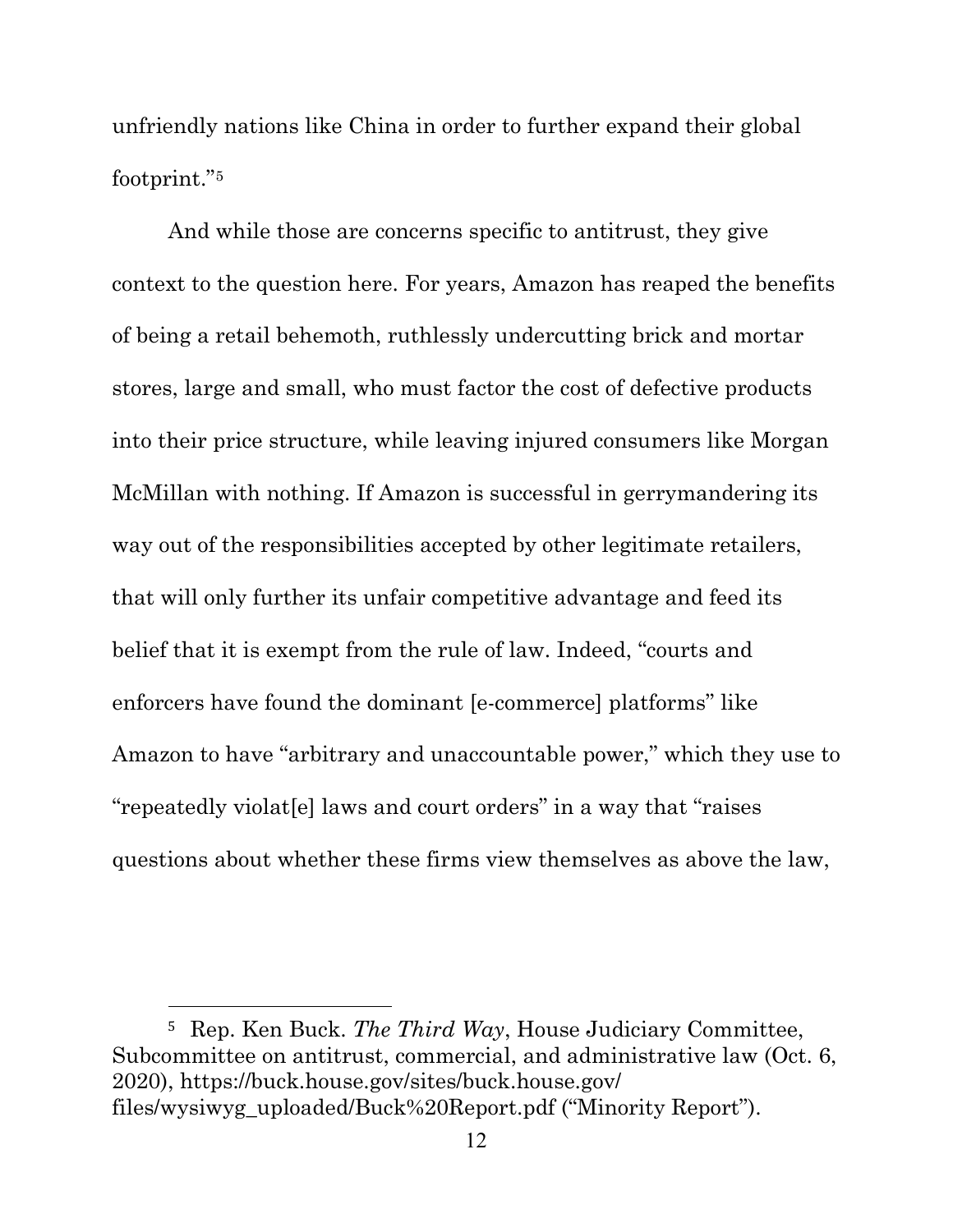or whether they simply treat lawbreaking as a cost of business." Majority Report at p. 19.

This case is a perfect example of that. By attempting to exploit what it argues is a loophole in the chain of distribution of consumer goods and falsely labeling itself a mere "service provider" or sales "facilitator," Amazon demands this Court's imprimatur on a system where Amazon avoids all accountability and makes it nearly impossible to hold anyone else responsible as well.

Amazon's dominance also allows Amazon to position itself as the unquestioned gatekeeper to online sales. Manufacturers and suppliers, reputable or otherwise, quickly find out that it is Amazon's way or the highway. This allows Amazon to exploit its monopoly position by unfairly competing with its own third-party suppliers, engaging in favoritism and bidding wars, and otherwise acting capriciously. Indeed, news stories of small-business sellers being abused by Amazon are commonplace.[6](#page-22-0)

<span id="page-22-0"></span><sup>6</sup> *See, e.g.*, Spencer Soper, *After Going All-In on Amazon, a Merchant Says He Lost Everything*, BLOOMBERG (Oct. 27, 2020), https://www.bloomberg.com/news/articles/2020-10-27/amazon-reviewsalleging-counterfeit-products-can-get-sellers-kicked-off-platform ; *Amazon Merchant Kicked off Website Spent \$200,000 to get Justice*, The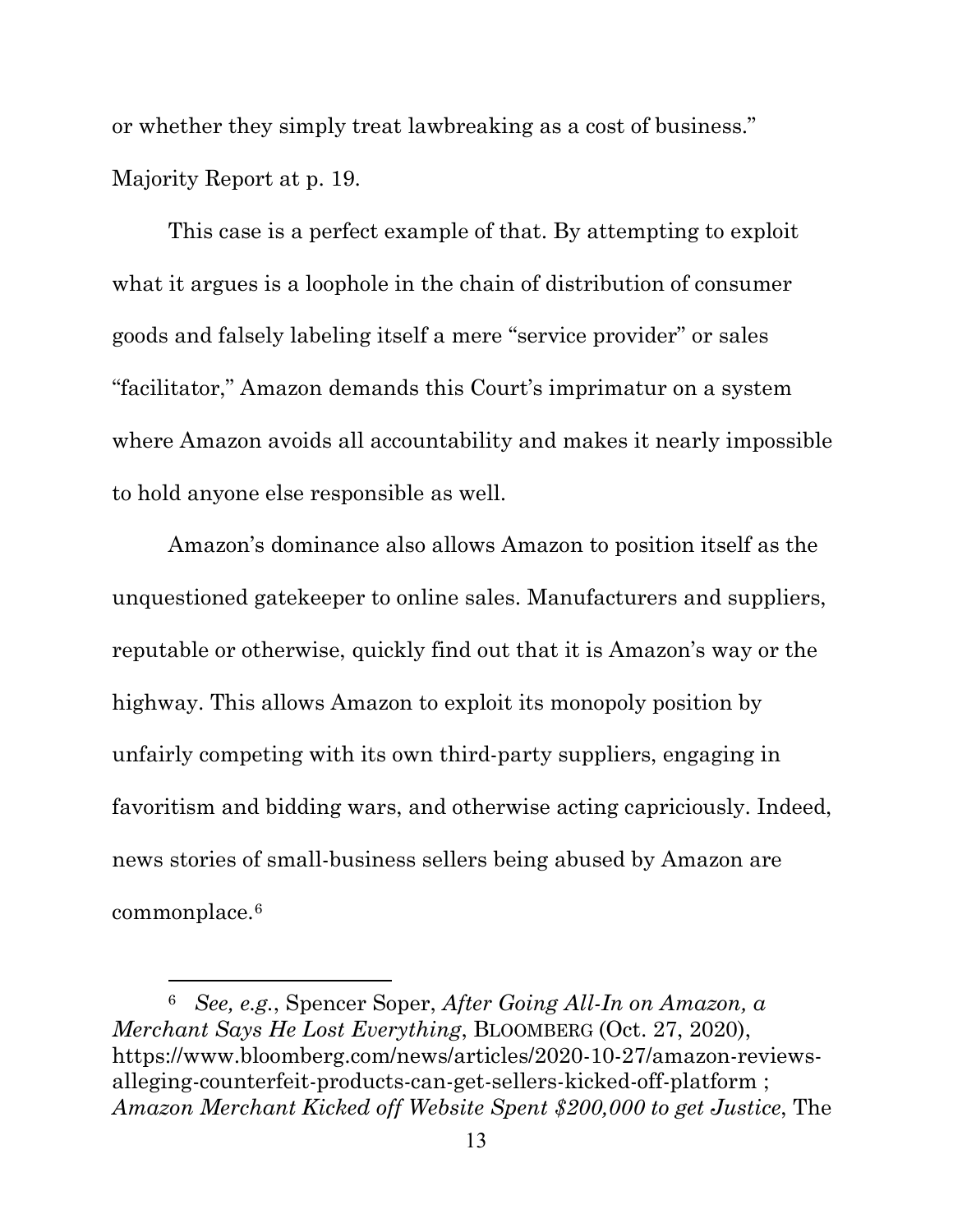So while Amazon lectures this Court about giving consumers choice and protecting startups and small retail businesses, the truth is the only one who wins from this setup is Amazon. Amazon guarantees itself a profit from every sale while freely jettisoning injured consumers to a land of no recourse and undermining its own suppliers when it feels like it.

## **C. Amazon's business model encourages disreputable manufacturers and suppliers to sell unsafe products.**

Amazon's "direct import" business model—whereby foreign suppliers send products to Amazon warehouses for FBA sales encourages sketchy overseas operations like Hu Zi Jie (which operated on Amazon under the fake name "USA Shopping 7693"), to unload dangerous and illegal goods on unsuspecting Texas while maintaining zero accountability. "By design, Amazon's business model cuts out the middlemen between manufacturers and consumers, reducing the friction that might keep foreign (or otherwise judgment-proof) manufacturers from putting dangerous products on the market." *Erie* 

SEATTLE TIMES (Mar. 3, 2021),

https://www.seattletimes.com/business/amazon-merchant-kicked-offwebsite-spent-200000-to-get-justice/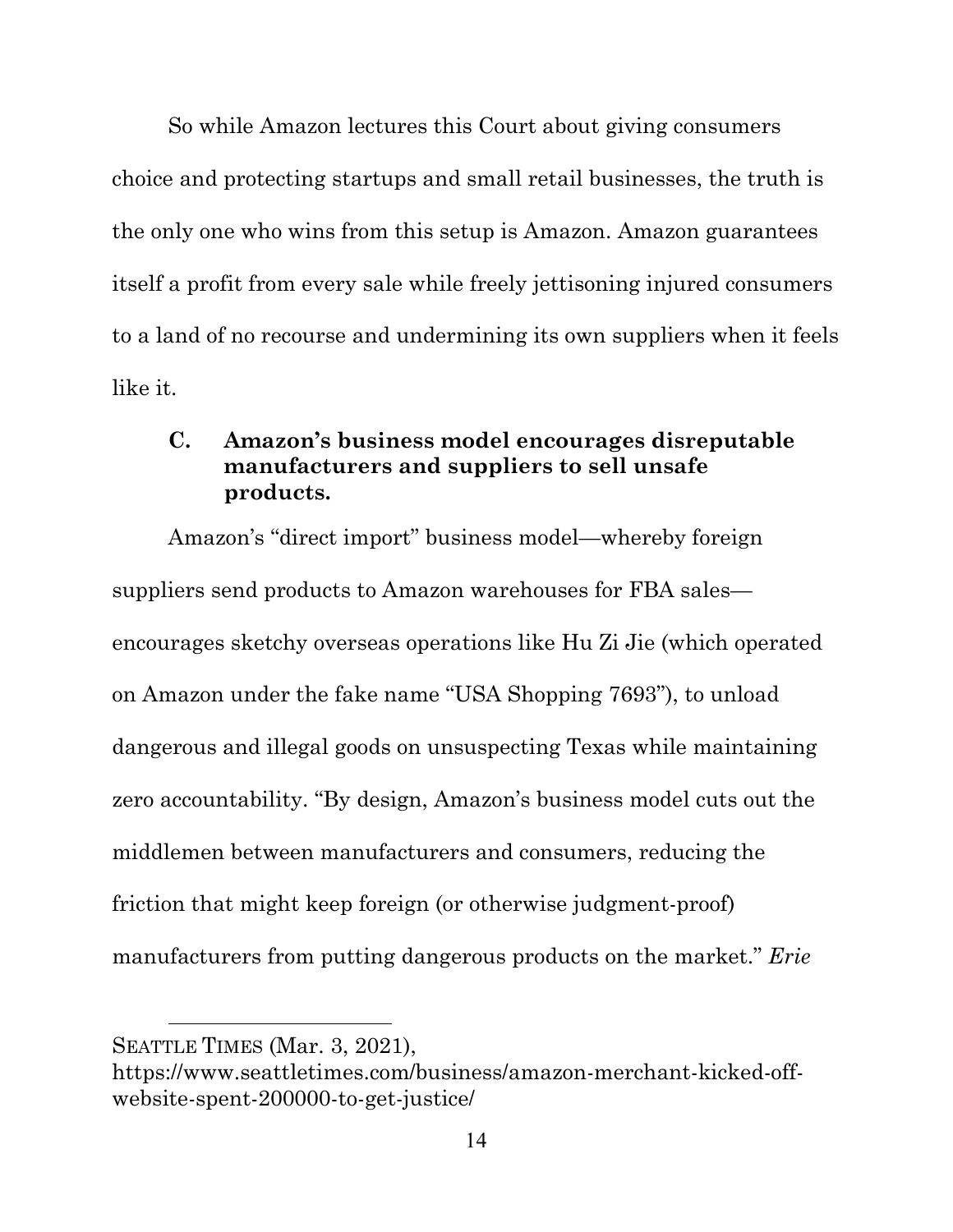*Ins. Co. v. Amazon.com, Inc.*, 925 F.3d 135, 144 (4th Cir. 2019) (Motz, J., concurring). For many of these foreign manufacturers and suppliers, FBA is their only access point to the U.S. consumer market.

The judgment-proof nature of Amazon's foreign manufacturers isn't just speculation. A Mississippi federal court recently decided a case where the plaintiff seeking to recover damages for a house fire caused by a product bought from Amazon's site tried to serve the third-party supplier, but the address provided was "an empty field in China." *State Farm Fire & Cas. Co. v. Amazon.com, Inc.*, 3:18CV166-M-P, 2021 WL 930697, at \*1 (N.D. Miss. Mar. 11, 2021). Other cases recount similar scenarios. *See*, *e.g.*, *Bolger v. Amazon.com, LLC*, 53 Cal. App. 5th 431, 267 Cal. Rptr. 3d 601 (2020) (finding Amazon strictly liable in sale of exploding battery partly because Chinese manufacturer and supplier either defaulted or could not be served); *Stiner v. Amazon.com, Inc.*, 2020-Ohio-4632 (plaintiff unable to complete service on Chinese company that manufactured caffeine powder bought on Amazon and that caused death of teenage boy); *Allstate New Jersey Insurance Company v. Amazon.com, Inc.* (D.N.J., July 24, 2018, No.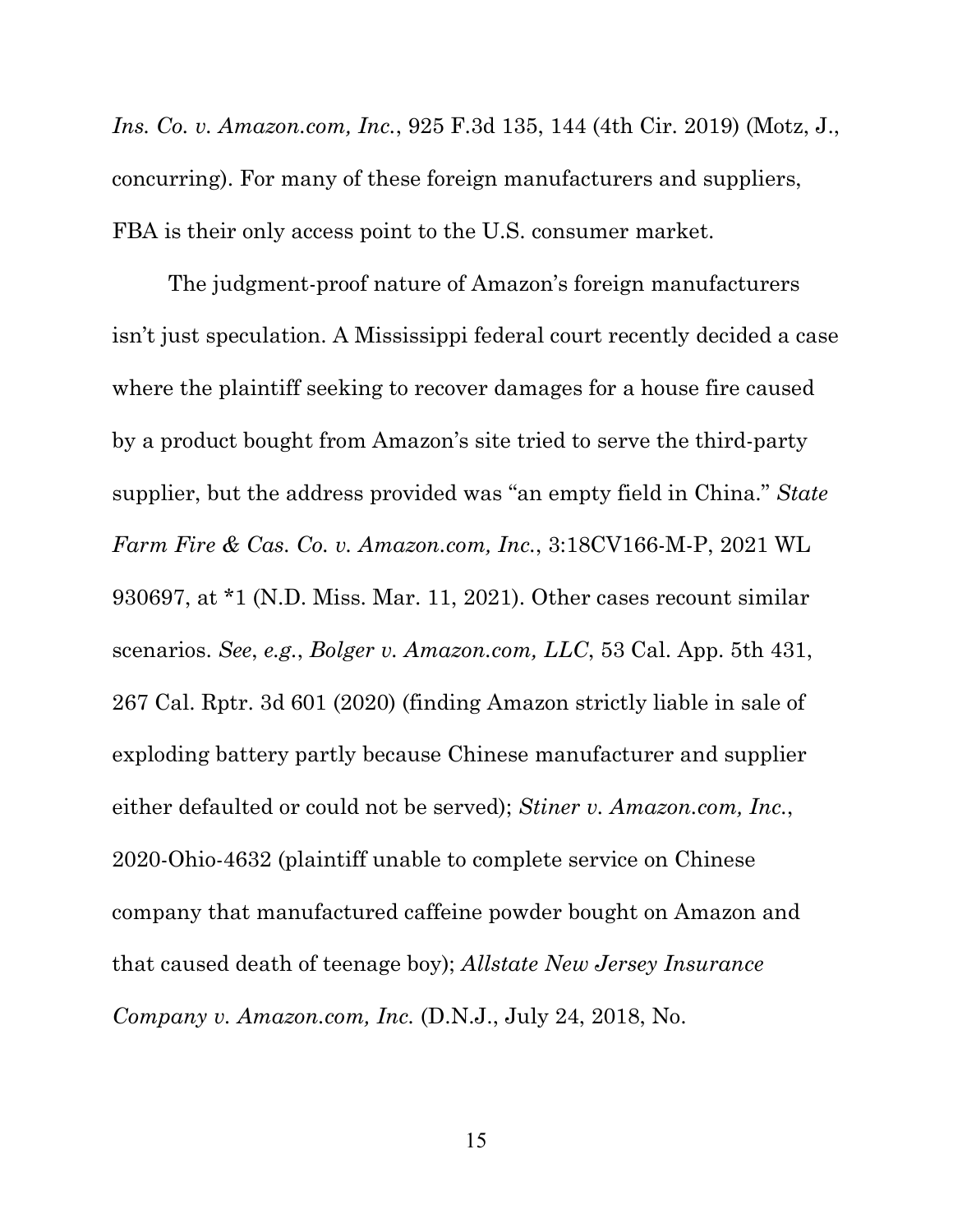CV172738FLWLHG) 2018 WL 3546197, at \*2 ("Neither Plaintiff nor [Amazon] is aware who manufactured the laptop battery[.]")

Yet, under Amazon's take on the law, it would have no accountability for any harm caused by its goods. That would leave the injured buyer, who is impeded partly by Amazon's own business model that prevents contact between the parties and allows suppliers to operate under a pseudonym on Amazon, to try to identify, locate, serve, and pursue a judgment against a foreign or fly-by-night manufacturer or supplier.

## **D. Amazon's marketplace is overflowing with dangerous, defective, and illegal goods.**

The result of Amazon's business model, which allows many illegitimate suppliers to nevertheless list products and hide their identities by using a pseudonym, is unsurprising. Several investigative reports illustrate how Amazon has allowed overseas and disreputable manufacturers and suppliers to treat the United States as a dumping ground for shoddy, dangerous, and illegal merchandise. For example, in a now well-publicized piece, the Wall Street Journal found over 4,000 items on Amazon.com that "have been declared unsafe by federal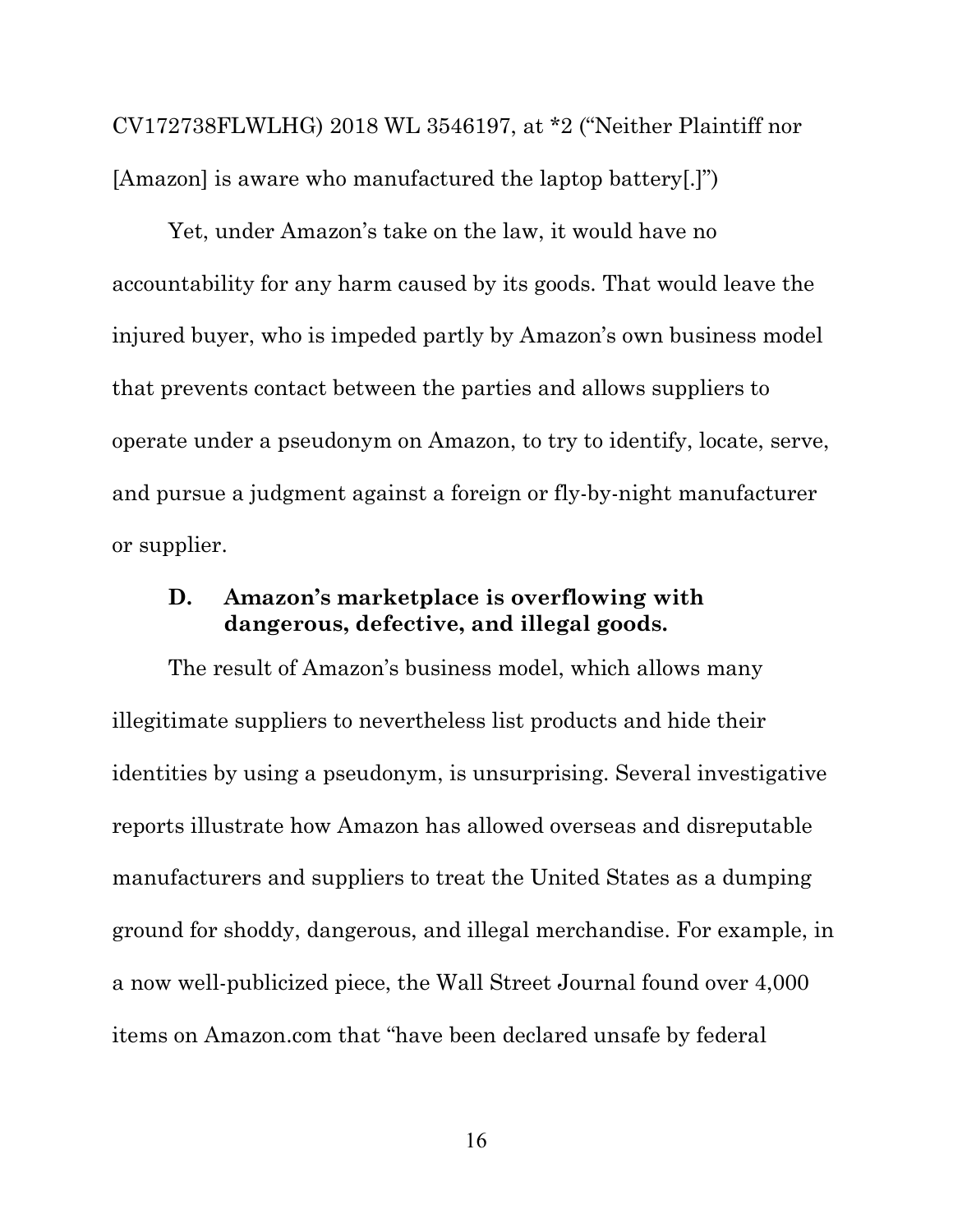agencies, are deceptively labeled or are banned by federal regulators items that big box retailers' policies would bar from their shelves."[7](#page-26-0)

The Journal's investigation uncovered, among other things, a motorcycle helmet purchased on Amazon was listed as DOT compliant but wasn't. As a result, a man died when the helmet came off during a crash. *Id.* And, particularly troubling, many of the unsafe products the Journal uncovered were meant for infants and children—for example, many of the children's toys contained lead. *Id.*

The Wall Street Journal's findings aren't unique. CNN reported that many Amazon-branded products available on its website were fire hazards.<sup>[8](#page-26-1)</sup> The Food and Drug Administration warned consumers not use nearly 50 male enhancement or weight loss products sold on Amazon and eBay after the agency found hidden, dangerous ingredients

<span id="page-26-0"></span><sup>7</sup> Alexandra Berzon et al., *Amazon Has Ceded Control of Its Site. The Result: Thousands of Banned, Unsafe or Mislabeled Products*, WALL STREET J., Aug. 23, 2019, https://www.wsj.com/articles/amazon-hasceded-control-of-its-site-the-result-thousands-of-banned-unsafe-ormislabeled-products-11566564990.

<span id="page-26-1"></span><sup>8</sup> Blake Ellis, Melanie Hicken, *Senators demand recalls after CNN report finds Amazon's own products are being flagged as fire hazards,* CNN (Sept. 11, 2020),

https://www.cnn.com/2020/09/11/business/amazonbasics-lawmakersdemand-recalls-dangerous-invs/index.html.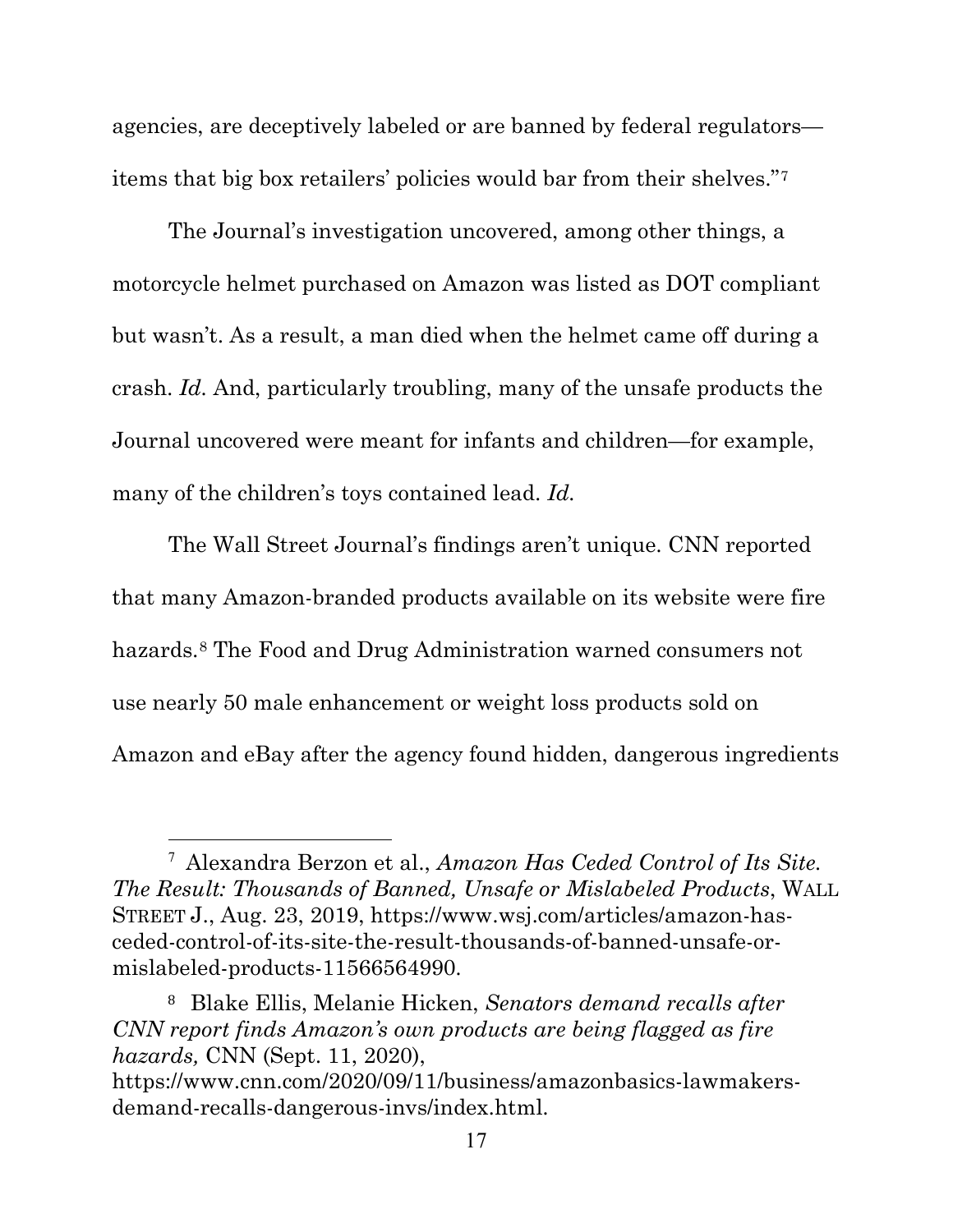in them.[9](#page-27-0) And last month, the Environmental Protection Agency (EPA) ordered Amazon to stop selling illegal pesticides on its marketplace, saying they pose "serious and immediate health risks to consumers, children, pets, and others exposed to the products."[10](#page-27-1) This comes after the EPA charged that between 2013 and 2018, Amazon committed more than 4,000 violations of the Federal Insecticide, Fungicide, and Rodenticide Act by allowing third-parties to distribute from Amazon warehouses potentially dangerous pesticides and disinfectants. *Id.* Likewise, the Food and Drug Administration has accused Amazonowned Whole Foods of engaging in "a pattern of receiving and offering for sale misbranded food products."[11](#page-27-2)

<span id="page-27-0"></span><sup>9</sup> Katherine Fung, *FDA Warns Consumers Against Buying Certain Products off Amazon Due to Dangerous Ingredients*, NEWSWEEK (Dec. 17, 2020), https://www.newsweek.com/fda-warns-consumersagainst-buying-certain-products-off-amazon-due-dangerous-ingredients-1555749.

<span id="page-27-1"></span><sup>10</sup> Katherine Long, *EPA again orders Amazon to stop selling illegal pesticides*, THE SEATTLE TIMES (Feb. 9, 2021), https://www.seattletimes.com/business/amazon/epa-again-ordersamazon-to-stop-selling-illegal-pesticides.

<span id="page-27-2"></span><sup>11</sup> Genovese, *Whole Foods issues allergy recall after FDA's strict warning to improve food labels,* FOX BUSINESS (Mar. 15, 2021), https://www.foxbusiness.com/lifestyle/whole-foods-issues-allergy-recallafter-fda-issued-strict-warning-for-retailer-to-improve-food-labels.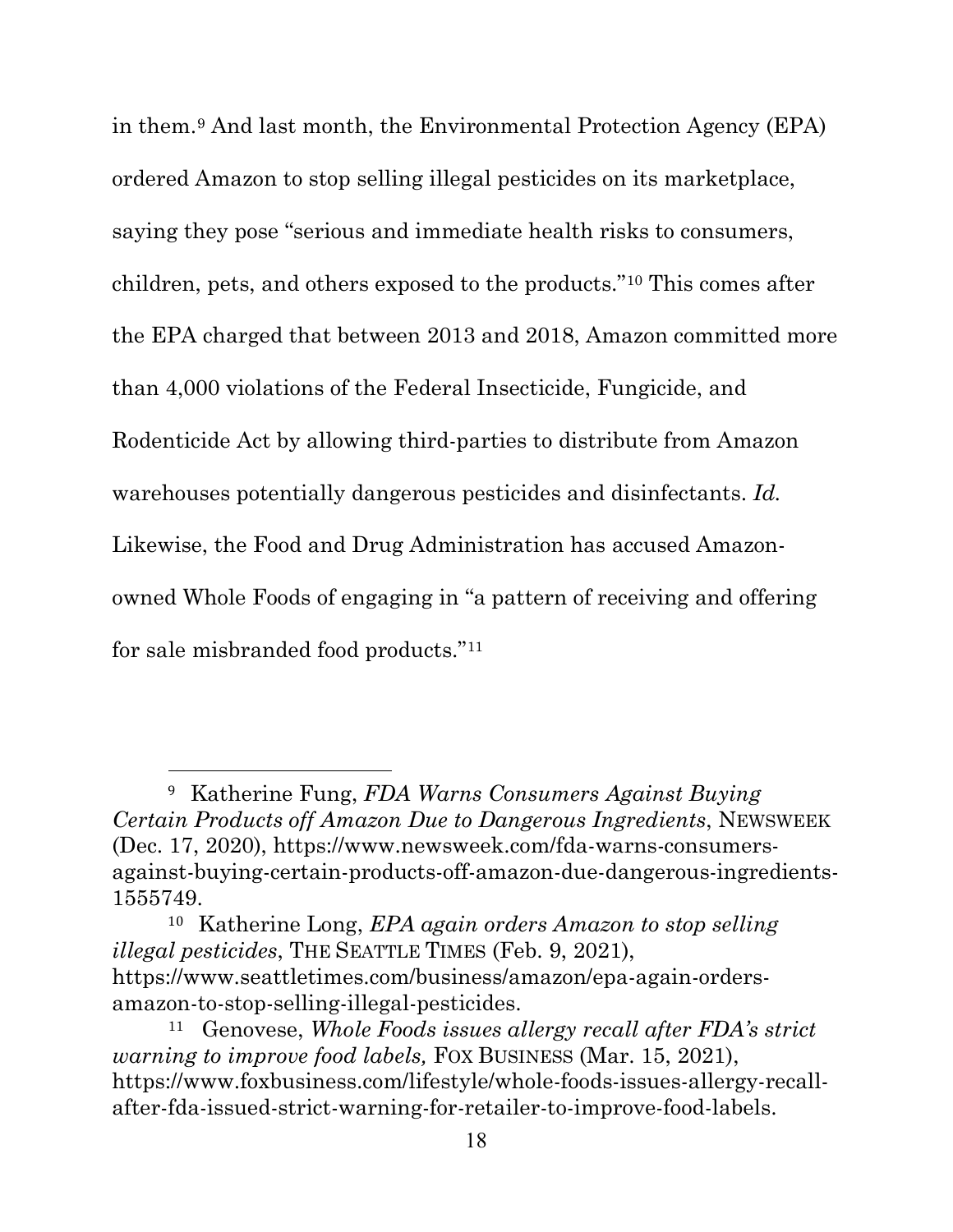The risks from Amazon's dangerous and illegal products are not simply academic. A small sampling of the litigation against Amazon gives a face to the risk of injury, death, or substantial property damage from a dangerous Amazon purchase. Among other things:

- a high school student died from taking pure caffeine powder (which the FDA advises is a dangerous substance) purchased from Amazon, *Stiner*, 2020-Ohio-4632;
- a defective glass coffeemaker purchased from Amazon shattered, causing the plaintiff nerve damage, *Eberhart v. Amazon.com, Inc.*, 325 F. Supp. 3d 393, 395 (S.D.N.Y. 2018);
- a woman was badly burned by a defective, exploding laptop battery purchased from Amazon, *Bolger*, 53 Cal. App. 5th 431;
- a defective headlamp battery purchased from Amazon set a home on fire, causing over \$300,000 in damage, *Erie Insurance Company*, 925 F.3d at 137;
- children had to jump from second story of their family home to avoid being killed in fire caused by a defective hoverboard purchased from Amazon, *Fox v. Amazon.com, Inc.*, 930 F.3d 415, 421 (6th Cir. 2019);
- a fire caused by a defective hoverboard purchased from Amazon burned down a family's home, killing the family dogs, *Carpenter v. Amazon.com, Inc.*, 17-CV-03221-JST, 2019 WL 1259158, at \*1 (N.D. Cal. Mar. 19, 2019);
- a defective space heater purchased from Amazon burned a legal aid office to the ground, causing \$783,000 in damage, Legal Aid of Nebraska, Inc. v. Chaina Wholesale, Inc., 4:19-*Legal Aid of Nebraska, Inc. v. Chaina Wholesale, Inc.*, 4:19- CV-3103, 2020 WL 42471, at \*1 (D. Neb. Jan. 3, 2020); and
- a woman was blinded in one eye by a defective dog collar, *Oberdorf v. Amazon.com Inc.*, 930 F.3d 136, 140 (3d Cir. 2019).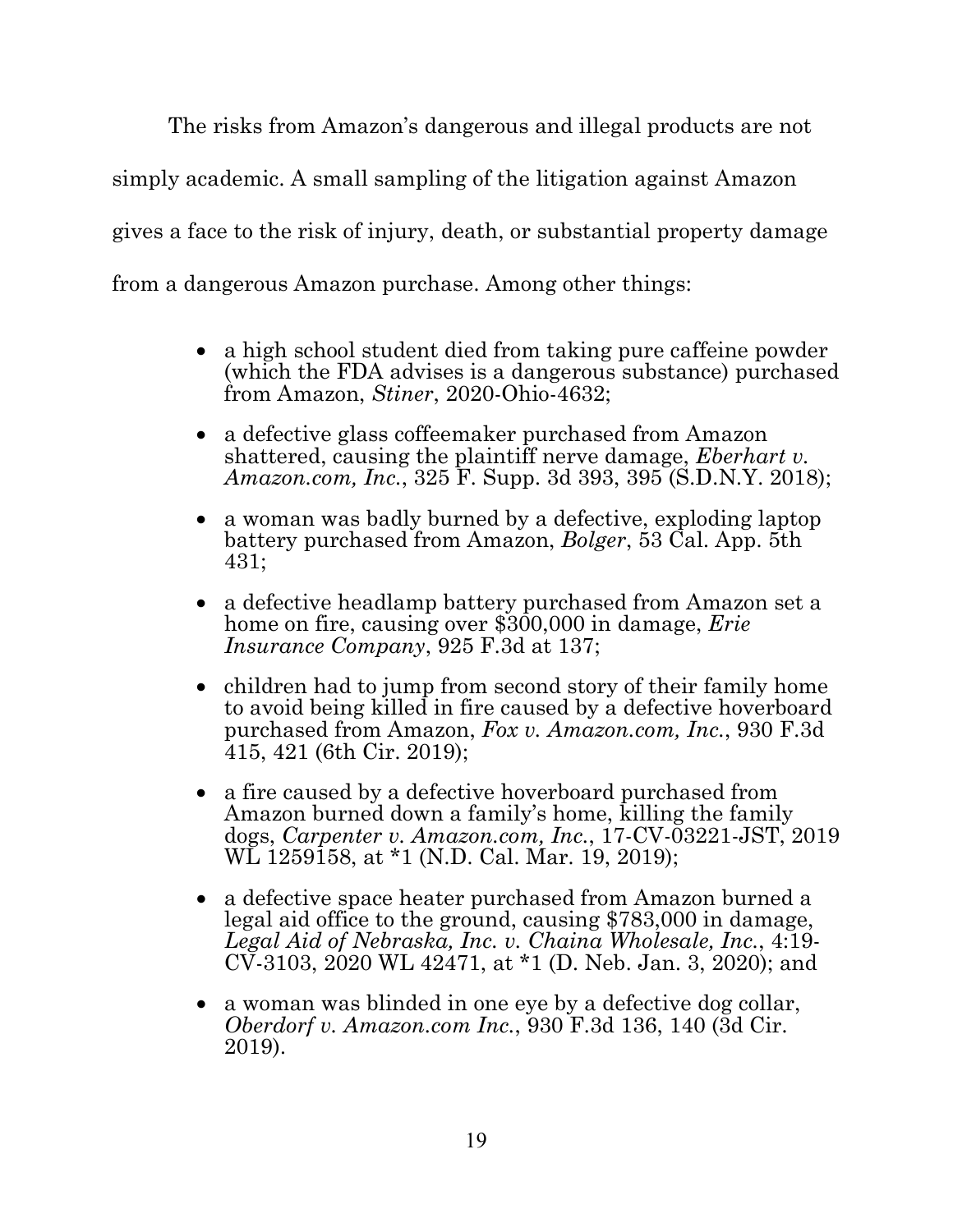None of this is unforeseeable. Rather, this is a direct result of Amazon's business model allowing the direct importation and sale of any product without Amazon checking—even for goods Amazon holds in its own warehouses—that the goods are safe or legal and the suppliers are reputable. Amazon's refusal to do that is partly how Amazon is able to undercut and drive out law-abiding retailers from the marketplace. This is the reality of Amazon's business and what must be considered when Amazon argues about "consumer interest in a broad selection of products," insuring against "isolated personal injuries," and protecting "innocent sellers, their employees, and buyers." Appellant's Br. 34.

## **II. Under Texas law, Amazon is in the business of selling and distributing commercial products such as the remote.**

The specific question presented in this case is whether Amazon can be considered a "seller" of the remote under Texas law. The answer is yes. Amazon did everything a traditional retailer would do with the possible exception of technically taking title to the remote, a factor that is not relevant under Texas law.

#### **A. Amazon sold the remote to Mr. Gartner.**

Appellee's husband, Mr. Gartner, went to Amazon's virtual storefront, put the remote in Amazon's "shopping cart," and paid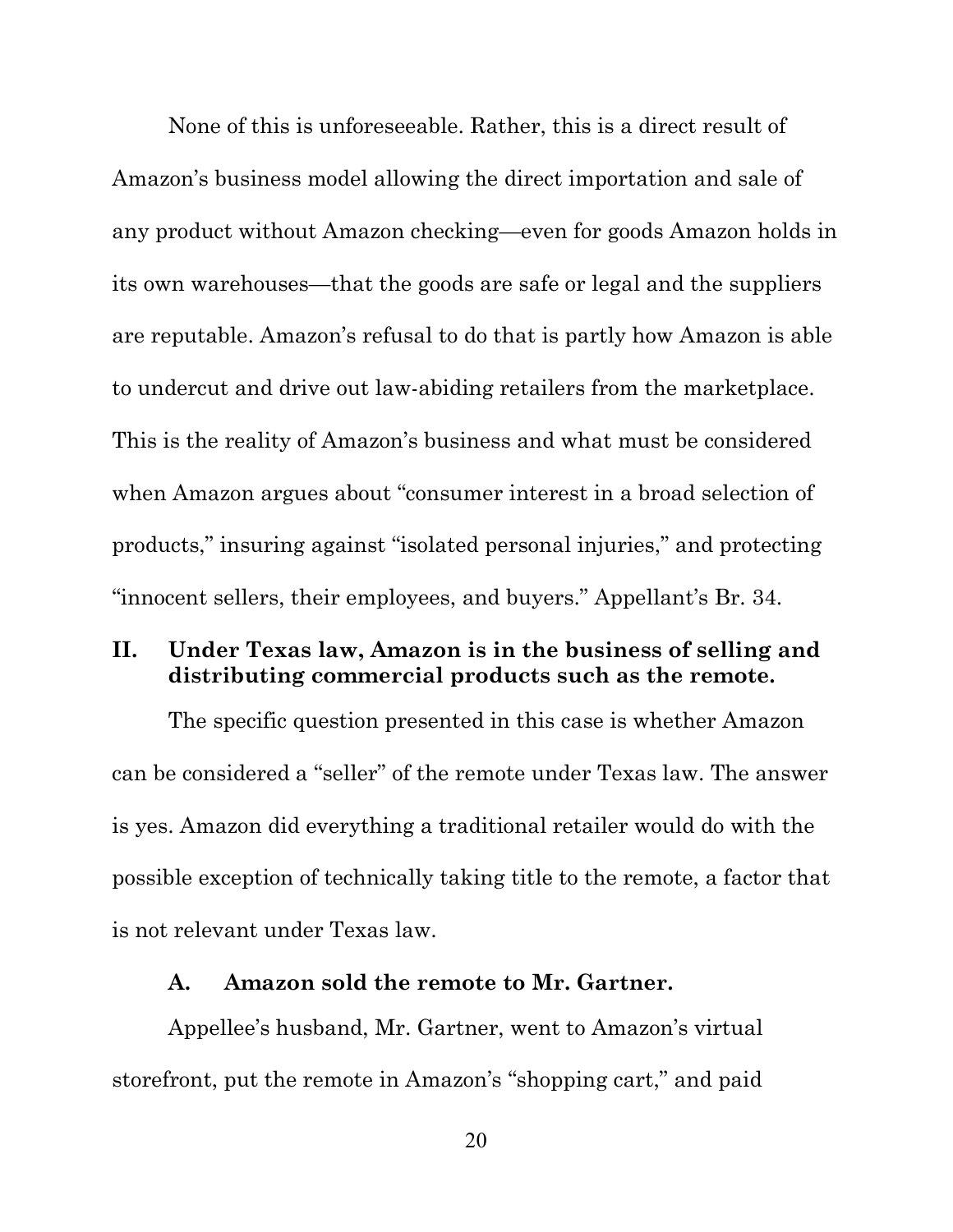Amazon using its online checkout system. Since the product was "Fulfilled by Amazon," Amazon then retrieved the defective remote from its own warehouse, packed it, labeled it, and shipped it to Mr. Gartner. This is no different than if he had gone to a physical store, except Amazon shipped him the product rather than handing it to him after retrieving it from the warehouse. In other words, Amazon "is the party present at the consummation of the sale who accepts money from the consumer in exchange for the product." *Amazon Servs., LLC v. S.C. Dep't of Revenue*, Dkt. No. 17-ALJ—17-0238-CC, at 29 (Sept. 10, 2019)[12](#page-30-0).

This makes Amazon a seller of the remote under Texas law, which defines a "seller" as a person "engaged in the business of commercially distributing products." *Centerpoint Builders GP, LLC v. Trussway, Ltd.*, 496 S.W.3d 33, 42–43 (Tex. 2016) (internal punctuation omitted); *see* 

<span id="page-30-0"></span><sup>12</sup> In all of this, Mr. Gartner had no contact with "Hu Xi Jie," the third-party Amazon claims is the "seller." He did not visit Hu Xi Jie's website, did not pay Hu Xi Jie, and Hu Xi Jie did not ship him any products. Indeed, Mr. Gartner would have no way to know Hu Xi Jie was involved in the transaction since Amazon allowed Hu Xi Jie to use a fake name ("USA Shopping 7693") on its website.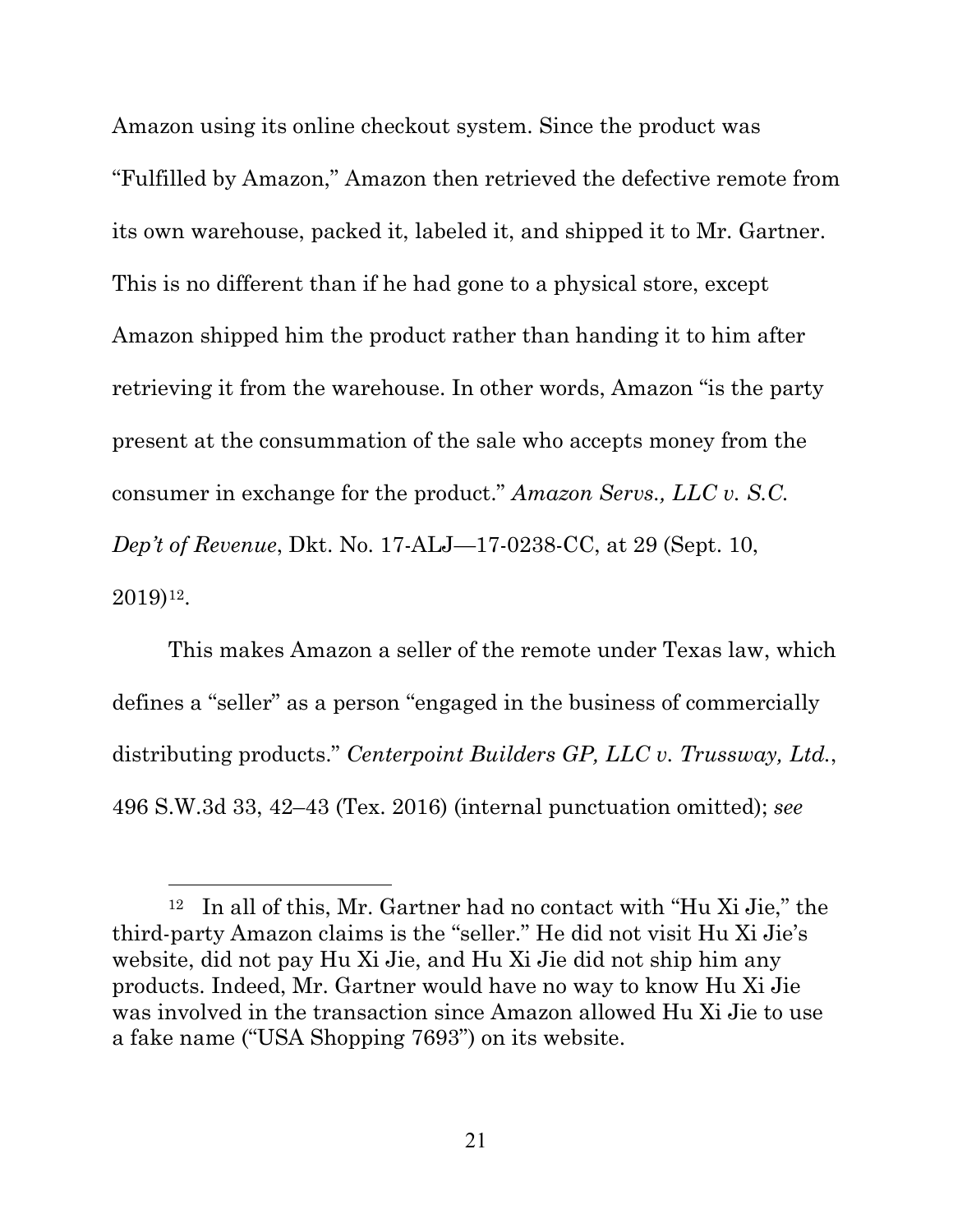*also* Tex. Civ. Prac. & Rem. Code Ann. § 82.001(3) ("'Seller' means a person who is engaged in the business of distributing or otherwise placing, for any commercial purpose, in the stream of commerce for use or consumption a product or any component part thereof.").

There can be little doubt that, at least here, Amazon was "engaged in the business of commercially distributing products." Amazon set the criteria for the listing, took the money for the sale, confirmed the sale, warehoused the remote, and boxed and shipped it when someone ordered it from Amazon. "Amazon took on all the roles of a traditional and very powerful—reseller/distributor." *State Farm Fire and Casualty Company*, 390 F. Supp. 3d at 972.

*Citing New Texas Auto*, Amazon repeatedly argues the Texas Legislature intended to restrict strict liability mainly to manufacturers. *See*, *e.g.*, Appellant's Br. 3, 15. But the language Amazon quotes in *New Texas Auto* refers to Tex. Civ. Prac. & Rem. Code Ann. § 82.003(a), which creates a right of indemnity for an innocent product seller. *That* is how the Legislature has chosen to hold manufacturers primarily liable. And, of course, it goes without saying that Amazon can avail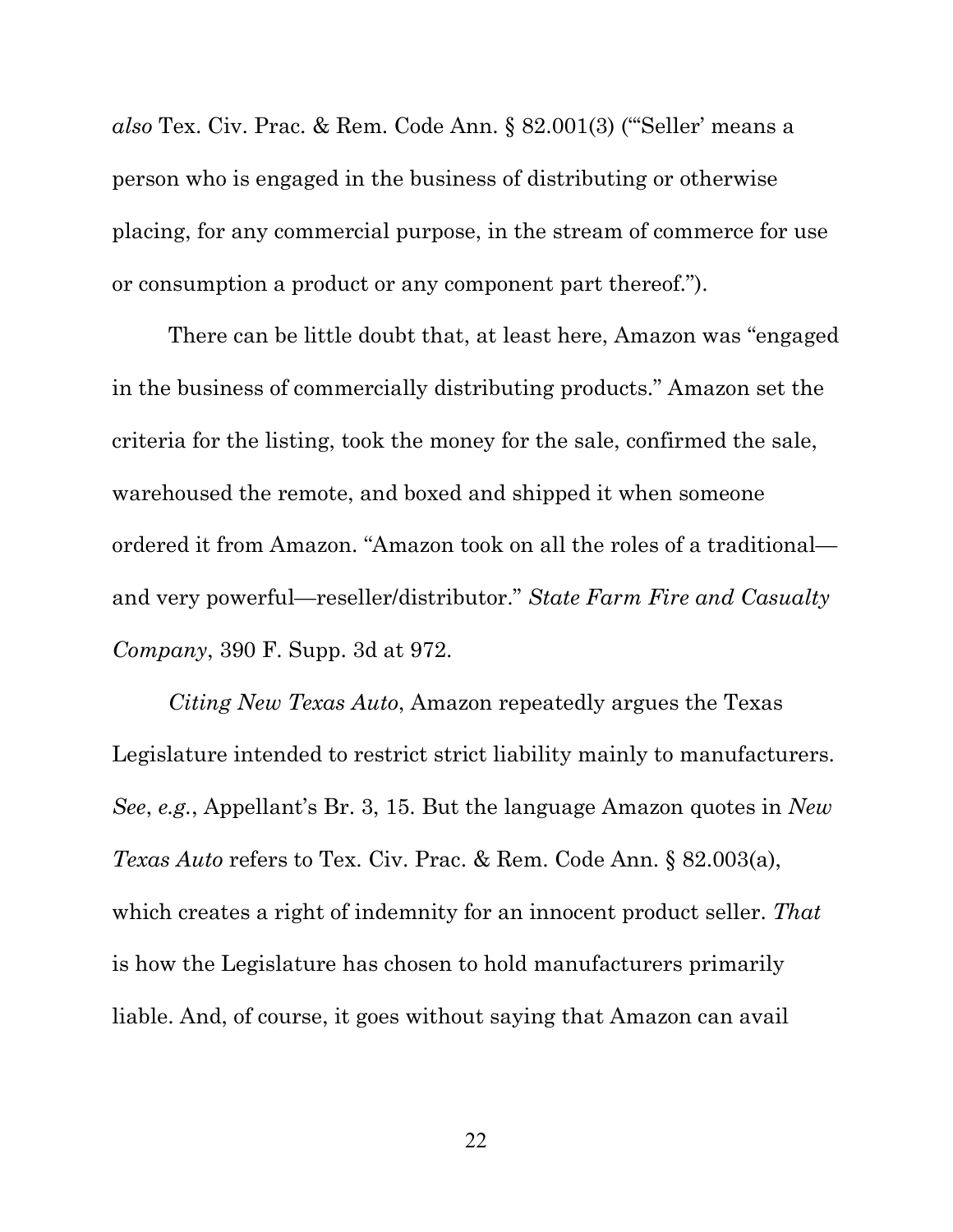itself of that statutory indemnity any time it gets sued for selling a defective product that causes injury in Texas.

The problem, as Amazon well knows, is those indemnity actions are unlikely to be successful for the same reasons that consumers are unlikely to be successful at holding the suppliers liable. But that is a problem of Amazon's own making. It cannot foist the adverse consequences of its willful business decisions on innocent consumers who had no say in them.

Amazon also contends it is merely a "service provider" that "facilitates" sales. But even if we take that dubious claim at face value, it does not inform the analysis here. The definition of "seller" under Texas law "does not exclude a seller who is also a service provider, nor does it require the seller to only sell the product." *Fresh Coat, Inc. v. K-2, Inc.*, 318 S.W.3d 893, 899 (Tex. 2010); *see also State Farm Fire & Cas. Co. v. Amazon.com, Inc.*, 414 F. Supp. 3d 870, 873 (N.D. Miss. 2019) ("Amazon in fact enjoys the benefits of a free market, with its attendant common law responsibilities, whether it is labeled a service provider or a marketplace.")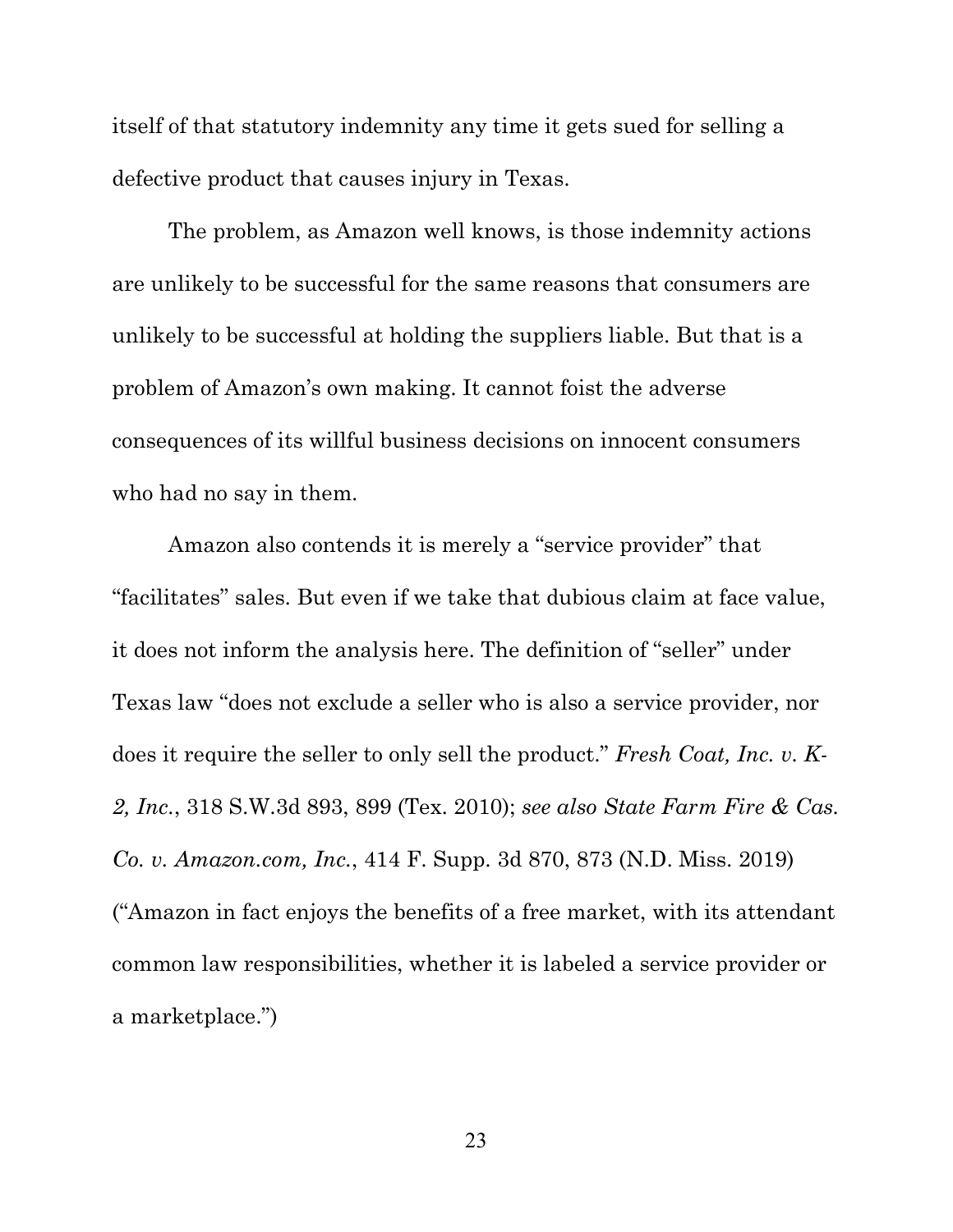In Texas, a service provider is exempt from strict liability only if "providing that product is incidental to selling services." *Centerpoint Builders GP, LLC*, 496 S.W.3d at 40 (general contractor at apartment construction project not a "seller" of wooden beams because any product sale was incidental to its contract to provide the service of building the apartment complex). And here, it was not. Amazon provided no service to Mr. Gartner—other than the "service" of taking his money and sending him a product in exchange; the same "service" any retailer could claim to provide.

Just because Amazon's business model is somewhat novel does not mean Amazon is not a seller or distributor under established law. A perfect example of this is the Supreme Court's recent decision in *Apple Inc. v. Pepper*, 139 S. Ct. 1514 (2019). There, Apple urged the Court to dismiss an antitrust suit over iPhone apps sold through its "App Store" marketplace, arguing—as Amazon does here—that the third-party developer, not Apple, was the actual "seller." *Id.* at 1519–20[.13](#page-33-0)

<span id="page-33-0"></span><sup>13</sup> Apple's App Store is an online "marketplace" much like Amazon.com. Third-party developers create the apps and then sell them through the App Store. *Apple Inc.*, 139 S. Ct. at 1519. Like Amazon, Apple profits from the sale by taking a percentage of the sales price as a fee or commission. *Id.*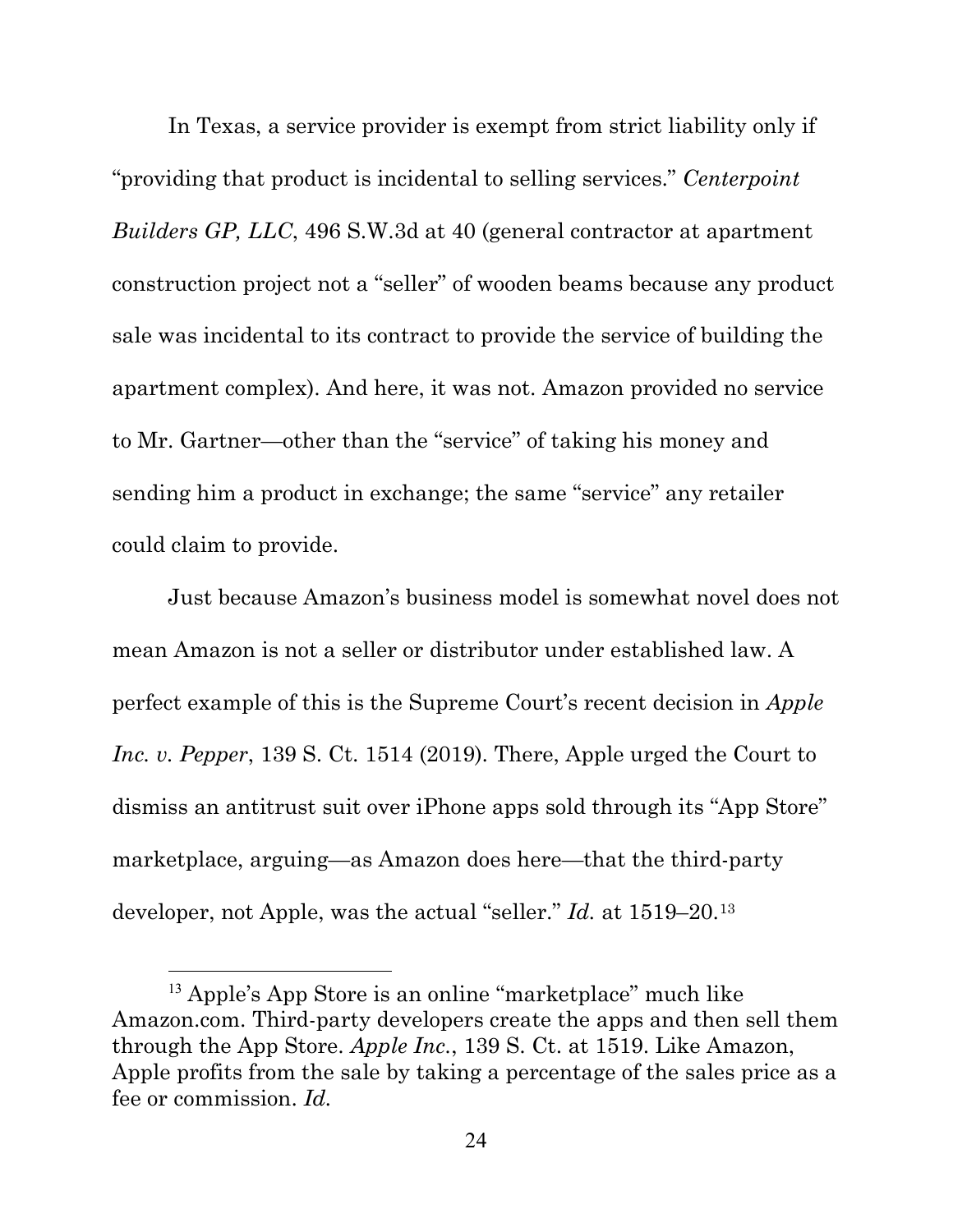But the Supreme Court disagreed, noting that Apple's proposed rule "would draw an arbitrary and unprincipled line among retailers based on retailers' financial arrangements with their manufacturers or suppliers." *Id.* at 1522. Writing for the court, Justice Kavanaugh pointed out that "agreements between manufacturer or supplier and retailer may take myriad forms, including for example a markup pricing model or a commission pricing model." *Id.* And regardless of whether a hypothetical retailer buys a product and then resells it at a markup or takes commission from acting as the storefront for the product, causing the supplier to factor the commission into the price, "everything turns out to be economically the same for the manufacturer, retailer, and consumer." *Id.*

Because of this economic reality, the Supreme Court declined to adopt a rule that would allow a consumer to sue the retailer in the former situation but not the latter." "[W]e fail to see why the form of the upstream arrangement between the manufacturer or supplier and the retailer should determine whether a … retailer can be sued by a downstream consumer who has purchased a good or service directly from the retailer[.]" *Id.* at 1523.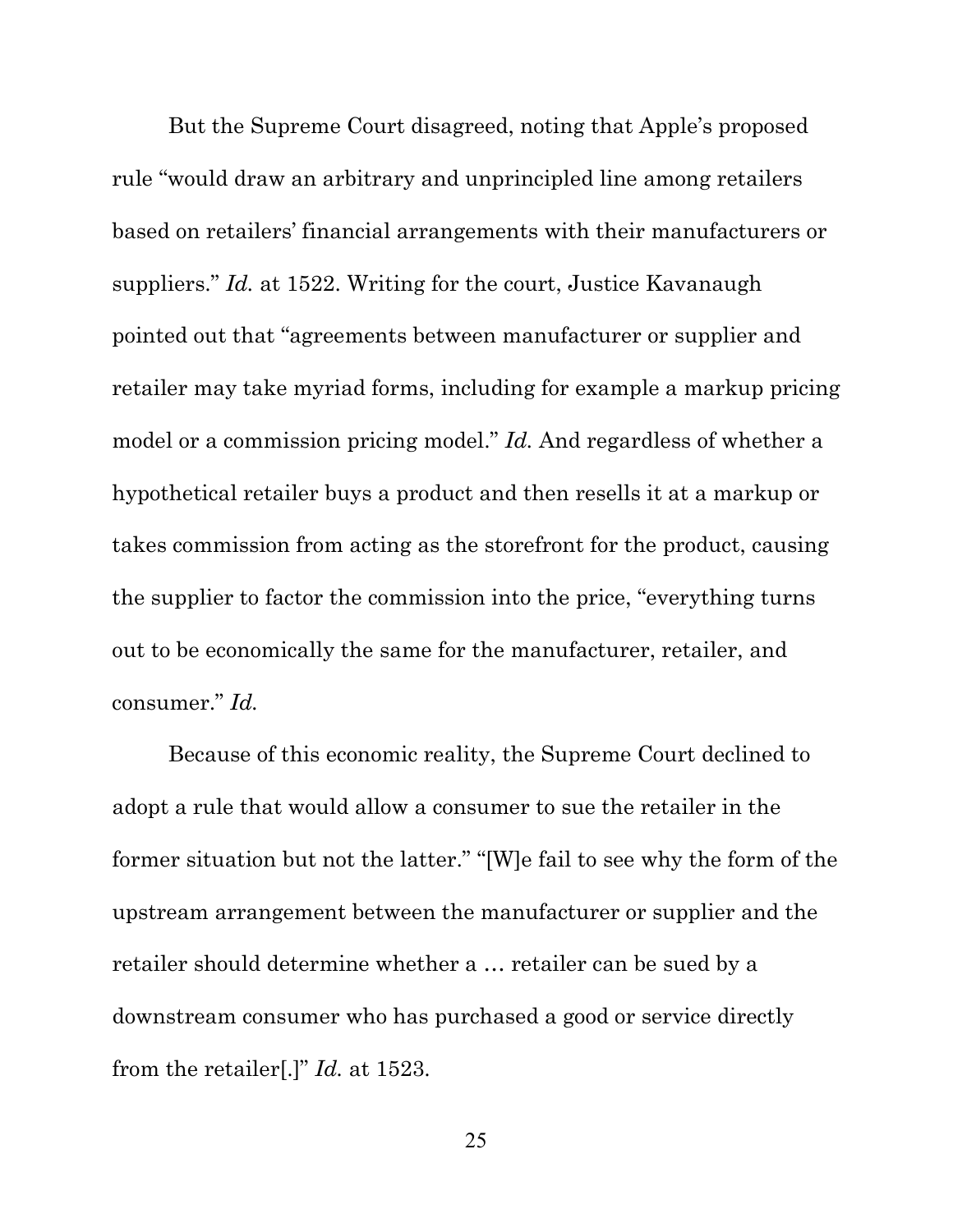A contrary holding, the Court noted, would elevate form (the arrangement between manufacturers or suppliers and retailers) over substance (whether the consumer is injured) and would "provide a roadmap" for retailers to evade responsibility by rigging the supply system. *Id.*

That same logic applies here. Just like in Apple, Amazon is trying to convince this Court to adopt an arbitrary distinction based on who takes title to a product. But the reality is, whether Amazon chooses to charge a commission or take title and re-sell the product for a markup, "everything turns out to be economically the same for the manufacturer, retailer, and consumer." *Id.* at 1522.

### **B. Even under Amazon's chosen definition, it was a seller of the remote.**

Amazon defines a sale for product liability purposes as "the transfer of property or title for a price." Appellant's Br. 18. (citations omitted). But even that narrow definition—which is untethered to Texas law—encompasses Amazon's role. Mr. Gartner gave Amazon his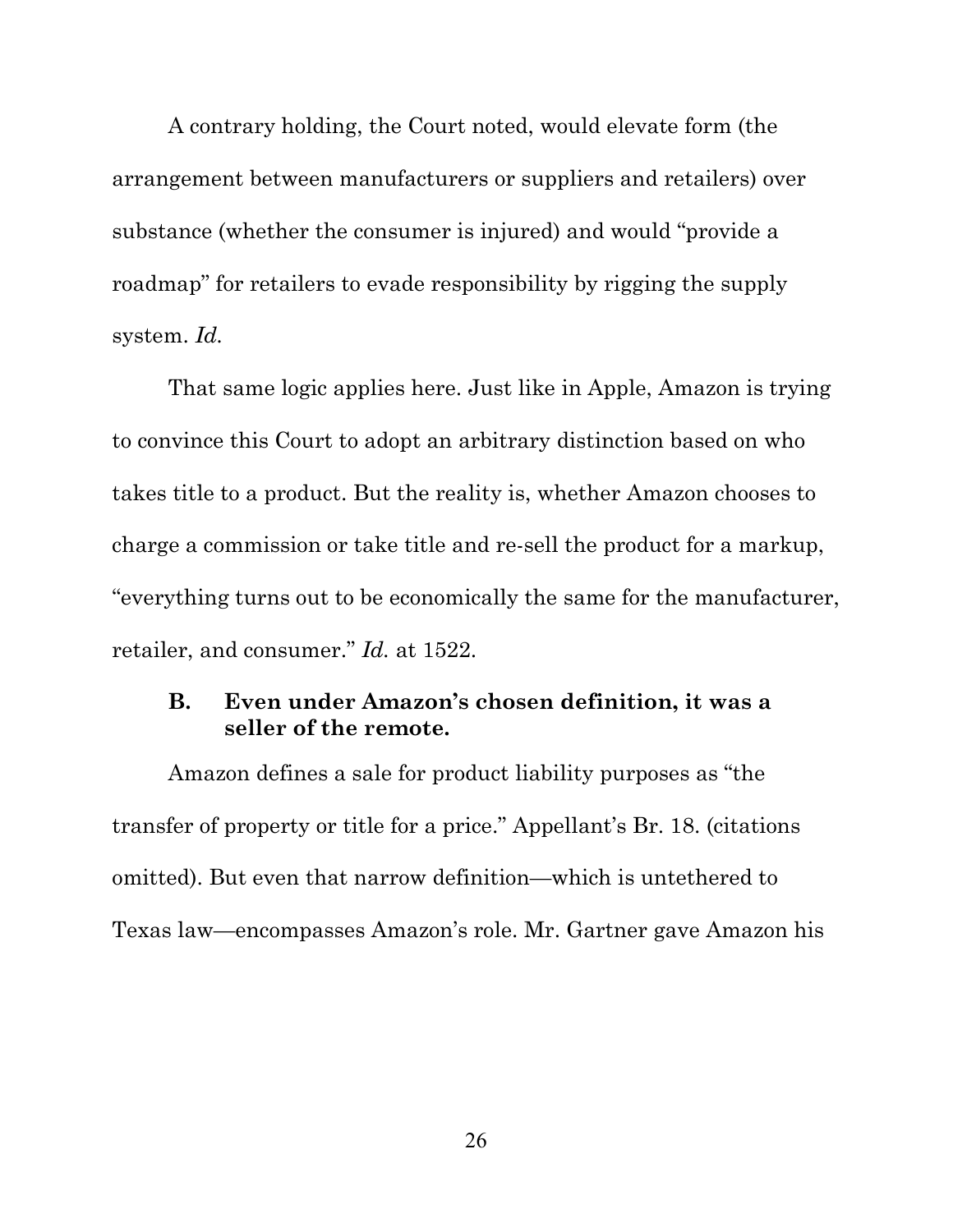money (i.e., paid a "price"), and in exchange Amazon "transferred property" to him. That is, by Amazon's definition, a sale.

Discounting its own controlling role in the sale, Amazon repeatedly argues that it did not "source" the remote or set its price. Yet Amazon cites no Texas statute or case ascribing significance to who "sourced" a product or set its price. Indeed, Amazon's chosen definition of "sale" says nothing about those actions, nor does Section 82.001(3).

And, in any event, as a California court recently observed, Amazon *did* choose to offer the remote for sale. "Amazon is no mere bystander to the vast digital and physical apparatus it designed and controls." *Bolger*, 53 Cal. App. 5th at 457 (italics in original). Amazon "chose to set up its website in a certain way, it chose certain terms and conditions for third-party sellers and their products, it chose to create the FBA program, it chose to market third-party sellers' products in a certain manner, it chose to regulate third-party sellers' contact with its customers, it chose to extend certain benefits to its customers and members who purchase third-party sellers' products, and most importantly it chose to allow the sale at issue here to occur in the manner described above." *Id.*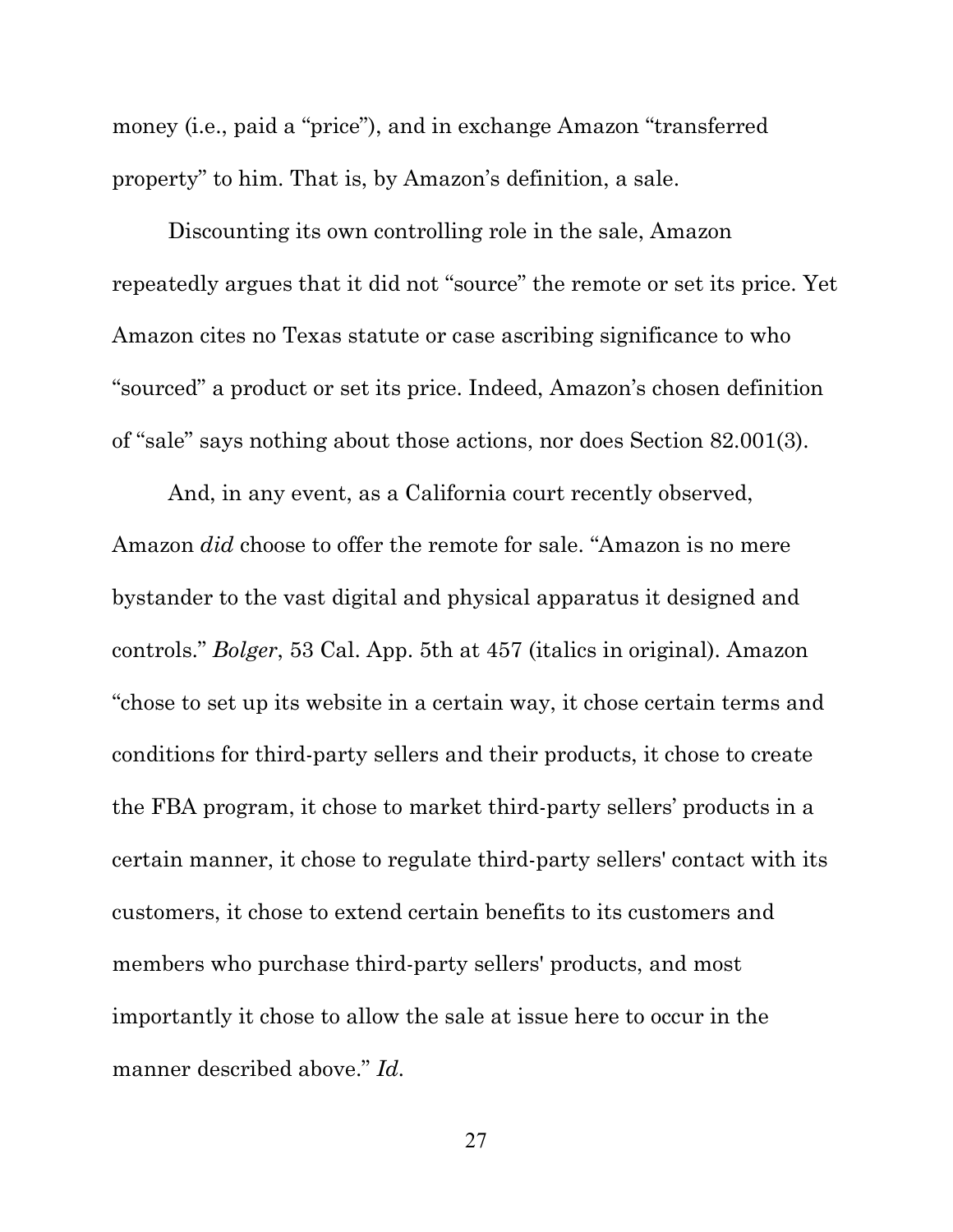Nothing aside from Amazon's own choices required it to allow Hu Xi Jie to list the remote, to store the remote at its warehouse, to accept Mr. Gartner's order, or to ship the product to him. "It made these choices for its own commercial purposes. It should share in the consequences." *Id.*

Amazon emphasizes that it never took title to the remote. But again, Amazon cannot point to any Texas authority suggesting ownership of title is a prerequisite to product liability. Indeed, the statutory definition of "seller" "does not require title to, or ownership interest in, the product, but only that a defendant 'distribute or place' the product in the stream of commerce." *Kirby v. Smith & Nephew, Inc.*, 3:15-CV-2543-L, 2017 WL 661373, at \*7 (N.D. Tex. Feb. 17, 2017).

Further, even if Amazon did not hold title to the remote, clearly it had the power to *transfer* title to an Amazon customer after that customer paid Amazon for the product. Indeed, Amazon does not claim Mr. Gartner had to contact Hi Xi Jie separately to obtain title to the remote he purchased. Rather, Amazon transferred title when it shipped the product from its warehouse. *See* ROA 309-310 ("title for items purchased on Amazon" will "pass to you upon our delivery to the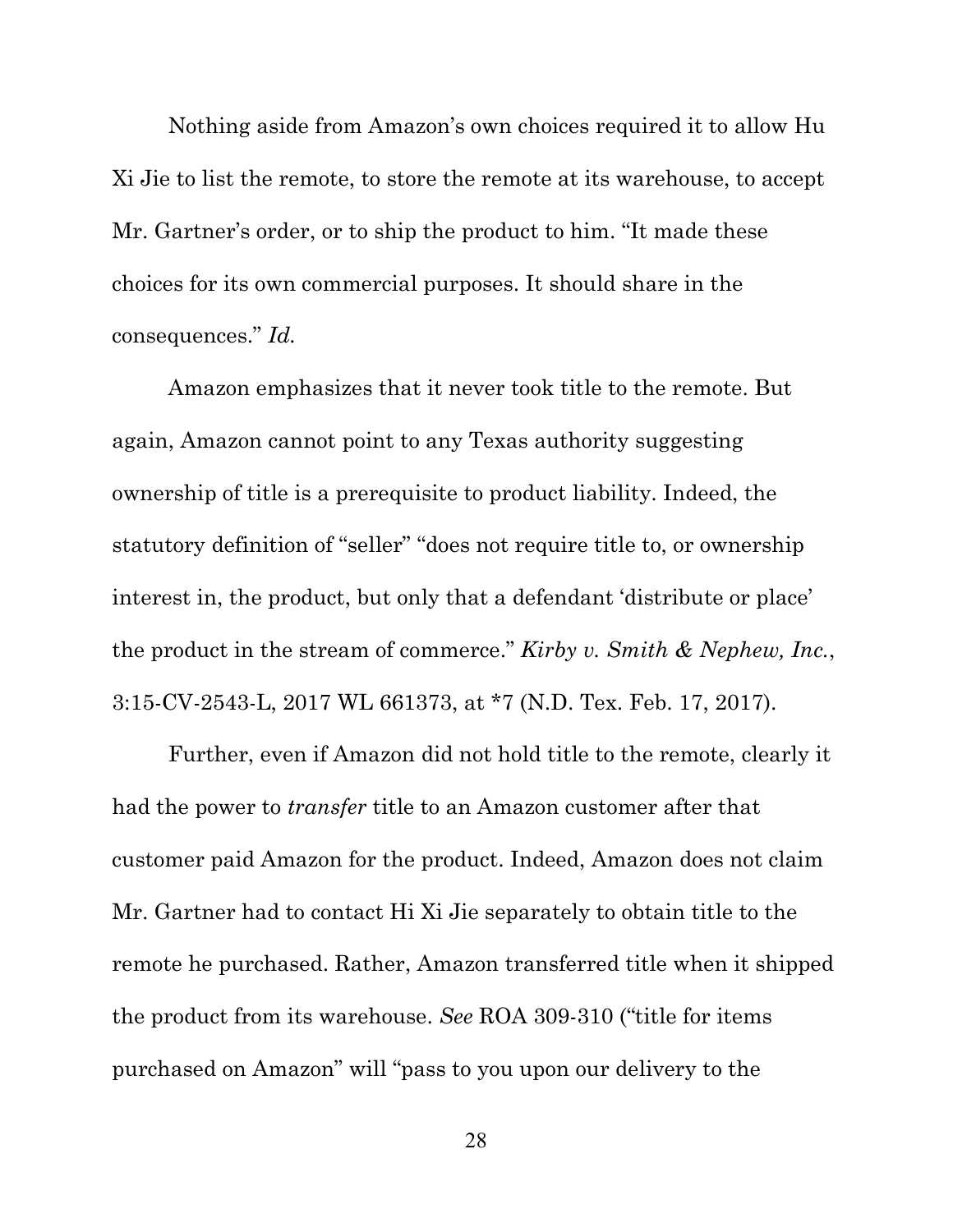carrier"). Otherwise, no buyer of a Fulfilled by Amazon product would obtain valid title to it, because "[a] purchaser of goods acquires all title which his transferor had or had power to transfer." Tex. Bus. & Com. Code Ann. § 2.403. And if Amazon has the power to transfer title, then by its own definition, it is a seller.

## **C. Finding Amazon to be a seller here would not impact true "service providers" such as delivery services.**

There is no merit to Amazon's supposed concern that the District Court's ruling would put at risk package-delivery services, advertisers, and others. None of those companies is "engaged in the business of selling products for use or consumption." *Firestone Steel Products Co. v. Barajas*, 927 S.W.2d 608, 613 (Tex. 1996). Consumers cannot buy a remote from a delivery service or a credit-card company. Internet search engines do not process payments for products and keep a commission. Simply put, those kinds of businesses do not sell products.

Indeed, this point was expressly made in *New Tex. Auto Auction Servs., L.P. v. Gomez de Hernandez,* 249 S.W.3d 400 (Tex. 2008): "An advertising agency that provides copy, a newspaper that distributes circulars, an internet provider that lists store locations, and a trucking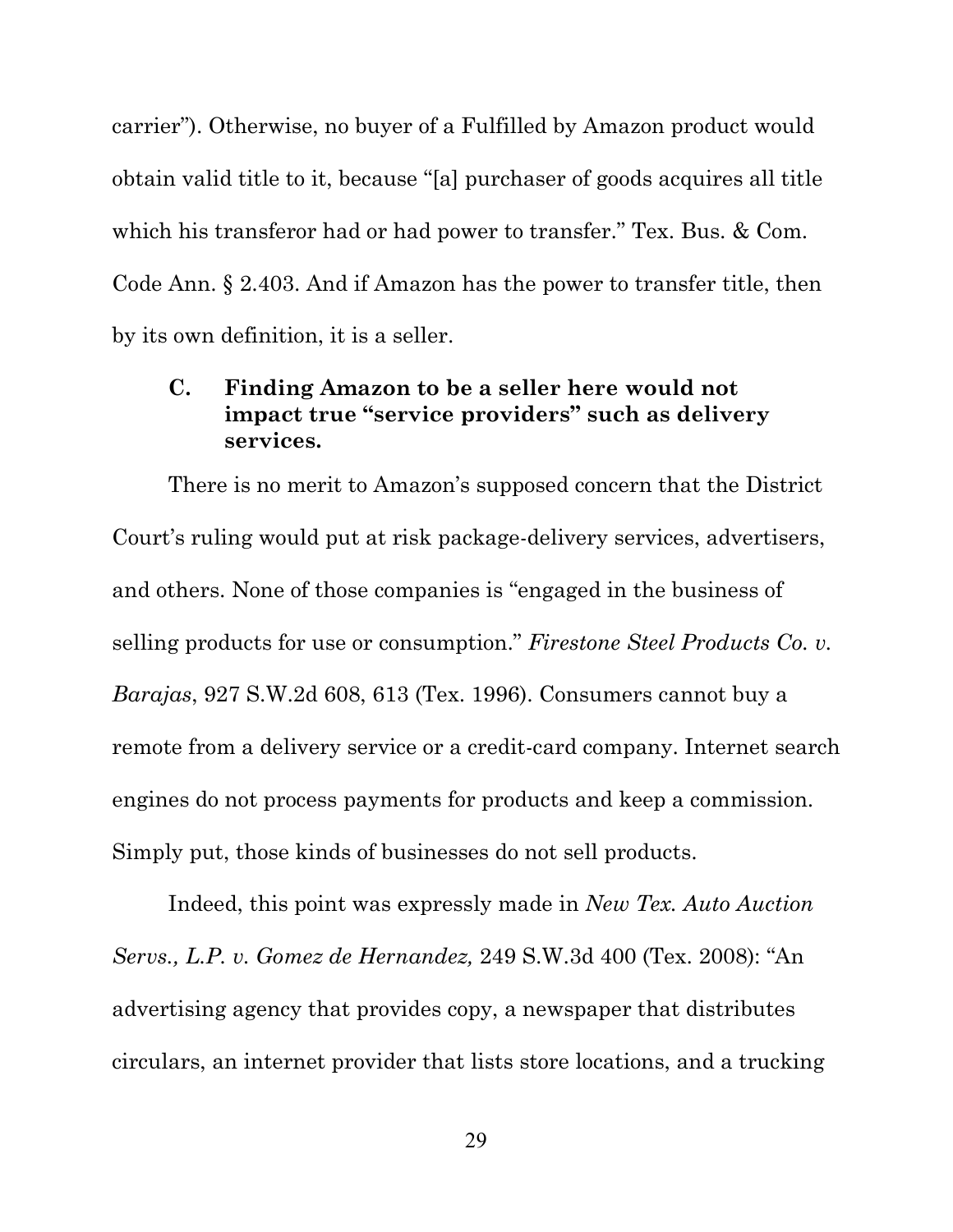business that makes deliveries all might be 'engaged' in product sales, *but they do not themselves sell the products.*" *Id.* at 403–04 (emphasis added).

Further, if there were any truth to Amazon's prediction that holding Amazon responsible for the dangerous junk it sells would lead to a deluge of product liability lawsuits against delivery services, why haven't we seen it? After all, *State Farm Fire and Casualty Company*, 390 F. Supp. 3d 964, a case holding Amazon strictly liable under Wisconsin law for a Fulfilled by Amazon product, was decided nearly two years ago. And *Bolger v. Amazon*, holding Amazon strictly liable under California law for an exploding laptop battery listed by a foreign, judgment-proof supplier, is more than seven months old and generated significant publicity when it was issued.<sup>[14](#page-39-0)</sup>

<span id="page-39-0"></span><sup>14</sup> *See, e.g.*, Palmer, *California court rules Amazon can be liable for defective goods sold on its marketplace*, CNBC (Aug, 13, 2020, 6:44 pm), https://www.cnbc.com/2020/08/13/amazon-can-be-held-liable-forfaulty-goods-court-rules.html; Graham, *Amazon liable for defective products from third-party sellers, California court says*, USA Today (Aug. 13, 2020, 5:43 pm),

https://www.usatoday.com/story/tech/2020/08/13/amazon-retailer-liable-3rd-party-product-defects-california-court-rules/3369886001/; Barash, et al., *Amazon Can Be Liable in California for Defective Products*, Bloomberg (Aug. 13, 2020, 4:29 p.m.),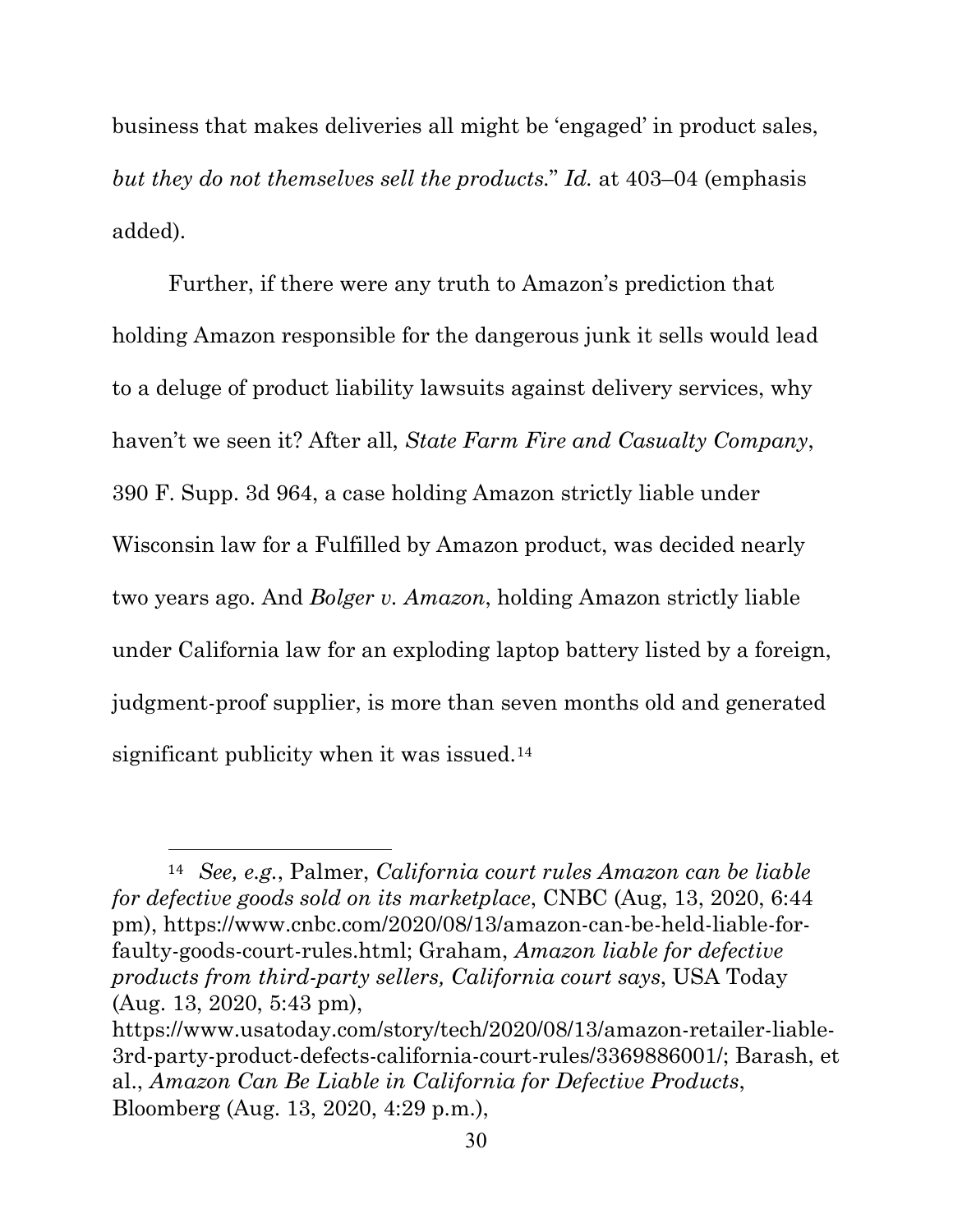Thus, one would expect to see some evidence of this problem by now, were it true. But Amazon has nothing. Amazon has not pointed to a single product liability suit against a delivery service, much less the prophesized flood.

#### **D. Abstract policy concerns cannot override the express terms of Texas statutory law.**

Amazon argues at some length that liability would run contrary to the "Legislature's stated policy" and that strict liability is a flawed doctrine in general. *See* Appellant's Br. 27-51. But it is Amazon's analysis that is flawed. *See* Section III, Brief, *infra*. It is also unnecessary. The Texas Legislature has already defined what it means to be a "seller" for the purpose of product liability. Tex. Civ. Prac. & Rem. Code Ann. § 82.001(3). And while that definition is not intended to supplant Texas common law entirely, it is instructive.

"Where statutory text is clear, that text is determinative of legislative intent unless the plain meaning of the statute's words would produce an absurd result." *Tex. Mut. Ins. Co. v. Ruttiger*, 381 S.W.3d

https://news.bloomberglaw.com/product-liability-and-toxicslaw/amazon-can-be-liable-in-california-for-defective-products.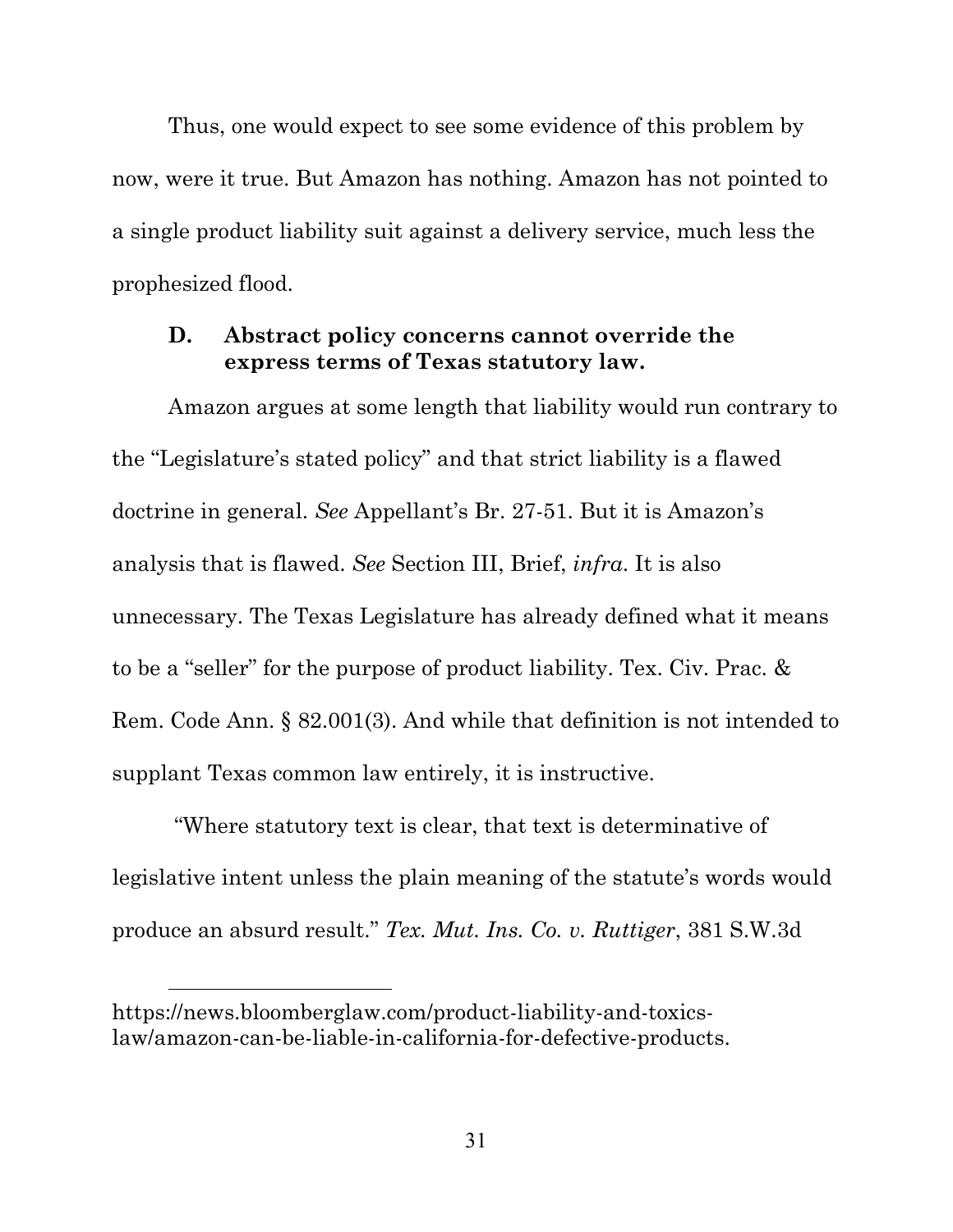430, 452 (Tex. 2012). Thus, this Court presumes "the Legislature deliberately and purposefully selects words and phrases it enacts, as well as deliberately and purposefully omits words and phrases it does not enact." *Centerpoint Builders GP, LLC*, 496 S.W.3d at 36 (citation omitted).

Here, as discussed above, the definition of "seller," both in the common law and in section 82.001(3), is not so ambiguous as to require academic discussions of the philosophy of tort law or digressions into unrelated common law theories of liability. And while defining the outer boundaries of who is "engaged in the business of selling products for use or consumption" might, as in *Centerpoint Builders*, sometimes be difficult, this is not such a case.

By any reckoning, Amazon is in the business of selling products. Just look at who Amazon's competitors are: other retailers like Walmart, Best Buy, and Target. Not to mention the many former retailers Amazon helped usher into the grave like Borders, Kmart, Circuit City, and most recently, Fry's Electronics. These companies are not service providers, they are (or were) "engaged in the business of selling products for use or consumption."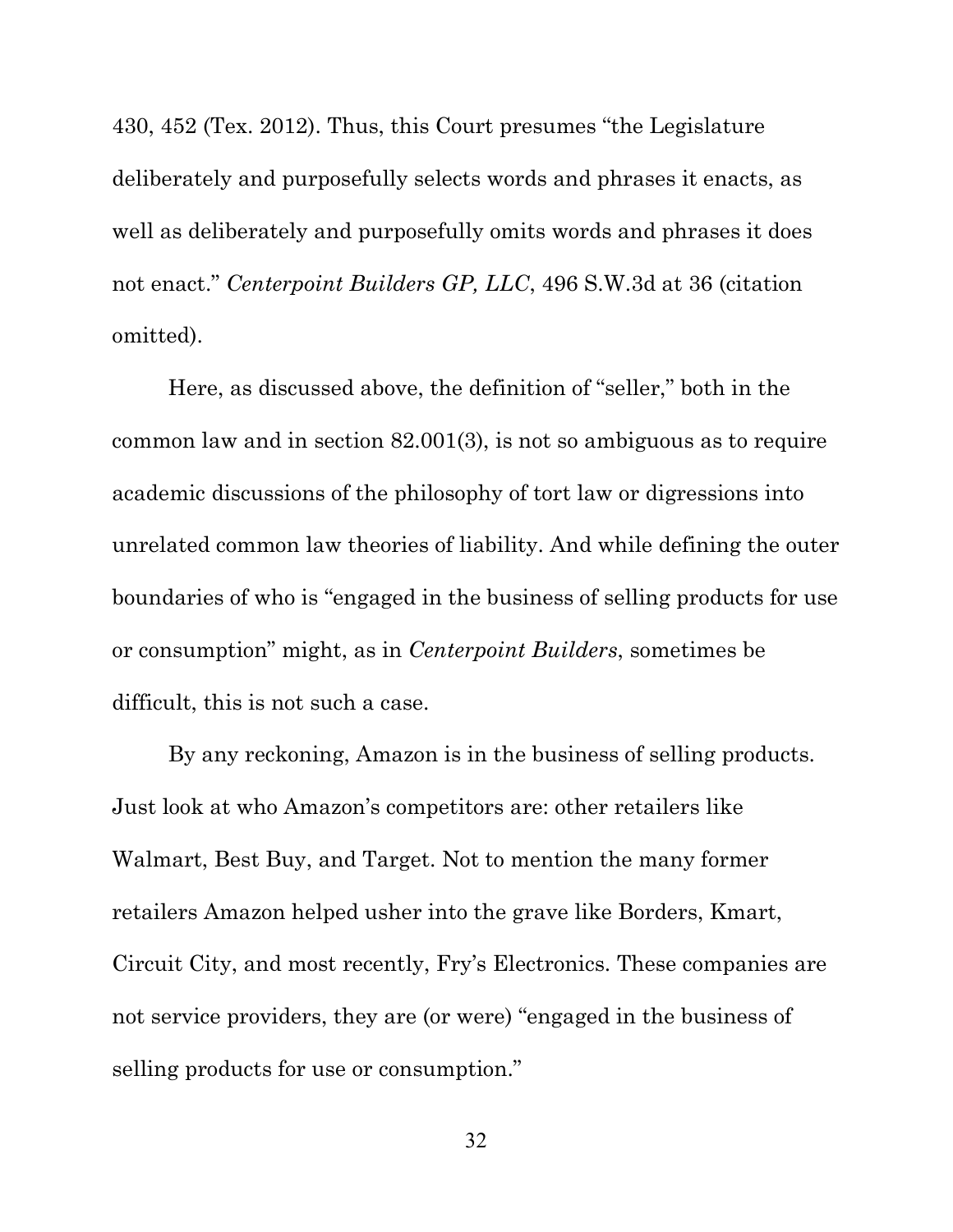Ignoring these obvious analogies, Amazon's detours into social host liability, *see Smith v. Merritt*, 940 S.W.2d 602 (Tex. 1997), and a psychiatrist's duty to warn, *see Thapar v. Zezulka*, 994 S.W.2d 635 (Tex. 1999), doctrines that are irrelevant here[.15](#page-42-0) Those issues have nothing to do with the definition of "seller." Likewise, Amazon's lengthy foray into the scholarly debate over whether strict product liability effectively serves the goals for which it was created adds nothing to the analysis. This Court is not being called upon to make a pronouncement on the relative societal benefits and burdens of the doctrine of strict liability.

That is not to say context is entirely irrelevant to this Court's determination. But the appropriate context is Amazon's business operations and how it functions in the global retail economy, not whether strict liability is a worthy doctrine in general. The latter question is, as Amazon correctly notes, best left to the Texas Legislature.

<span id="page-42-0"></span><sup>15</sup> In a particularly egregious misuse of words taken out of context, Amazon asserts on page 32 of its Brief that "[t]his Court has already determined that recognizing a new category of 'sellers' under Section 82.001(3) 'would be inconsistent with legislative intent. *Merritt*, 940 S.W.2d at 607." But, of course, *Merritt* was not a product liability case and had nothing to do with the definition of "seller."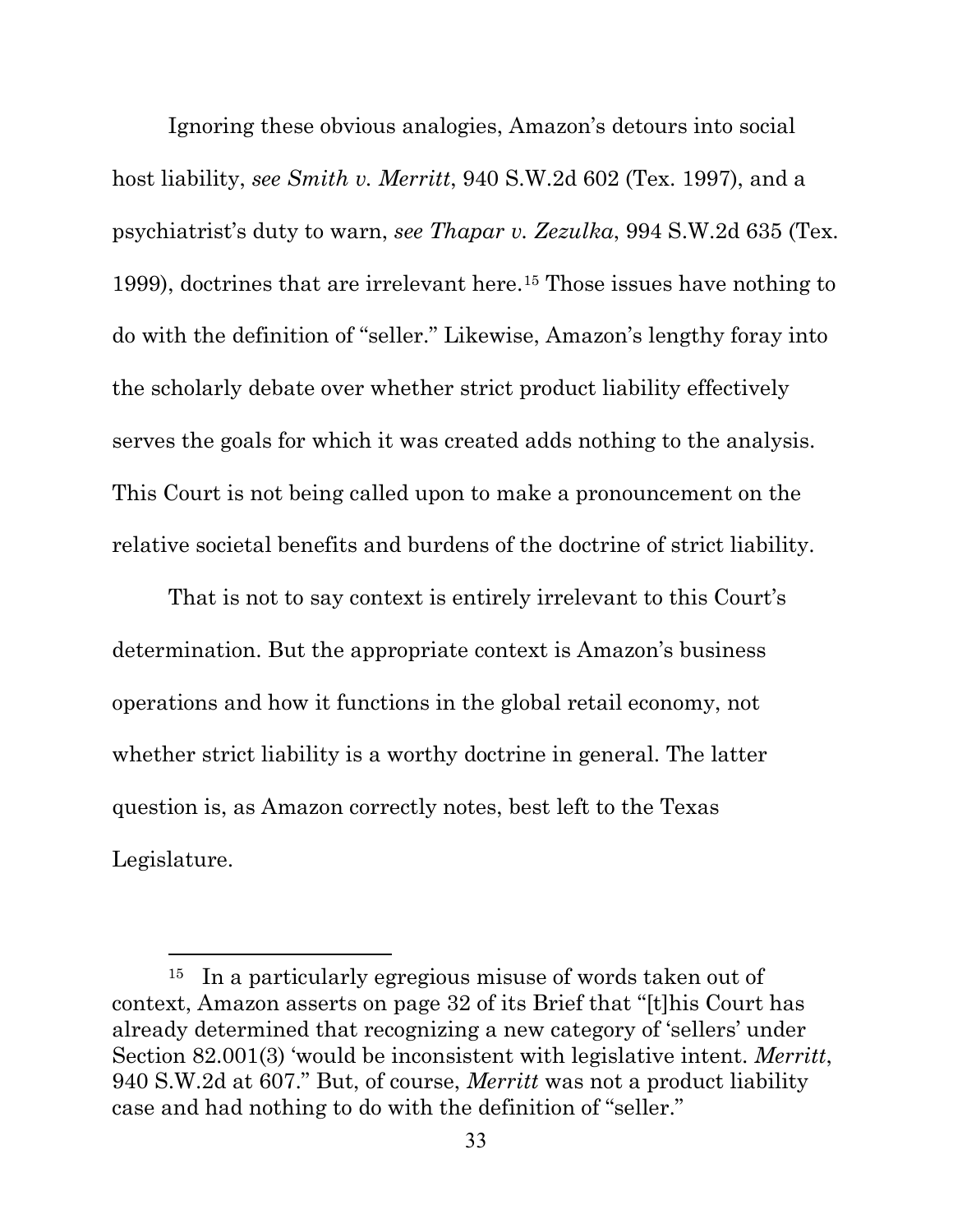### **E. Recent decisions are instructive on Amazon's status as a seller when a product is Fulfilled by Amazon.**

While decisions from other states are not determinative here, they do illustrate how other courts have dealt with this question. And, they illustrate that the law is moving rapidly toward holding Amazon strictly liable for products that are Fulfilled by Amazon. *See, e.g.*, *Bolger*, 53 Cal. App. 5th 431 (finding Amazon strictly liable in sale of product using Fulfilled by Amazon); *State Farm Fire and Casualty Company*, 137 N.Y.S.3d at 889 (finding triable issue of fact as to whether Amazon is liable as seller of defective thermostat where product was Fulfilled by Amazon); *Legal Aid of Nebraska, Inc.*, 2020 WL 42471, at  $*5$  (permitting strict-liability claims to proceed against Amazon); *State Farm Fire and Casualty Company*, 414 F. Supp. 3d at 873 (same); *State Farm*, 390 F. Supp. 3d at 972 (W.D. Wis.) (same).

*Bolger* deserves special emphasis because it mirrors this case in almost every way and that court was confronted with the same arguments Amazon makes here. In *Bolger*, the plaintiff purchased a laptop battery that was Fulfilled by Amazon and then she was badly burned when the battery exploded in her lap. *Bolger*, 53 Cal. App. 5th at 437. Amazon convinced the trial court to grant summary judgment,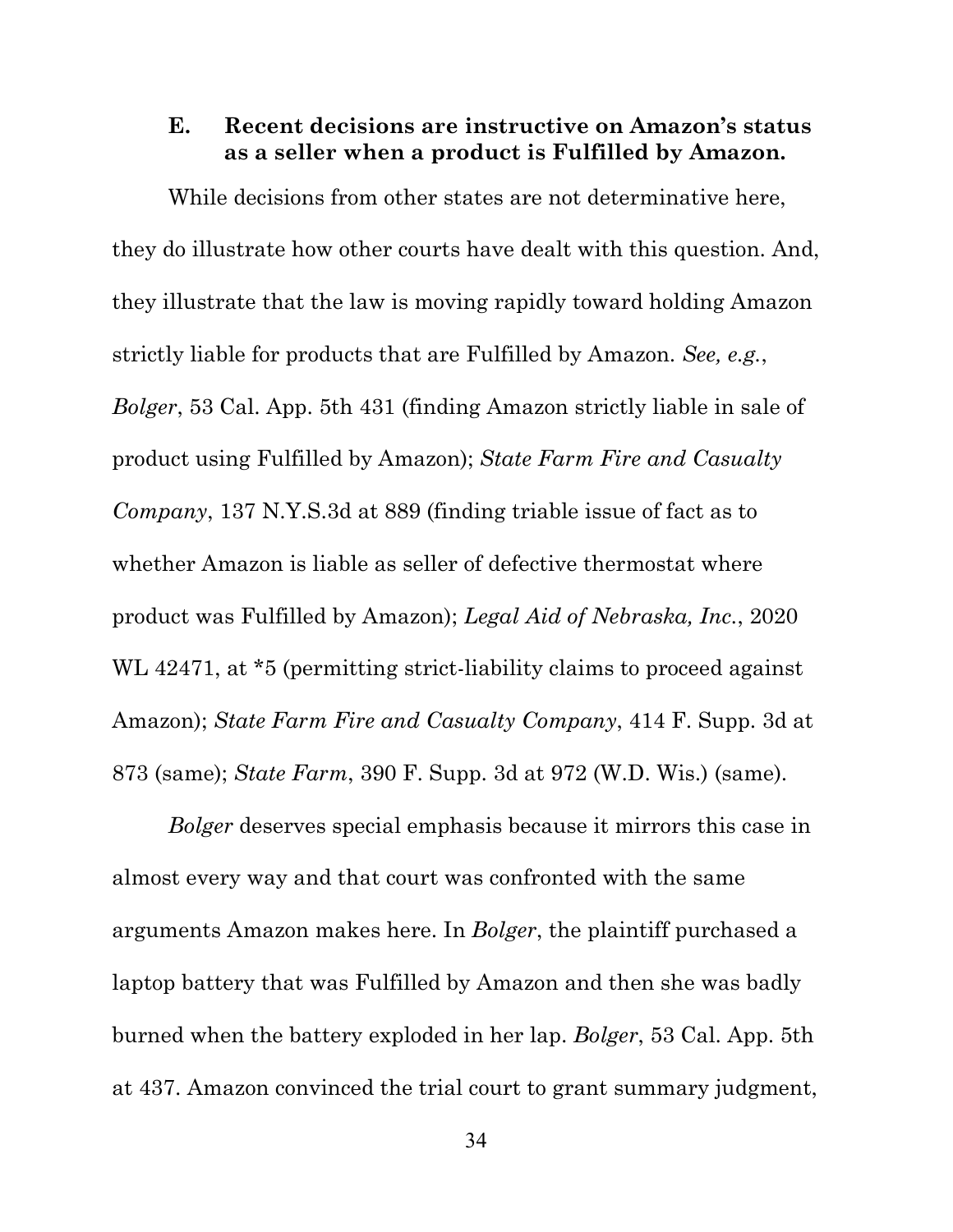arguing Amazon could not be held strictly liable under California law. *Id*. But in a detailed and thoughtful analysis, the Court of Appeal reversed, holding, "[u]nder established principles of strict liability, Amazon should be held liable if a product sold through its website turns out to be defective." *Id.* at 439.

The *Bolger* court also considered and persuasively rejected nearly all of the same arguments Amazon makes to this Court. For example:

**Amazon argued:** Amazon should be treated like an auctioneer, which is not generally strictly liable for the products it auctions.

**The** *Bolger* **court responded:** Auctioneers "play[] no more than a 'random and accidental role' in transferring the goods from the seller to the buyer. *Bolger* at 457 (citations omitted). They have "no continuing relationship with anyone in the original chain of distribution to the consumer and therefore could not exert any influence on product safety." *Id.* (citations omitted). "Here, Amazon was part of the original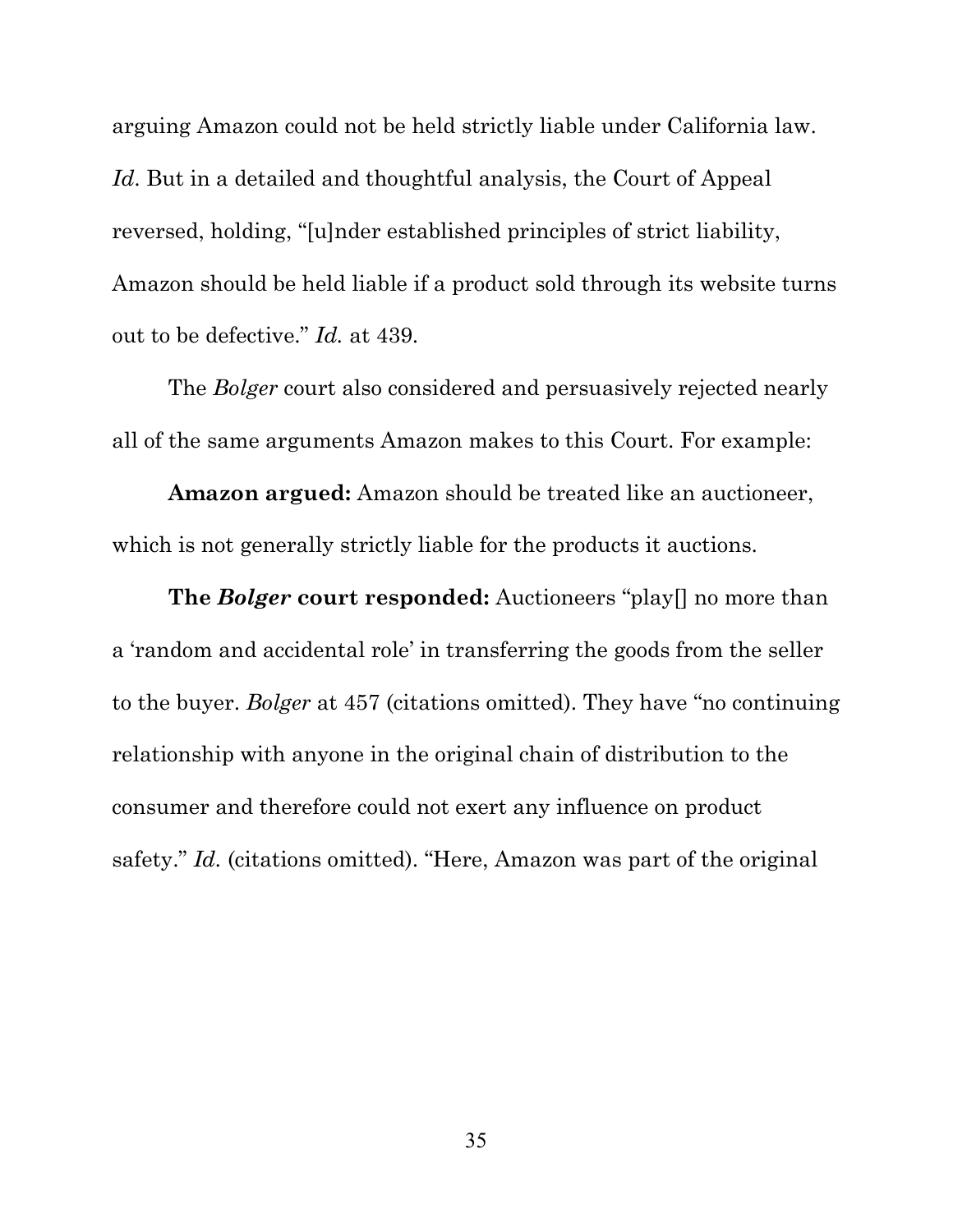chain of distribution, and its role was anything but random and accidental. The auctioneer precedents are inapposite." *Id.* at 458.

**Amazon argued:** Amazon does not have a direct relationship with the product manufacturers.

**The** *Bolger* **court responded:** "A conventional retailer, for example, is not shielded from liability merely because it has an ongoing relationship with a product's distributor rather than its manufacturer. Amazon, like a conventional retailer, can exert pressure on manufacturers indirectly through the parties with whom it does have ongoing relationships, i.e., third party sellers." *Bolger* at 460.

**Amazon argued:** Amazon may not be able to seek contribution or indemnity if it cannot identify the manufacturer.

**The** *Bolger* **court responded:** "The risk of nonpayment, in such a circumstance, should fall on an entity that benefited from the sale of the product rather than the injured plaintiff." *Bolger* at 461.

**Amazon argued:** Holding it strictly liable would force it to raise its commissions and fees on all third-party suppliers and raise prices.

**The** *Bolger* **court responded:** "Amazon can choose how to absorb that risk. Nothing in the record supports its assertions that it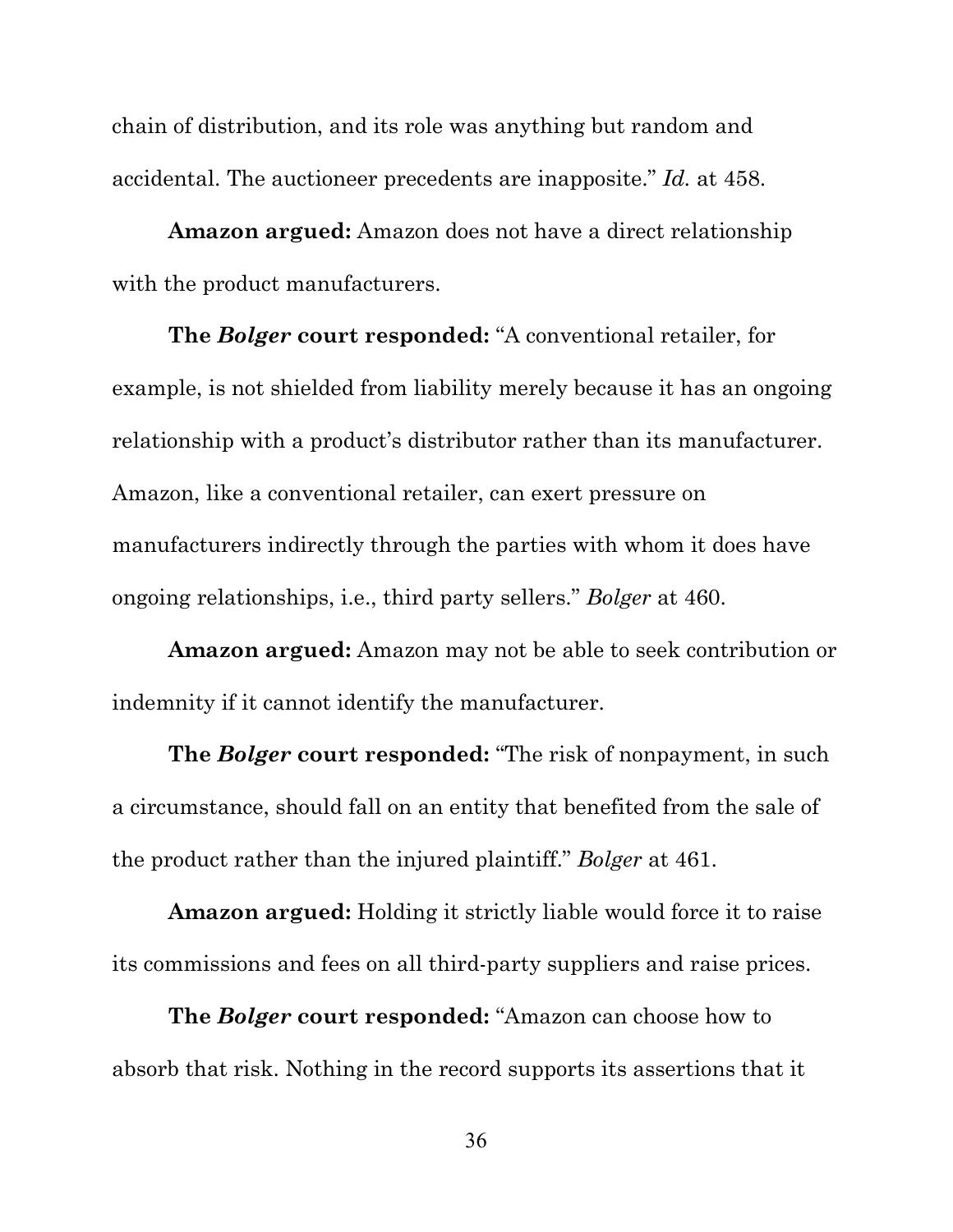would be forced to indiscriminately raise its fees on 'millions of faultless third-party sellers who have never sold a defective or dangerous product…' *Bolger* at 461-462.

Unable to engage with the *Bolger* decision, Amazon waives it off in a footnote, contending it was driven by a desire to expand strict liability that runs counter to this Court's precedents. Appellant's Br., 25, fn. 1. Hardly. Nowhere in *Bolger* does the court claim it is "expanding" strict liability based on policy. Rather, the court simply noted, as all courts confronting this issue do, that Amazon's purposeful disruption of the traditional retail system is just a new wrinkle on an old issue. *Bolger*, at 438.

It is true, as Amazon notes, there are also out-of-state cases finding Amazon not strictly liable. *See*, *e.g.*, *Erie Insurance Company*, 925 F.3d 135; *Fox*, 930 F.3d 415; *Stiner*, 2020 -Ohio- 4632, ---N.E.3d--- (2020); *Garber v. Amazon.com, Inc.*, 380 F. Supp. 3d 766 (N.D. Ill. 2019); and *Eberhart*, 325 F. Supp. 3d 393. But those cases are either inapposite or now questionable precedent.

Unlike this case, several of those cases did not involve the product being "Fulfilled by Amazon," meaning that the third-party, not Amazon,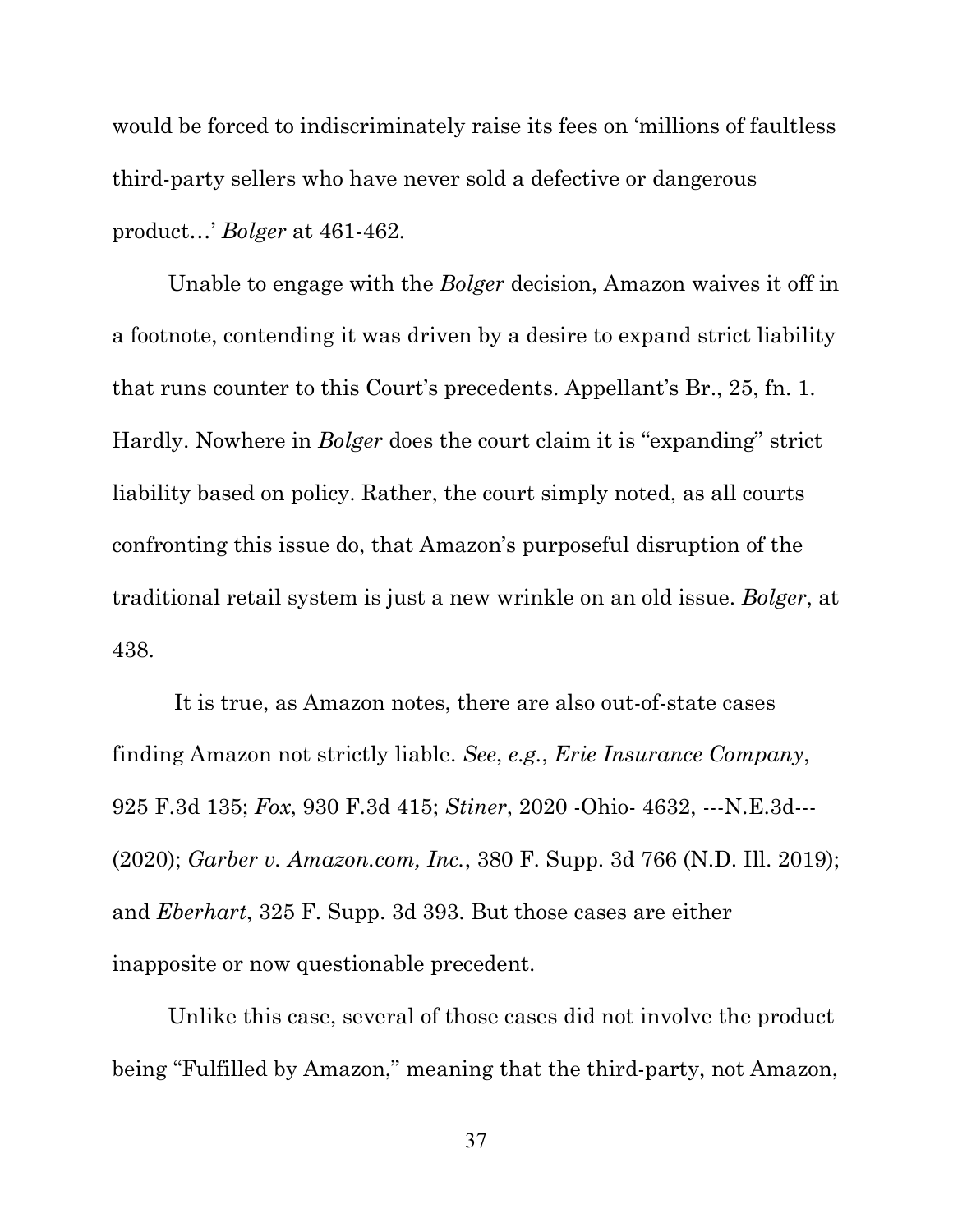stored and shipped the products. *See, e.g., Stiner*, 2020 -Ohio- 4632 ("Tenkoris, however, did not use the Fulfillment by Amazon program."); *Garber*, 380 F. Supp. 3d at 773; *Fox*, 930 F.3d at 425. Amazon's failure to take physical possession of the products in those cases was deemed dispositive because, unlike Texas law, the laws in *those* states required a retailer to take physical possession of a product in order for liability to attach. *See*, *e.g*, *Fox*, 930 F.3d at 425 ("[W]e are not convinced, on the record before us, that [Amazon] exercised sufficient control over [the plaintiff's] hoverboard to be deemed a "seller" of the hoverboard under [Tennessee law.]"); *Garber*, 380 F. Supp. 3d at 780 ("[T]he Court predicts that the Illinois Supreme Court would find that Amazon was not part of the hoverboard's distributive chain[.]"); *Stiner*, 120 N.E.3d at 894 (Amazon not strictly liable because the supplier "chose the product to offer for sale and then sourced, physically controlled, and fulfilled orders for that product"). By contrast, the sale here *was* "Fulfilled by Amazon," and thus Amazon *did* take physical possession of the product at issue.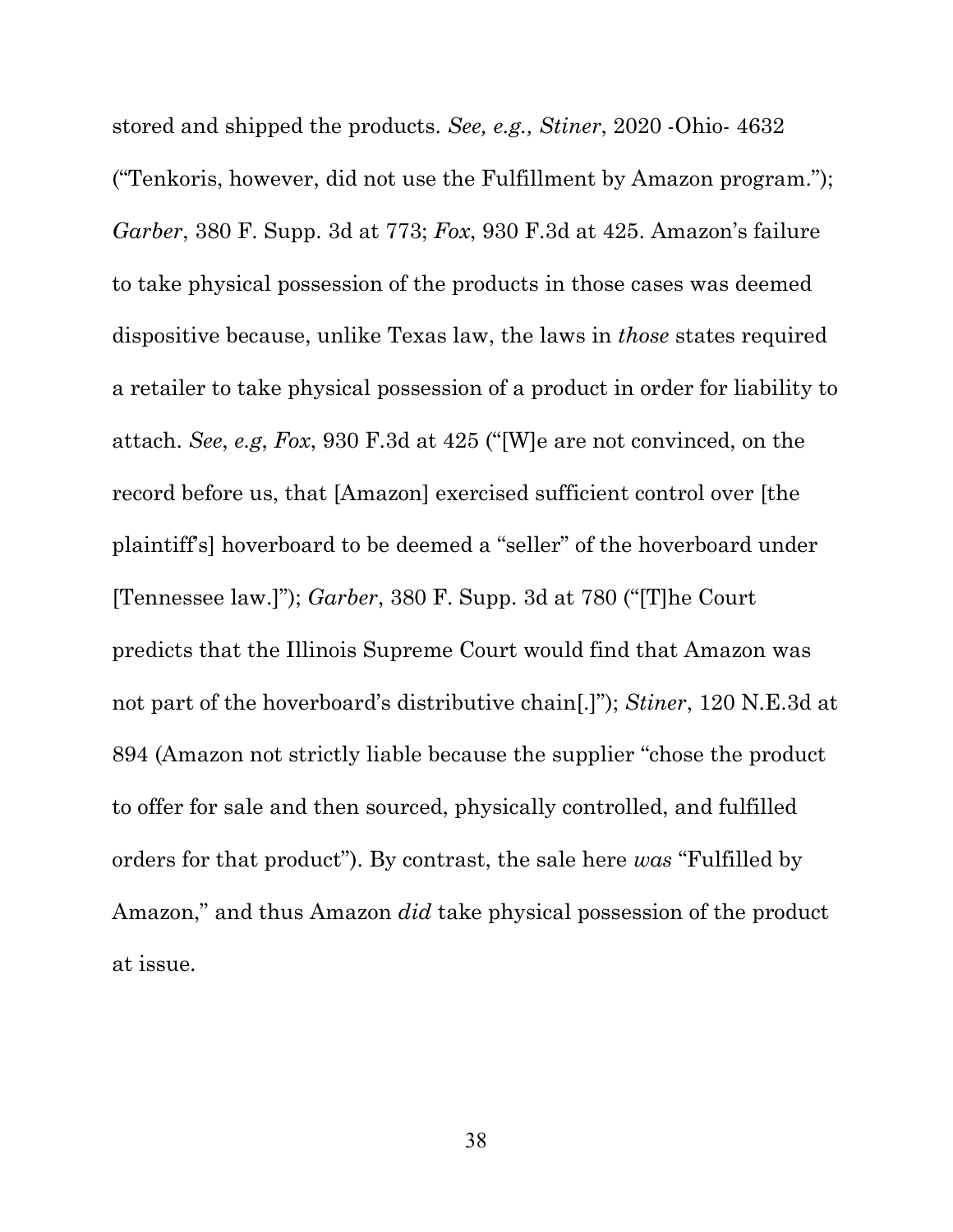While two other cases that resolved in Amazon's favor did involve Fulfillment by Amazon—*Erie Insurance Company* and *Eberhart*—their holdings are not applicable here.

*Erie Insurance Company* is distinguishable because that court was construing Maryland law, which, unlike Texas law, requires transfer of title for a sale: "[I]nsofar as liability in Maryland for defective products falls on 'sellers' and manufacturers … it is imposed on *owners* of personal property who transfer title to purchasers of that property for a price*.*" *Erie Insurance Company*, 925 F.3d at 141 (emphasis added). Thus, under Maryland law, those parties "who own—i.e., have title to the products during the chain of distribution are sellers, whereas [those] who do not take title to property during the course of a distribution but rather render services to facilitate that distribution or sale, are not sellers." *Id.*

But Texas law has no such requirement. So, while Amazon might win this argument in states in which the formal transfer of ownership is a prerequisite to strict liability, Texas is not one of those states.

The other Fulfilled by Amazon decision finding for Amazon, *Eberhart*, is arguably no longer viable precedent. In that case, a New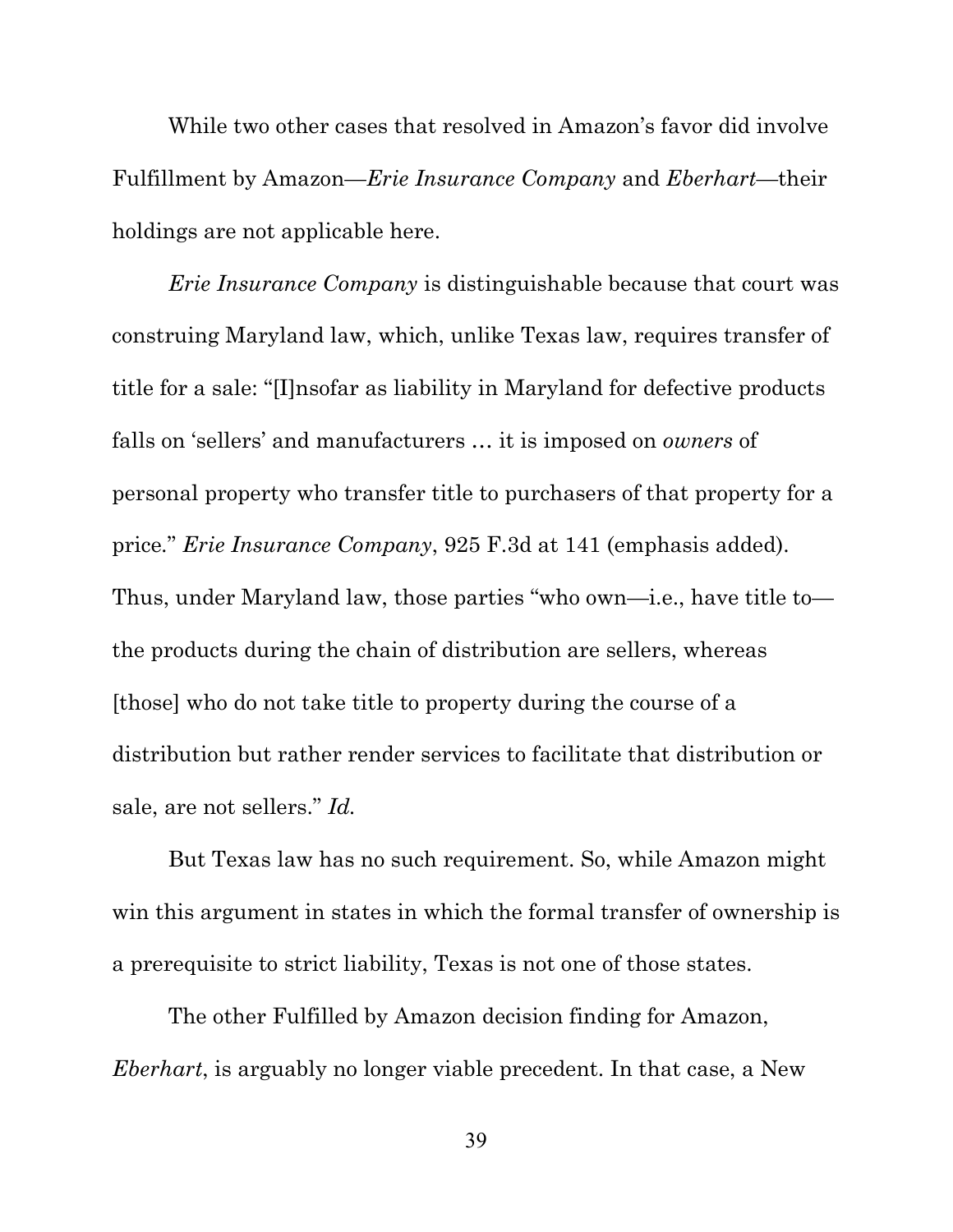York federal district court read New York state law to find Amazon not strictly liable. *See id.* at 398. But recently, a New York state court refused to follow that decision, noting "it is clear that Defendant Amazon falls into th[e] category of 'retailers and distributors'" as defined by New York's highest court. *State Farm Fire and Casualty Company*, 137 N.Y.S.3d at 887. Given that the state courts are the ultimate arbiter of state law, *Eberhart* is of little or no value now.

## **III. Amazon's public policy arguments do not compel the result Amazon wants.**

Amazon spills a lot of ink essentially threatening this Court that if it holds Amazon liable here, Amazon will have to take it out on innocent buyers and the business that are forced to rely on Amazon to survive. But if Amazon really cared about its customers, why is it fighting so hard to deny any remedy to Morgan McMillan here? And Amazon's professed "concern" for the vitality of Texas retail businesses is ironic considering Amazon has done more to destroy traditional retail and force migration to Amazon's online platform than any other company on earth.

Indeed, Amazon's Brief shows Amazon is more than happy to throw its "partners" under the bus when convenient. Absent from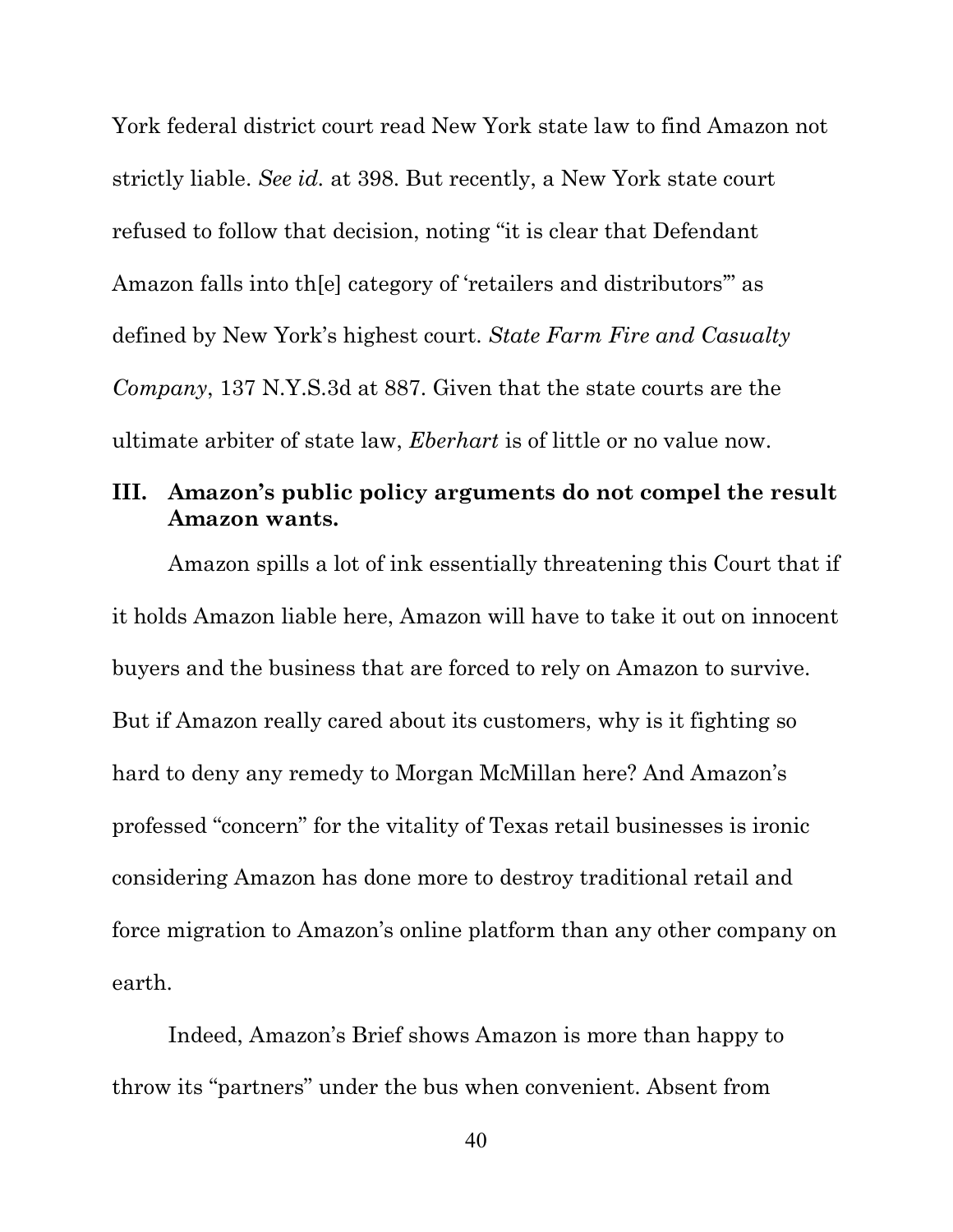Amazon's brief is any suggestion its third-party suppliers, including the "Texas businesses" it claims to empathize with, should be protected from strict liability for defective products sold on Amazon.com. On the contrary, it is clear Amazon sees them as the properly liable parties. The rule Amazon advocates for here protects *only* Amazon.

Amazon counters it would have to raise costs across the board to account for liability. But this is unsupported by anything in the record and also defies common sense. Amazon's contract with every third-party marketplace supplier already requires indemnification from the supplier and, in most cases, liability insurance that names Amazon as an additional insured. Amazon is amply protected. And if there is a risk the third-party will be judgment-proof or beyond the reach of our courts, that risk rightfully falls on Amazon. *Bolger* at 461 ("The risk of nonpayment, in such a circumstance, should fall on an entity that benefited from the sale of the product rather than the injured plaintiff."). Even if Amazon did have to raise its prices to account for strict liability concerns, that would merely put it on an equal footing with traditional retailers subject to strict liability and erase the undeserved commercial advantage it argues it should have.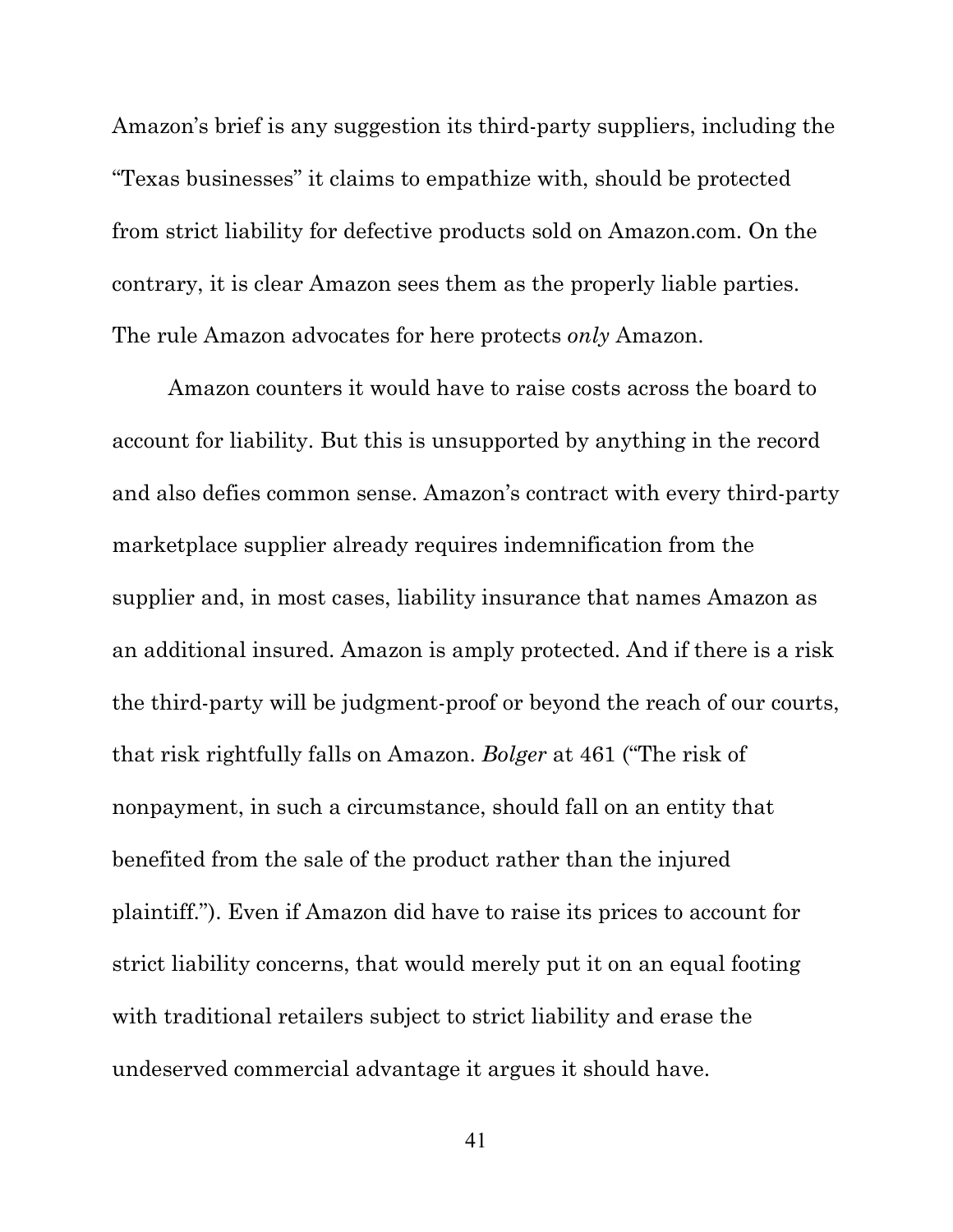Indeed, while Amazon's business model may be novel, it would be naïve to believe that Amazon's success is due entirely to whatever legitimate cost savings and convenience that model affords. Instead, history has shown that, whenever possible, Amazon has used its business model to gain an unfair competitive advantage over its brickand-mortar retail competitors by leveraging its business model as a means to evade legal burdens imposed upon traditional retail.

For example, under long-standing federal law, states could "not require a business to collect its sales tax if the business lack[ed] a physical presence in the State. *S. Dakota v. Wayfair, Inc.*, 138 S. Ct. 2080, 2088, 201 L. Ed. 2d 403 (2018). Because "the mere shipment of goods into the consumer's State . . . did not satisfy the physical presence requirement," *Id.* Amazon exploited this "online sales tax loophole" *Wayfair*, 138 S. Ct. at 2092, by "locat<sup>[ing]</sup> fulfillment centers in states with either no sales tax or a small population."<sup>[16](#page-51-0)</sup> As a result, Amazon was able to avoid collecting sales tax on virtually all of its transactions,

<span id="page-51-0"></span><sup>16</sup> Maria Halkias, *Texas Was Tougher Than Other States in Dealing with Amazon on Sales Taxes*, DALLAS MORNING NEWS, Mar. 29, 2018, *available at*, https://www.dallasnews.com/business/retail/2018/03/29/texas-wastougher-than-other-states-in-dealing-with-amazon-on-sales-taxes/.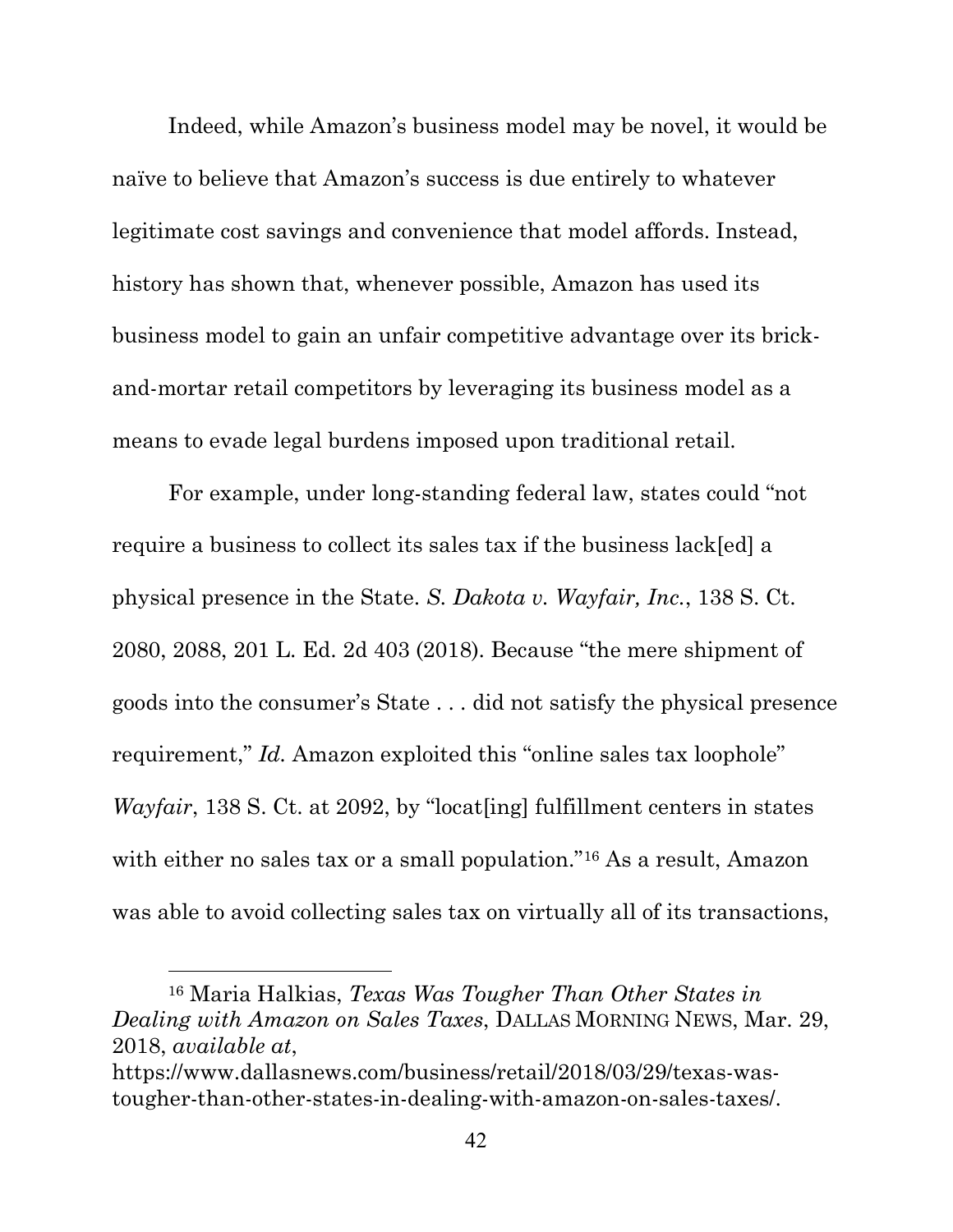thereby offering its customers tax-free sales that put "[s]mall brick and mortar retailers ... at a disadvantage."<sup>[17](#page-52-0)</sup>

When it put an end to this "online sales tax loophole" in 2018, the Supreme Court specifically emphasized that it "prevented market participants from competing on an even playing field." *Wayfair*, 138 S. Ct. at 2092-93, 2096.

The Supreme Court also emphasized that "each year" the "physical presence rule" became "further removed from economic reality" given the retail industry's increasing shift to e-commerce. Here, the Supreme Court specifically referenced Amazon, noting that the Courts who first established the physical-presence rule "could not have envisioned a world in which the world's largest retailer would be a remote seller." *Wayfair*, 138 S. Ct. at 2097 (citing S. Li, *Amazon Overtakes Wal-Mart as Biggest Retailer*, L.A. TIMES, July 24, 2015, *available at* http://www.latimes.com/business/la-fi-amazon-walmart-20150724-story.html).

Having lost one loophole that gave Amazon an unfair competitive advantage over traditional retail, Amazon now seeks to create another:

<span id="page-52-0"></span><sup>17</sup> *Id.*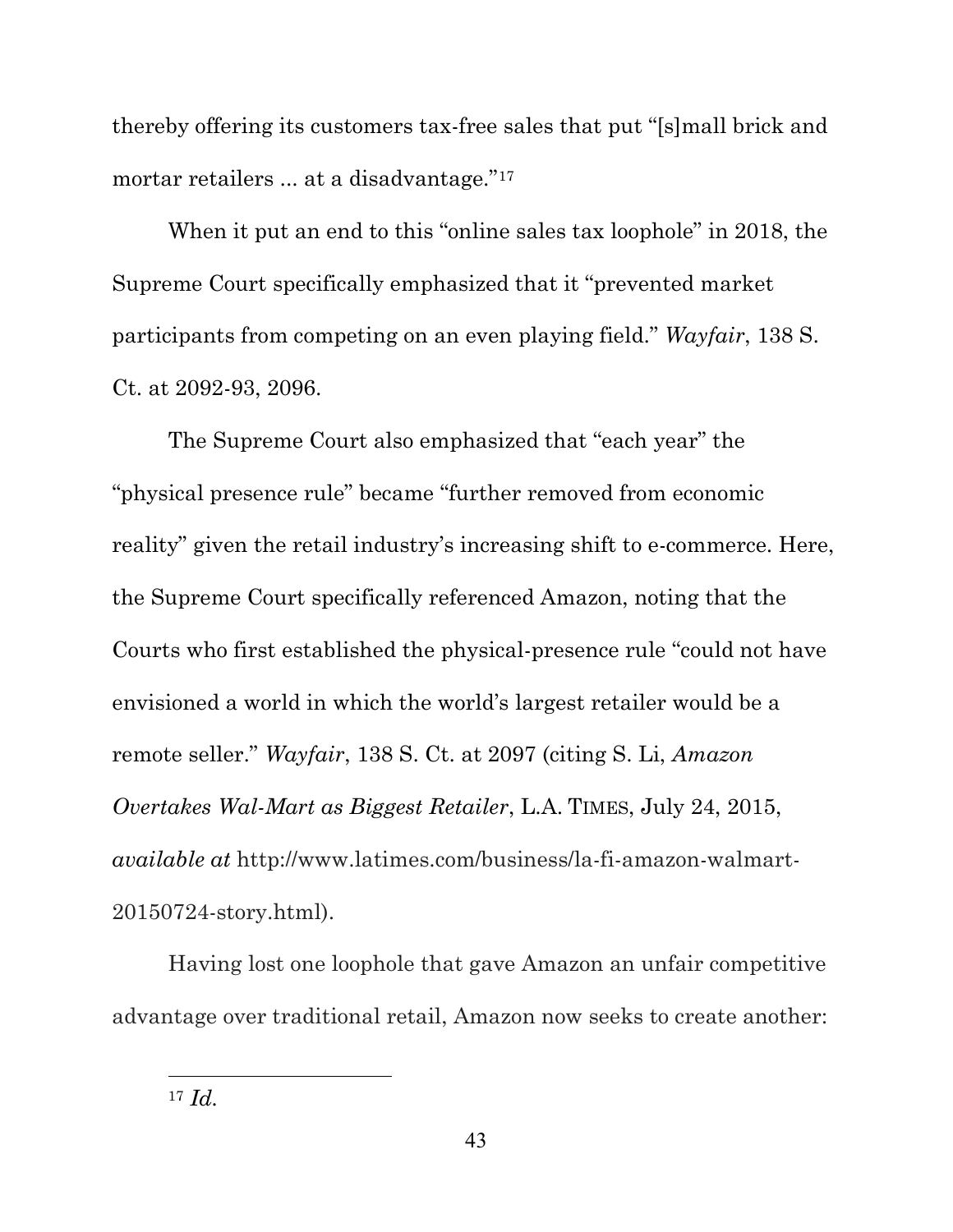Absolute immunity from liability for selling defective products—despite, as explained above, exerting substantial control over the products and transactions on its site.

Under Texas law, entities "engaged in the business of" selling consumer goods are subjected to strict products liability if, as a result of their design or manufacture, the goods prove to be unreasonably dangerous. *E.g.*, *New Texas Auto*, 249 S.W.3d at 404. This rule was designed to promote two objectives: (1) to encourage businesses to filter dangerous products out of the marketplace, and (2) to promote compensation of product-related injuries by the businesses that manufactured, distributed, and sold them. *Id.*

Of course, while deterring dangerous products and compensating injured victims has significant social utility, it does come with a cost: Businesses must dedicate resources to identify defective products, remove them from their inventories, and—where possible—stock safer alternatives. And, when defective products are nonetheless sold and cause injury, the business must bear the costs of compensating the victim.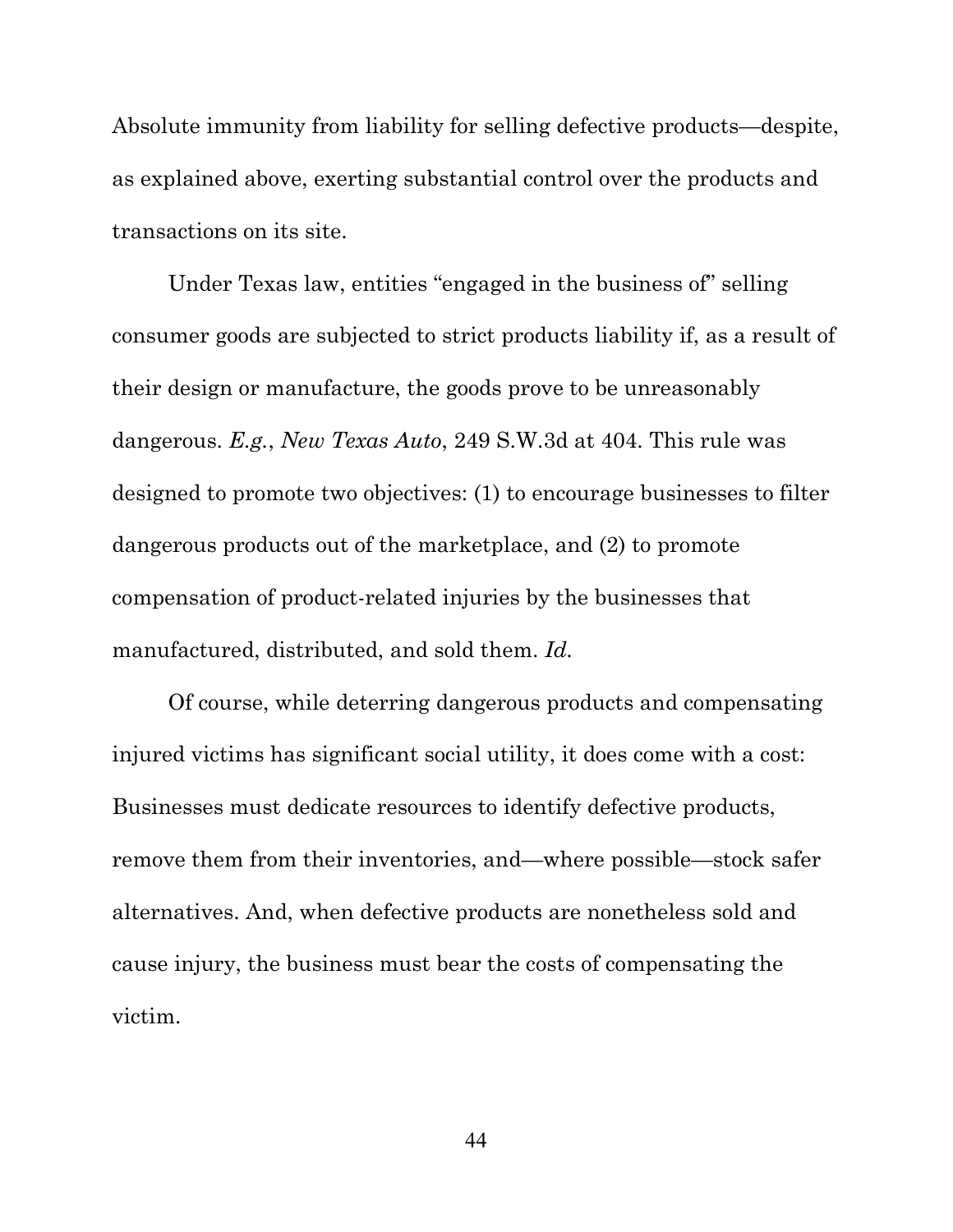Traditional retailers have come to regard these costs as a "tort tax." Frank B. Cross, *Tort Law and the American Economy*, 96 MINN. L. REV. 28, 41 (2011). Given that Amazon went to great lengths to preserve a sales-tax advantage over traditional brick-and-mortar retail, it is perhaps no surprise that Amazon is now engaged in a nationwide litigation campaign to secure a "tort tax" advantage over traditional retail by seeking immunity for injuries caused by defective products it sells. In Amazon's view, only traditional retailers should be subject to strict products liability, while Amazon should be free to sell and distribute defective products with *impunity*.

But it is not hard to see why such a rule would be bad for public policy. For one thing, the immunity Amazon seeks would give it significantly less incentive to police its inventory. This would only increase the number of unreasonably dangerous products available on Amazon's website. Even if the ramifications of Amazon's proposed ruled stopped there, this would be no small concern given that Amazon is already "the world's largest retailer." *Wayfair*, 138 S. Ct. at 2097.

But the adverse effects of the tort immunity Amazon seeks would not stop with the world's largest retailer. If, in addition to any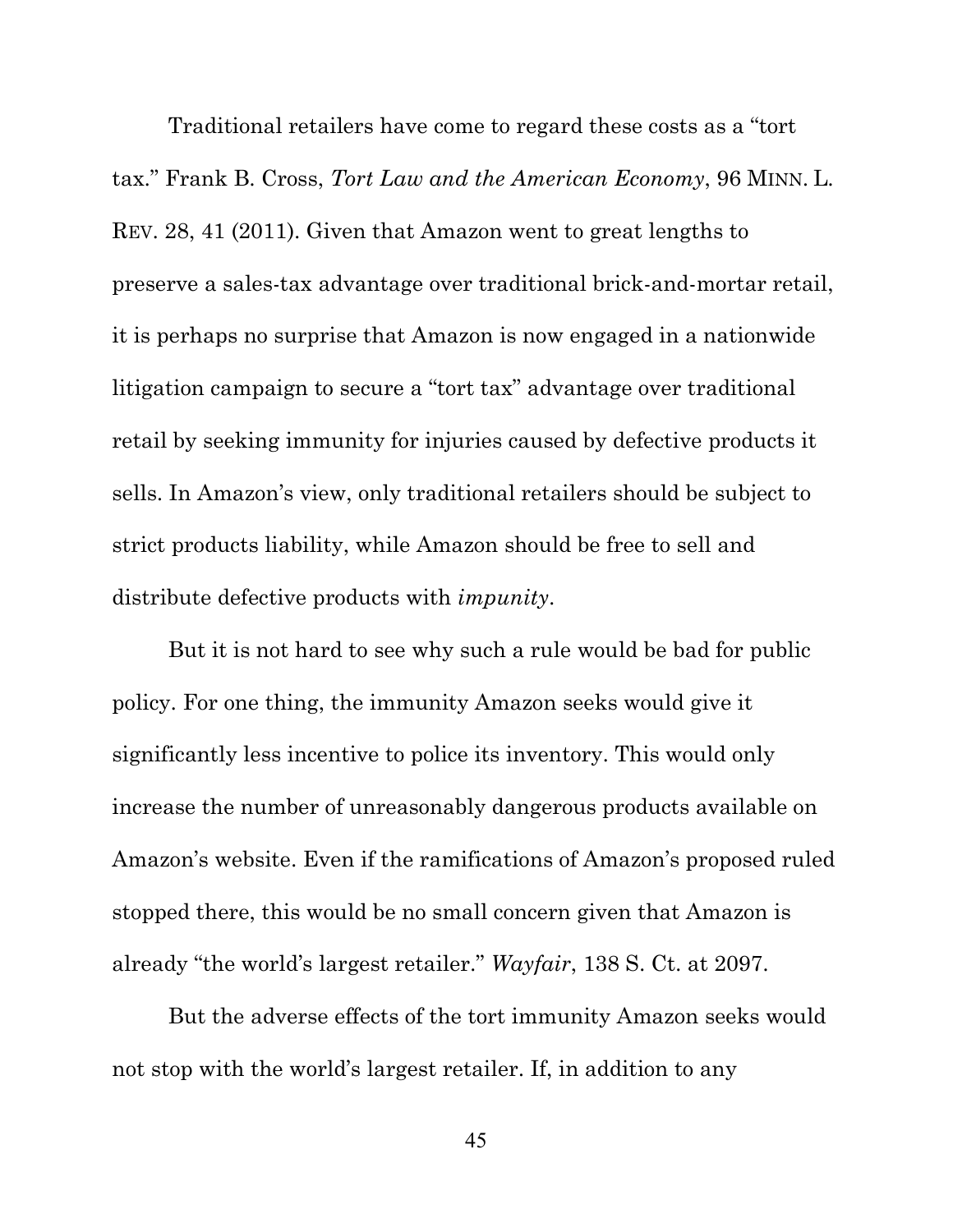legitimate benefits, competitors saw that Amazon's business model *also* offered immunity for unreasonably dangerous products—and, thus, relief from the "tort tax" burden—Amazon's competitors would face *even more* pressure to adopt this same business model or else lose additional market share to Amazon. The result will be a retail market increasingly saturated with unreasonably dangerous and illegal products whose many victims will be without any meaningful recourse for their injuries.

Finally, it is worth reiterating that while "the world's largest retailer" repeatedly suggests imposing liability on it would amount to a drastic expansion of liability, that is exactly backwards. It is Amazon that is asking for a categorical *exclusion* from the responsibility every other retail business must bear; a staggering reduction in the scope of liability that would come at the expense of the health and safety of Texas citizens.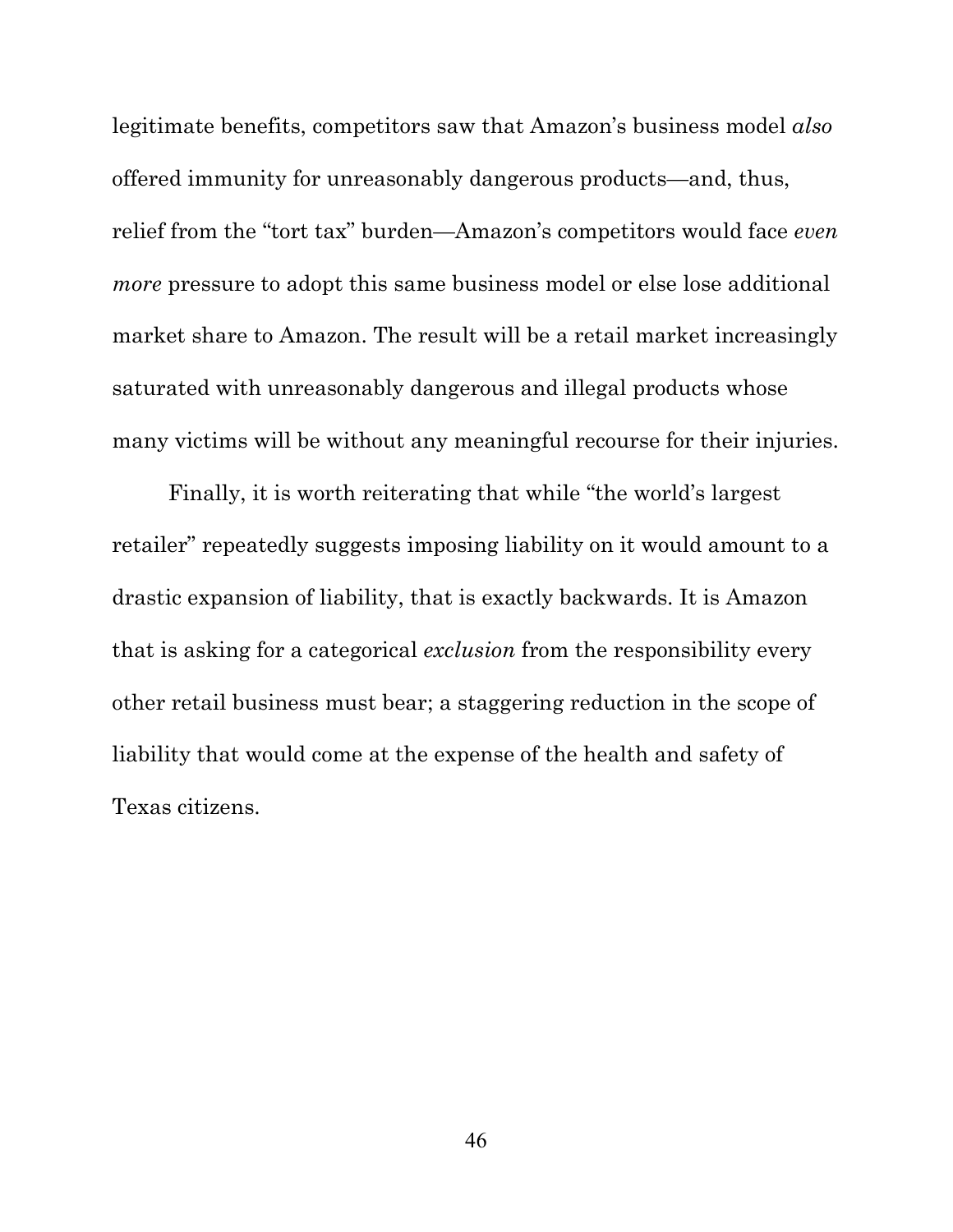#### **Conclusion**

Amazon easily meets the criteria for being a seller under Texas law, at least in this case. As such, it should be held strictly liable for the defective remote that injured Appellee's young child.

March 18, 2021 Respectfully submitted,

/s/ Jeremy K. Robinson Jeremy K. Robinson CASEY GERRY, LLP 110 Laurel Street San Diego, CA 92101 (619) 238-1811 [jrobinson@cglaw.com](mailto:jrobinson@cglaw.com)

Leah M. Nicholls PUBLIC JUSTICE, P.C. 1620 L St. NW, Ste. 630 Washington, DC 20036 (202) 797-8600 *[LNicholls@publicjustice.net](mailto:LNicholls@publicjustice.net)*

Ware V. Wendell, Tx. Bar No. 24043987 TEXAS WATCH 2121 East 6th Street, Suite 201 Austin, TX 78702 (512) 381-1111 [wwendell@texaswatch.org](mailto:wwendell@texaswatch.org)

*Counsel for Amicus Curiae Public Justice, P.C. and Texas Watch*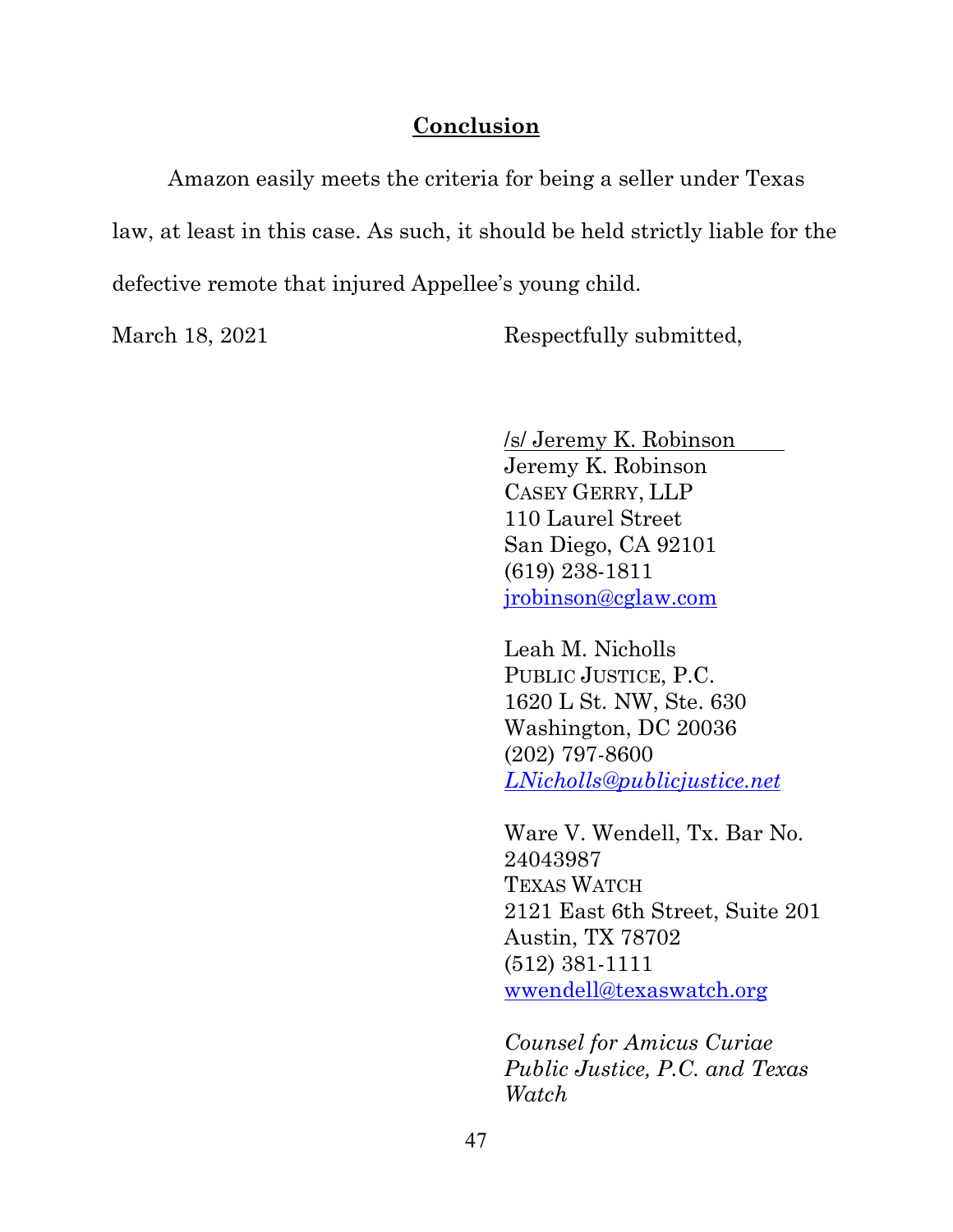## **Certificate of Compliance**

Pursuant to Rule 9.4(i)(3) of the Texas Rules of Appellate Procedure, I certify that this brief contains 8289 words as calculated by Microsoft Word 2016. This count excludes the portions exempted by Rule 9.4(i)(1).

/s/ Jeremy K. Robinson

Jeremy K. Robinson *Counsel for Amicus Curiae Public Justice, P.C. and Texas Watch*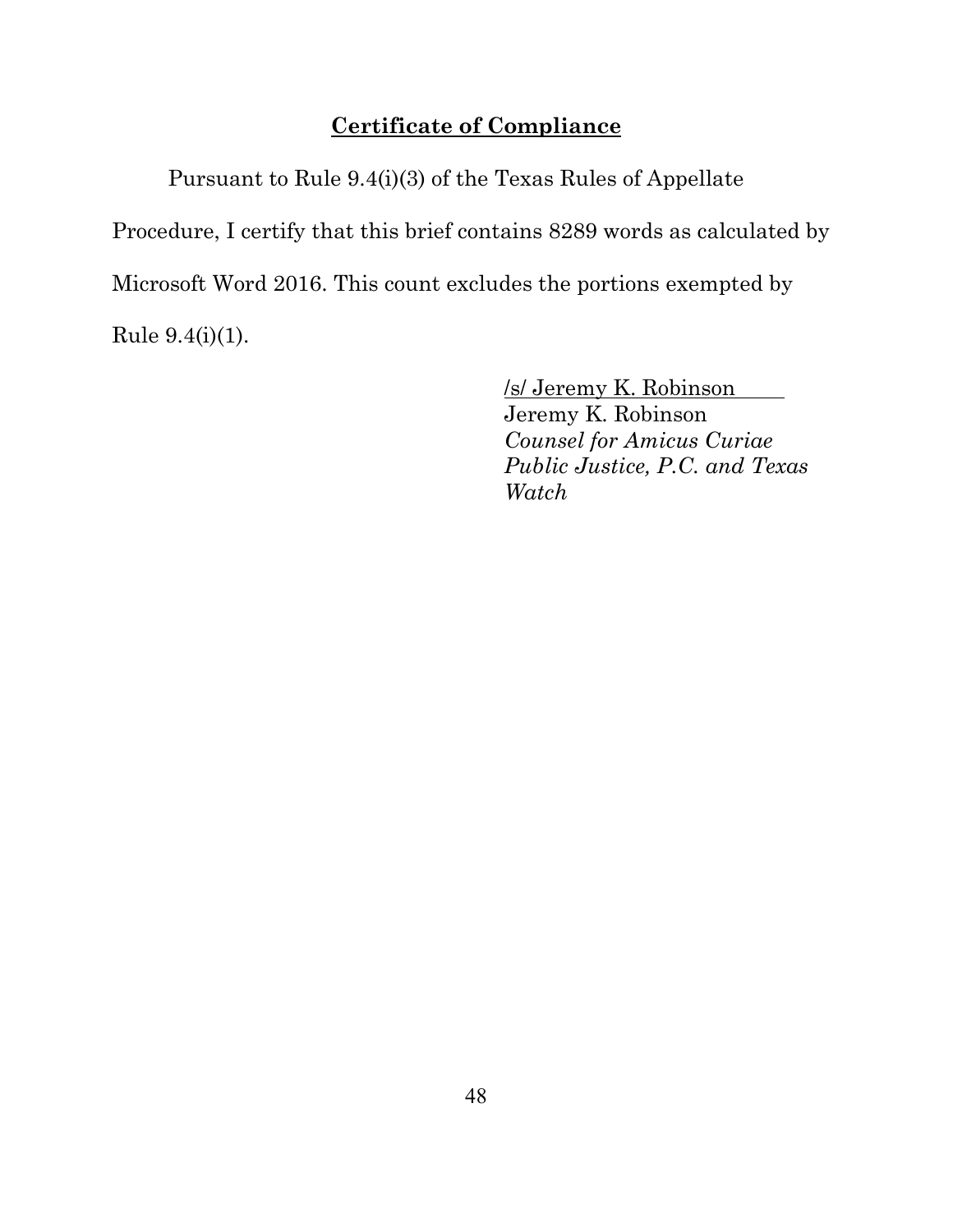## **Certificate of Service**

I certify that on March 18, 2021, I served the foregoing Brief of Amicus Curiae Public Justice, P.C., and Texas Watch on counsel for all parties electronically via the court's electronic filing system.

> /s/ Jeremy K. Robinson Jeremy K. Robinson